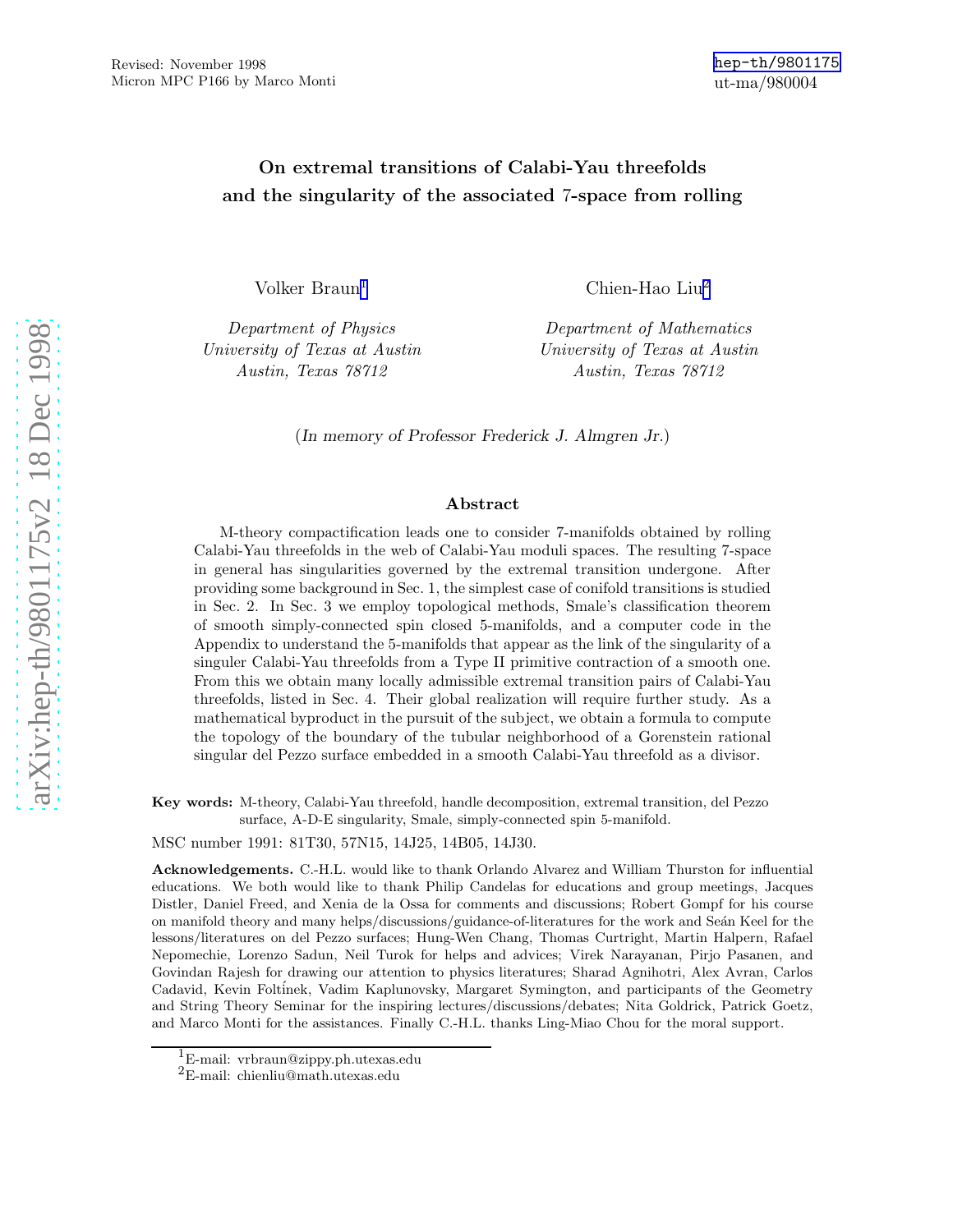"Anything that's worth doing is worth doing badly."∗

—— Frederick J. Almgren Jr. (1933-1997)

∗D. Mackenzie: Fred Almgren (1933-1997), Lover of mathematics, family, and life's adventures, Notices Amer. Math. Soc. 44 (1997), pp. 1102 - 1106.

Notes from C.H.L. *[In memory of a teacher]*. I got some acquaintance with Prof. Almgren from three occasions at Princeton: firstly as a TA for a session of calculus course that he taught also; secondly in his joint course/seminar with Prof. Frank Morgan; and thirdly in an annual Mayday relay between the math departments of Princeton and Rutgers, in which he, his wife Prof. Jean Taylor, and their daughter all participated. After the relay we had a picnic at his home. Since he is one of the few professors at Princeton, whom I had more contact during my study there, I cannot help but feeling bad when knowing of his passing away the spring 1997. However, it was not until I read the above quote from Notices half a year later, as recalled by his son, that I realized that no wonder he has such a warmth that projects also to people around him. What a power both to work and to life that can be hidden in this motto! And what an encouragement this motto provides to a bewildered student who tries to understand the amazingly beautiful and yet bafflingly difficult Final Theory of Nature - Superstrings! Thus I like to dedicate this humble piece of work to him for an unforgettable memory and gratitudes.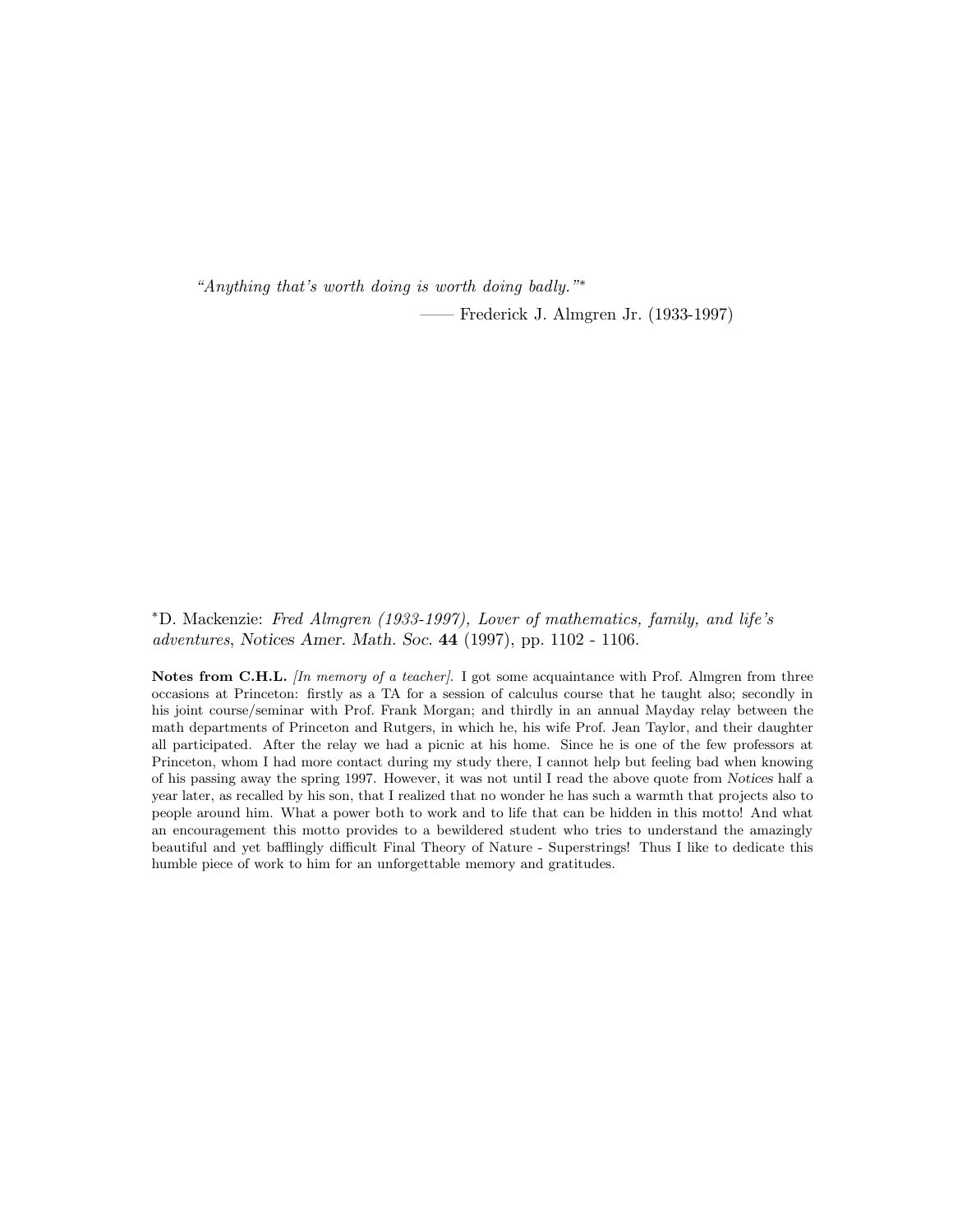# 0. Introduction and outline.

#### Introduction.

M-theory anticipates the space-time to be 11-dimensional compactified on a 7-dimensional space. If one requires this 7-space to be closed and satisfy the first order constraint from the string  $\beta$ -function, i.e. Ricci flatness, then recently Joyce has constructed a class of closed 7-manifolds that admit torsion-free  $G_2$  structures and, hence, Ricci flat metrics  $([J\text{ol}], [J\text{ol}], [D\text{-}T])$ . On the other hand, from the spirit of the work by Hořava and Witten ([H-W1], [H-W2]), more likely this 7-space is compact yet with boundary that are Calabi-Yau complex threefolds. While this 7-space itself serves geometrically as an interpolating space of different Calabi-Yau threefolds, the M-theory built thereon serves physically as an interpolating theory for the string theories on the boundary Calabi-Yau threefolds. If one is willing to accept this point of view, then certainly a key question is that; What could this 7-space be?

First notice that the oriented cobordism ring is trivial in dimension  $6$  ([M-S]), which means that any two oriented closed 6-manifolds, in particular Calabi-Yau threefolds, bound an oriented 7-manifold. From this point view and following Joyce's spirit, a possible kind of 7-space that could be relevant are Ricci-flat compact 7-manifolds with Calabi-Yau boundaries.

On the other hand, in view of the phenomenon of enhanced gauge symmetry for strings moving in a singular Calabi-Yau threefolds, one may allow this 7-space to have some reasonable kind of singularities, i.e. non-manifold points. Taking all these into account and balancing them, one leads to a very special class of 7-spaces that are closely related to Calabi-Yau threefolds: 7-space from rolling Calabi-Yau threefolds in the web of Calabi-Yau moduli spaces. Among many details one may like to understand for such 7-spaces, we focus in this paper on one single issue: *its possible isolated singularities*, which arise when the degenarate Calabi-Yau threefold that appears in the extremal transition (i.e. rolling through a shared boundary point of one Calabi-Yau moduli space and entering another) has an isolated singularity.

After providing some mathematical background in Sec. 1 for physicists, we discuss in Sec. 2 the resulting singularity in the 7-space from rollong when passing through a conifold. We then move on in Sec. 3 and 4 to consider the more complicated extremal transitions that involve pinching a del Pezzo surface embedded in a Calabi-Yau threefold to a point. After showing that the boundary 5-manifold of a tubular neighborhood of a certain class of del Pezzo surfaces embedded in a smooth Calabi-Yau threefold is simply-connected and working out its second integral homology, using Smale's classification theorem of smooth simply-connected spin closed 5-manifolds, we can lay down many topologically locally admissible extremal transitions, each of which contributes to a possible isolated singularity in the 7-space from rolling. Exactly which of them will appear globally and, when it does, what is the relation of the 6-dimensional link of the singularity in the 7-space to the phenomenon of enhanced gauge symmetry will require further study in the future.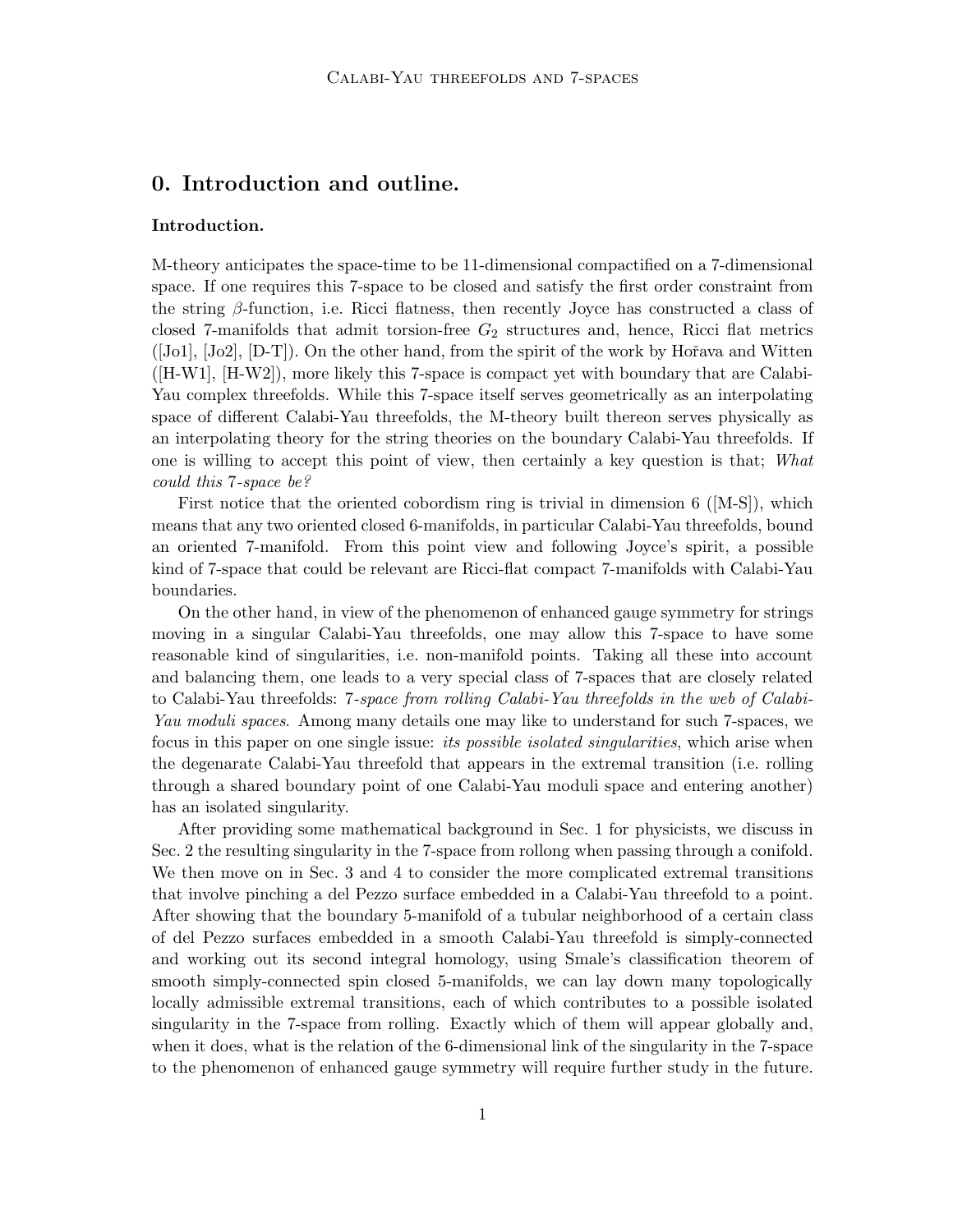From a pure mathematical aspect, a main result that we obtain in this paper, which serves as a tool in the pursuit of the above issue, is the following:

**Proposition 3.2.8 [homology of boundary].** Let  $Z$  be a Gorenstein rational singular del Pezzo surface with  $Pic(Z) = \mathbb{Z}$  that is embedded in a smooth Calabi-Yau threefold X as a divisor. Denote the minimal resolution of Z by  $Z_r$ , which is a smooth del Pezzo surface obtained by  $\mathbb{C}P^2$  blown up at r many points, and the vanishing cycle of the resolution by E with irreducible components  $E_1, \dots, E_r$ . Then  $\partial \nu_X(Z)$  is a simply-connected spin 5manifold with the second integral homology  $H_2$  isomorphic to  $\mathbb{Z}^r/\{\mathbb{Z}^r \cdot (A^t U^{-1} A)\}$ , where U is the Seifert matrix associated to the singularity with respect to  $(E_1, \dots, E_r)$  and A is the matrix whose *i*-th row is the coefficients of  $E_i$  with respect to any basis for  $K_{Z_r}^{\perp}$  in  $H_2(Z_r;\mathbb{Z})$ . (In the above expression, elements in  $\mathbb{Z}^r$  are integral row vectors and the *i*-th column of U is the coefficients of  $U(E_i)$  with respect to  $(E_1, \dots, E_r)$ .

Convention. Since both real and complex manifolds are involved in this article, to avoid confusion, a real n-dimensional manifold will be called an  $n$ -manifold while a complex n-dimensional manifold an n-fold.

### Outline.

- 1. Essential mathematical backgrounds.
	- 1.1 Geometric operations, Smale's work on 5-manifolds, and singularity.
	- 1.2 Essence of Calabi-Yau threefolds.
- 2. Lessons from conifold transitions.
	- 2.1 Conifold transition I.
	- 2.2 Conifold transition II: flops.
- 3. The type II primitive Käkler deformations. 3.1 The case of a smooth del Pezzo surface. 3.2 The case of a rational singular del Pezzo surface.

4. Topologically admissible singularities from pinching a del Pezzo surface. Appendix. A computer code.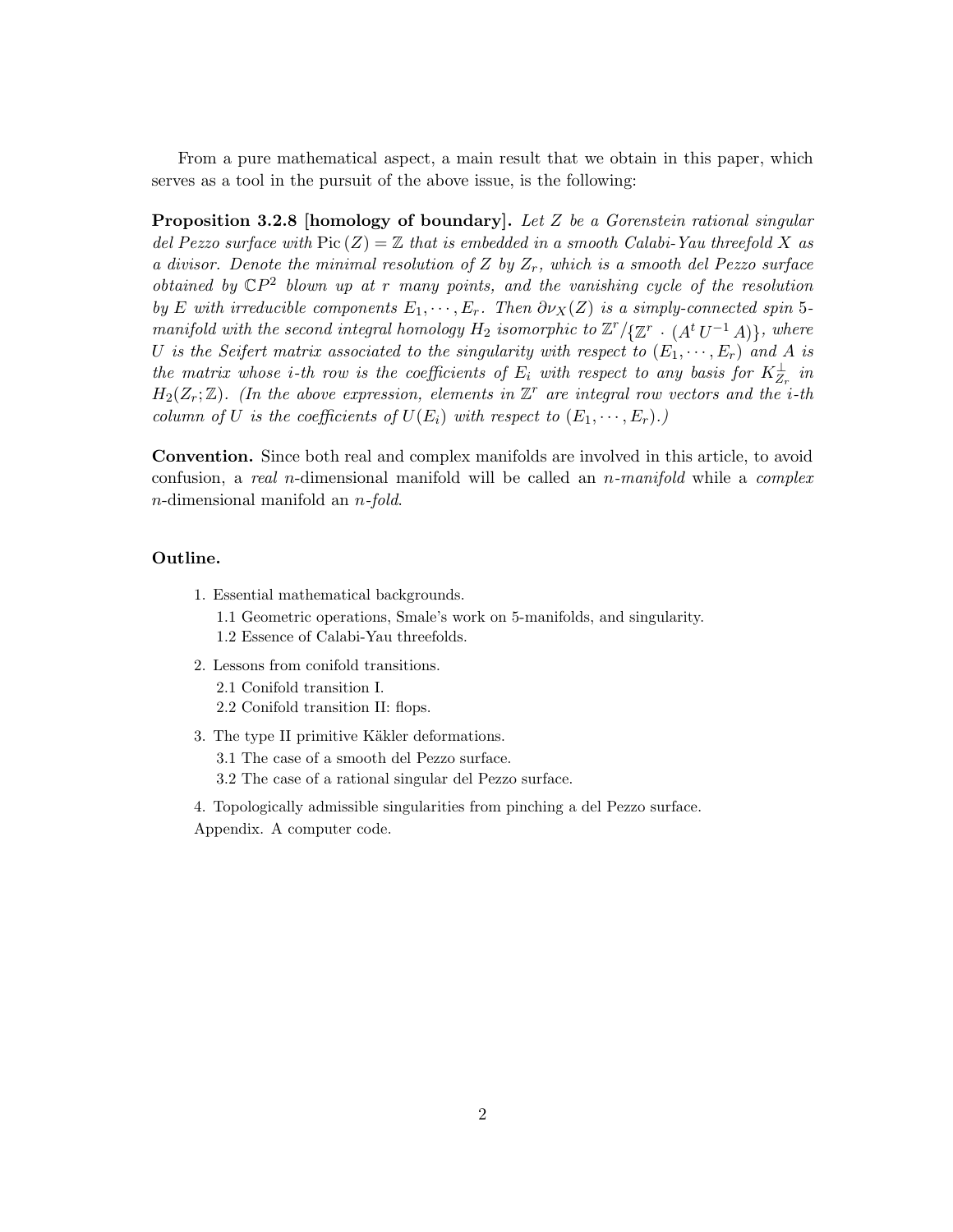## 1 Essential mathematical backgrounds.

In Sec. 1.1 we collect some mathematical background involved in this article for the convenience of physicists. In Sec. 1.2 the essence of Calabi-Yau threefolds needed for the work is provided. Some expository articles or textbooks are also referred.

*Caution*. The term *link* has two different meanings in this paper: (1) a collection of  $S<sup>n</sup>$ embedded disjointly in  $S^{2n+1}$ ; or (2) the base for a cone-type neighborhood of a cone point in a topological space, e.g. the link of any point in a closed n-manifold is an  $(n-1)$ -sphere. Both are standard and should be distinguishable from the context.

### 1.1 Geometric operations, Smale's work on 5-manifold, and singularity.

• General fundamentals. Readers are referred to [B-T], [G-P], [Hirs], [Mu], [Sp], and [Sw] for algebraic and differential topology; and to [B-P-VV], [G-H], [Sh1], and [Sh2] for complex algebraic geometry.

• Handle decompositions of manifolds. ([G-S], [Ki], [Po], and [Sm1]; also [Mi] for the related Morse theory.) Let  $D<sup>r</sup>$  be the r-dimensional ball. Then a handle decomposition of a compact *n*-manifold  $M^n$  is a sequence

$$
D^n = M_0 \subset \cdots \subset M_{i-1} \subset M_i \subset \cdots \subset M_k = M^n,
$$

where  $M_i$  is obtained from  $M_{i-1}$  by adding a  $k_i$ -handle, i.e.  $M_i = M_{i-1} \cup_{f_i} (D^{k_i} \times D^{n-k_i})$ where the attaching map  $f_i: \partial D^{k_i} \times D^{n-k_i} \to \partial M_{i-1}$  is an embedding. In terms of Morse theory, this corresponds to a non-degenerate critical point with index  $k_i$  of a Morse function on  $M^n$ . Its effect to the  $(n-1)$ -manifold  $\partial M_{i-1}$  is that an embedded  $(k_i-1)$ -sphere - i.e.  $f_i(\partial D^{k_i})$  - gets shrunk to a point and then gets expanded in transverse directions to an embedded  $(n - k_i - 1)$ -sphere - i.e.  $\partial D^{n-k_i}$  - in  $\partial M_i$ . (FIGURE 1-1).



FIGURE 1-1. In this illustration, a 1-handle (darkly shaded) is attached to  $M_i$  on its boundary  $\partial M_i$  (lightly shaded).

• Fiber sum and plumbing. ([Go], [G-S].) Let  $\pi_i : \mathcal{E}_i \to M_i^n$ ,  $i = 1, 2$ , be fibrations over *n*-manifolds with the same generic fibers  $F$  and let  $p_i \in M_i$  such that the fibers  $\pi_i^{-1}(p_i)$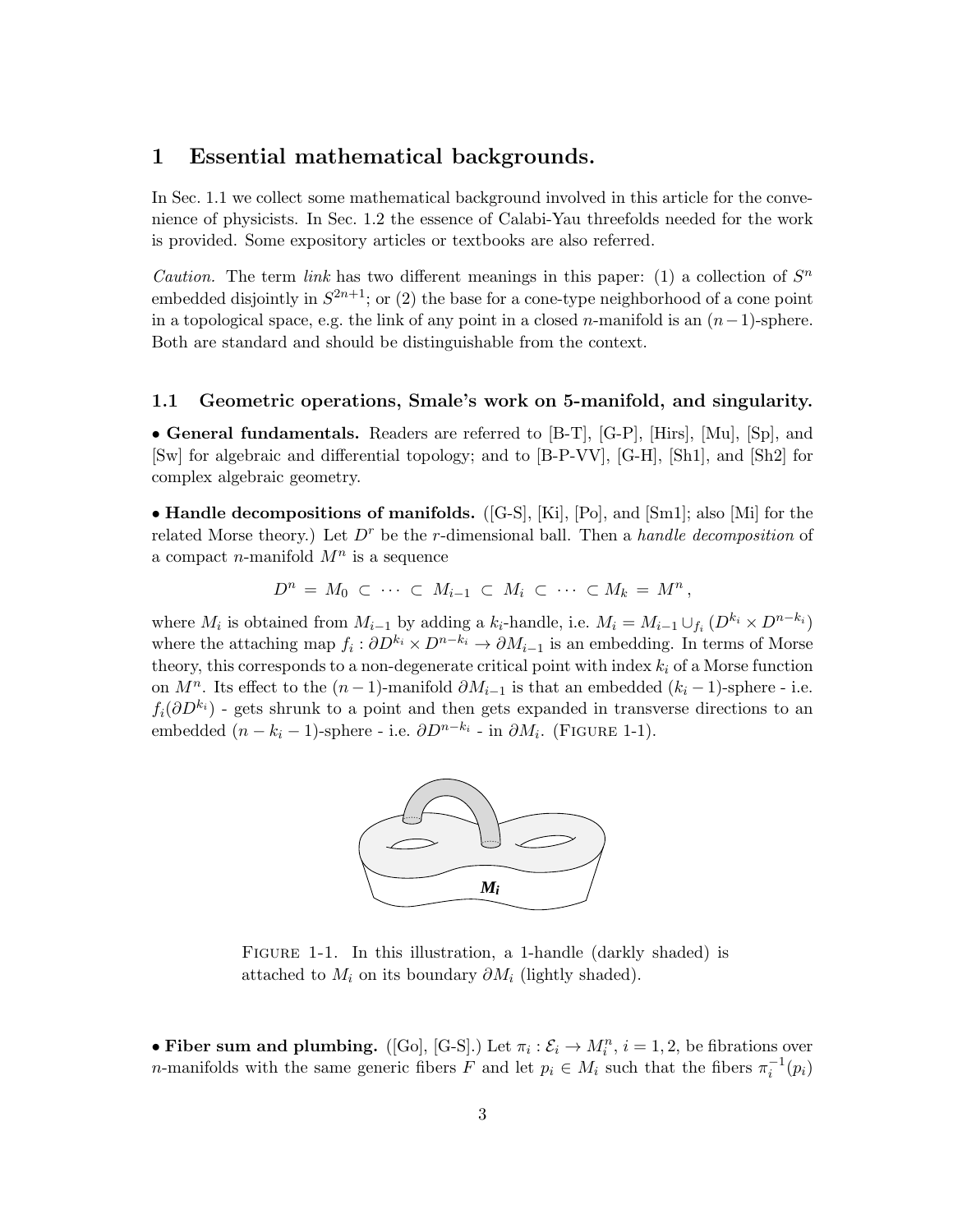are generic. Take tubular neighborhoods  $\nu_{\mathcal{E}_i}(\pi_i^{-1}(p_i))$  of these fibers and a fiber-preserving homeomorphism  $\rho$  between the boundary of  $\mathcal{E}_i - \nu_{\mathcal{E}_i}(\pi_i^{-1}(p_i))$ . One can then glue the latter spaces together by  $\rho$  and construct a new space  $\mathcal{E}_1 \sharp_f \mathcal{E}_2$ , which now admits a fibration over the connected sum  $M_1^n \sharp M_2^n$  with the same generic fiber F. This space  $\mathcal{E}_1 \sharp_f \mathcal{E}_2$  is called a fiber sum of  $\pi_1 : \mathcal{E}_1 \to M_1^n$  and  $\pi_2 : \mathcal{E}_2 \to M_2^n$ . (FIGURE 1-2(a).)

Let  $\pi : \mathcal{E} \to M^n$  be a  $D^n$ -bundle over an n-manifold that may have several components. Let  $(D_{11}, D_{12}), \cdots, (D_{k1}, D_{k2})$  be a disjoint collection of pairs of disjoint *n*-disks whose closure lie in the interior of  $M^n$ . Since  $\mathcal E$  restricted to these *n*-disks are the trivial bundle  $D_{j,s} \times D^n$ , one can identify  $\pi^{-1}(D_{j1})$  with  $\pi^{-1}(D_{j2})$  for each j using a map that preserves the product structures but interchanges the factors. The resulting new manifold-withboundary  $W^{2n}$  is called a *plumbing* of  $\pi : \mathcal{E} \to M^n$  (FIGURE 1-2(b)). For example, when an n-manifold M is immersed in a  $2n$ -manifold N with only transverse crossings, its tubular neighborhood  $\nu_N(M)$  is then a plumbing of the  $D^n$ -bundle associated to the normal bundle over M from the immersion.

Associated to  $W^{2n}$  is a diagram  $\Gamma$ , the plumbing diagram, whose vertices  $v_i$  correspond to the connected components  $M_i$  of  $M^n$  and edges  $e_j$  correspond to the occurrences of plumbing associated to the pairs  $(D_{i1}, D_{i2})$ . There is a natural continuous pinching map φ from  $W^{2n}$  onto Γ defined as follows: Let  $\partial D_{js} \times [0, \epsilon]$  be a collar of  $\partial D_{js}$  in  $M^n - \cup_{j,s} D_{js}$ . Define  $\phi$  first on  $M^n$  by sending  $M_i$  – (all the n-disks with the collar) to  $v_i$ ,  $D_{j1} \cup D_{j2}$ to the mid-point of  $e_j$ , and then extending the  $\phi$  so far defined to the whole  $M^n$  by the projection  $\partial D_{i,s} \times [0, \epsilon] \to [0, \epsilon]$  with  $[0, \epsilon]$  identified with the half-edge of  $e_i$  at the vertex that corresponds to the component of  $M^n$  that contains  $D_{js}$ . By pre-composition with the bundle projection  $\pi$ , one then obtains a map, still denoted by  $\phi$ , from  $W^{2n}$  onto Γ.  $(FIGURE 1-2(b))$ .



FIGURE 1-2. In (a), a fiber sum of the fibrations  $\mathcal{E}_i \to M_i$  is shown. In (b), a plumbing of the two disk-bundles are shown. The associated plumbing diagram  $\Gamma$  and the natural map  $\phi$  are also indicated.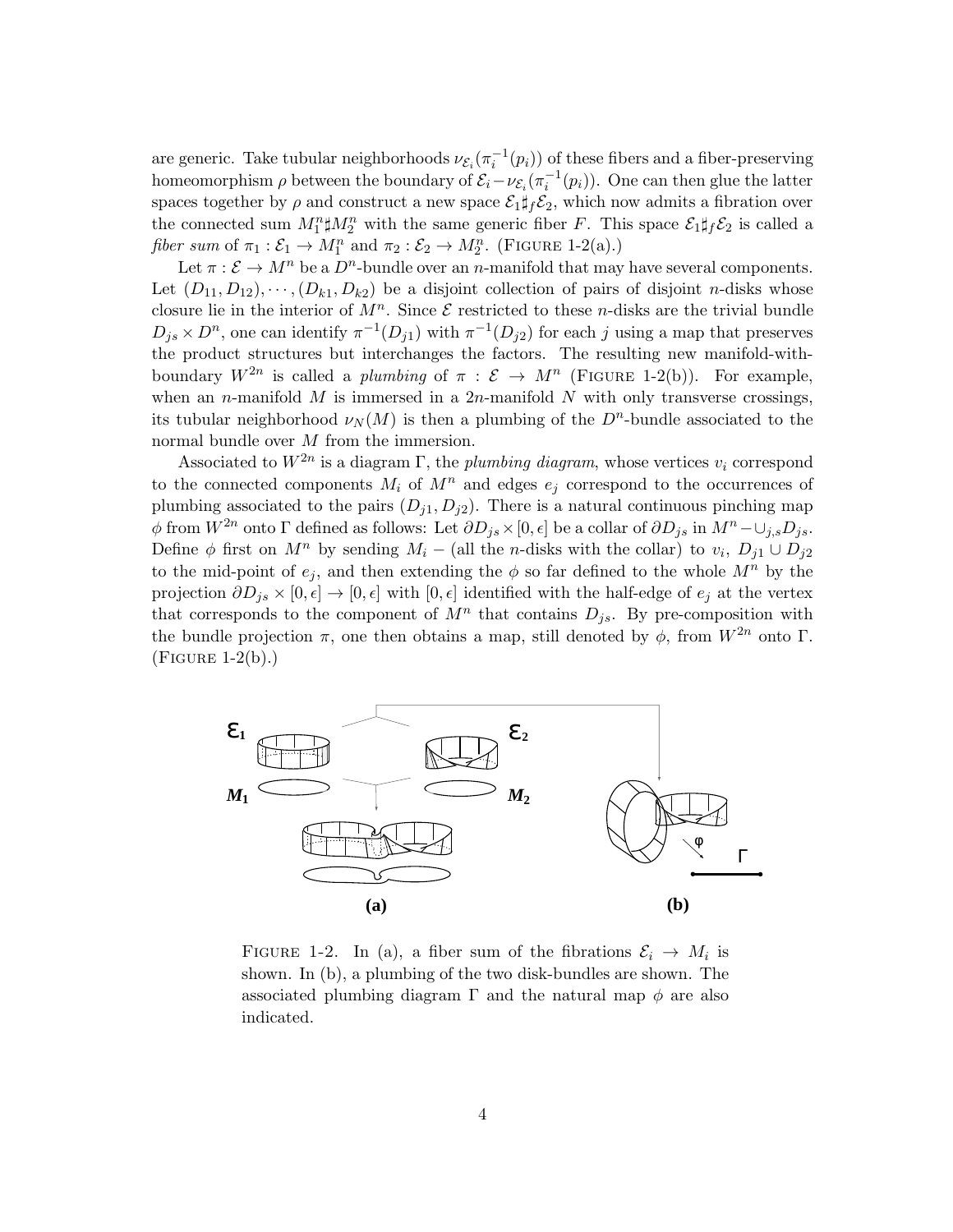#### • Smale's work on 5-manifolds. ([Sm2])

**Fact 1.1.1 [Smale].** Smooth simply-connected spin closed 5-manifolds  $M^5$  are classified by their second integral homology group  $H_2(M^5; \mathbb{Z})$  and are realizable as the boundary of 6-dimensional handlebodies with only one 0-handle and some 3-handles. The detail follows:

(1) Let  $H_2(M^5; \mathbb{Z}) = H_2^{(free)}$  $H_2^{(free)}(M^5;\mathbb{Z})\,\oplus\, H_2^{(tor)}$  $\chi_2^{(tor)}(M^5; \mathbb{Z})$  be a direct sum decomposition of  $H_2(M^5; \mathbb{Z})$  into a free and torsion part. Then the torsion part is the direct sum of two identical groups. In notation,

$$
H_2^{(tor)}(M^5; \mathbb{Z}) = \frac{1}{2} H_2^{(tor)}(M^5; \mathbb{Z}) \oplus \frac{1}{2} H_2^{(tor)}(M^5; \mathbb{Z}).
$$

(2) The correspondence

$$
M^5 \, \longmapsto \, H_2^{\text{(free)}}(M^5; \mathbb{Z}) \, \oplus \, \tfrac{1}{2} \, H_2^{\text{(tor)}}(M^5; \mathbb{Z})
$$

is bijective between the set of diffeomorphism classes of smooth simply-connected spin 5-manifolds and the set of isomorphism classes of finitely generated abelian groups.

(3) Let  $H^6$  be the 6-dimensional handlebody obtained by one 0-handle attached with k 3-handles. By handle sliding, one may assume that all the attaching  $S^2$  are in the boundary  $S^5$  of the 0-handle. Let  $Q$  be the associated anti-symmetric linking matrix of these  $S^2$ 's in  $S^5$ . Recall that Q can be transformed uniquely into the following block diagonal form  $([Bou])$ 

$$
Diag\left\{ \left[\begin{array}{cc} 0 & \alpha_1 \\ -\alpha_1 & 0 \end{array}\right], \dots, \left[\begin{array}{cc} 0 & \alpha_r \\ -\alpha_r & 0 \end{array}\right], \mathcal{O}_{k-2r} \right\}
$$

under the transformation  $Q \to SQS^t$  for some S in  $GL(k, \mathbb{Z})$ , where  $\alpha_i$  are positive integers that satisfy  $\alpha_1|\alpha_2|\cdots|\alpha_r$  and  $O_{k-2r}$  is the  $(k-2r)\times(k-2r)$ zero-matrix. Then

$$
\partial H^6 \cong M_{\alpha_1}^5 \sharp \cdots \sharp M_{\alpha_r}^5 \sharp (k-2r) S^2 \times S^3,
$$

where  $M_{\alpha}^{5}$  is the boundary of the 6-dimensional 3-handlebody obtained by one 0handle attached with two 3-handles whose attaching 2-spheres form a link with linking matrix  $\begin{pmatrix} 0 & \alpha \\ -\alpha & 0 \end{pmatrix}$  $-\alpha$  0 ). The 5-manifold  $\partial H^6$  is simply-connected and spin; and conversely every closed simply-connected spin 5-manifold arises this way.

Remark 1.1.2. Note that  $M_0^5 = S^2 \times S^3$ ,  $M_1^5 = S^5$ , and, for  $\alpha > 1$ ,  $H_2(M_\alpha^5; \mathbb{Z}) = \mathbb{Z}_\alpha \oplus \mathbb{Z}_\alpha$ .

• Rational surface singularities. ([A-GZ-V], [B-P-VV], [Di], [H-K-K], [Mi2], [Sl1], and [Sl2].) These are exactly the quotient singularities  $(\mathbb{C}^2/G, 0)$  for finite groups  $G \subset SU(2)$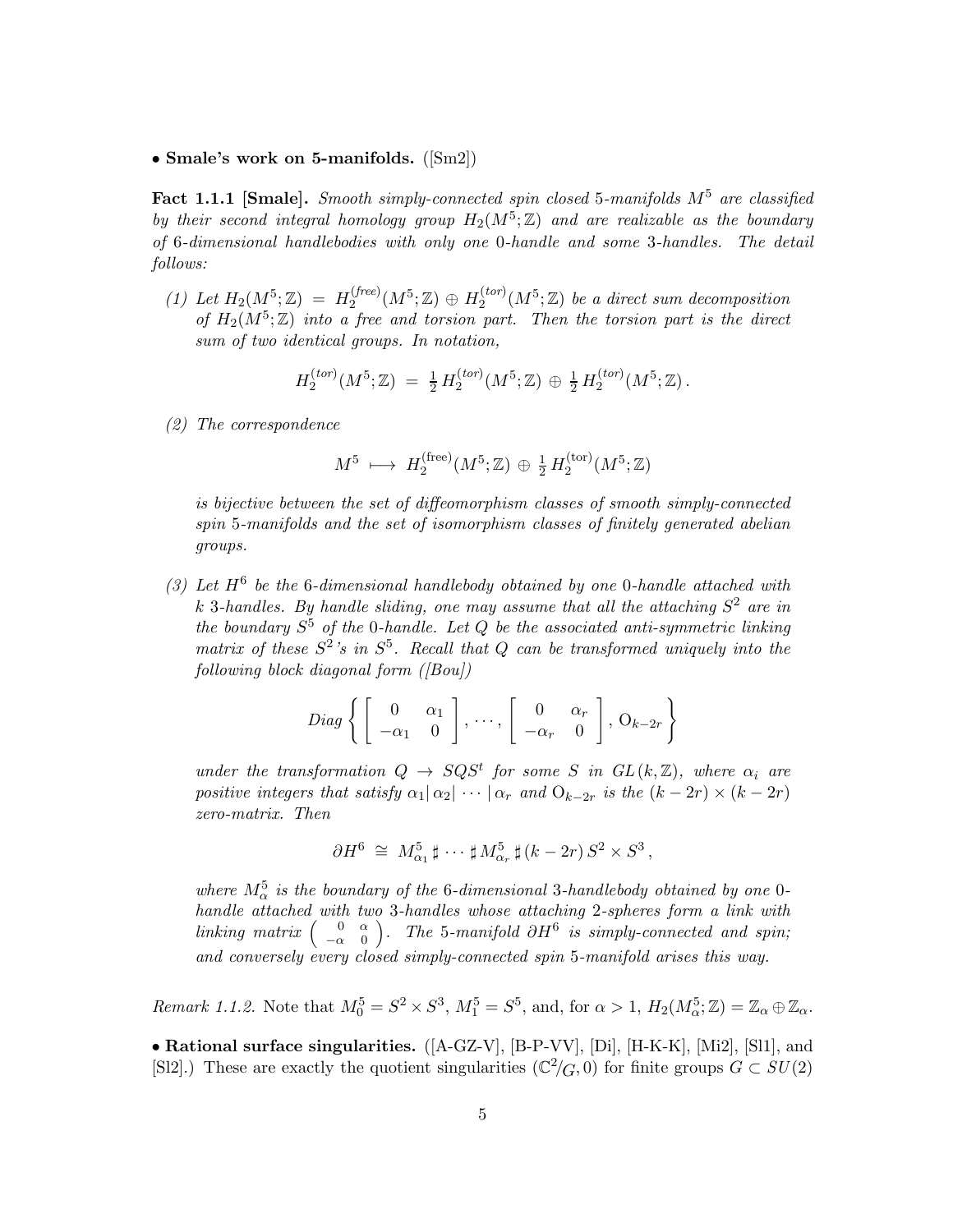and hence their links are homeomorphic to  $S^3/G$ . Their resolution graphs coincide with the Dynkin diagrams of the simple complex Lie algebras of type  $A_k$ ,  $D_k$ ,  $E_6$ ,  $E_7$ , and  $E_8$ respectively. For this reason, they are also called the  $A-D-E$  singularities. Such singularity is special in that its minimal resolution is the same as its smooth deformation ([H-K-K]), which is the Milnor fiber  $F$  appears in the Milnor fibration associated to the singularity. The topology of F is a plumbing of a collection of the tangent  $D^2$ -bundle of  $S^2$  with the plumbing diagram the above mentioned Dynkin diagram. The boundary  $\partial F$  of F is the same as the link  $S^3/G$  of the singularity. Recall that the total space of the Milnor fibration in the spherical form is a mapping torus  $F \times [0, 2\pi]/(F \times \{0\} \sim F \times \{2\pi\})$ , by which the monodromy homeomorphism  $\tau$  is defined. It is noteworthy that, up to homotopy, the restriction of  $\tau$  to the boundary  $\partial F$  is the identity map for these singularities. Readers are referred particularly to [Di] for more details.

### 1.2 Essence of Calabi-Yau threefolds.

• Calabi-Yau threefolds. ([A-G-M], [A-L], [B-C-dlO], [C-dlO], [C-G-H], [C-H-S-W], [Gr], [Hü], [Ti], [Vo], [Wil1], and [Wil2]) A *Calabi-Yau threefold X* is a compact Kähler threefold with  $c_1 = 0$  (or equivalently trivial canonical line bundle  $K_X$ ). They have moduli that form a space which itself is Kähler. Two different points in the Calabi-Yau moduli space  $\mathcal{M}_X$  associated to the smooth manifold X can be connected by deformations of the complex and Kähler structures on X. The boundary points of  $\mathcal{M}_X$  correspond to singular Calabi-Yau threefolds  $\overline{X}$  that can be obtained from X by such deformations. Readers are referred particularly to [Gr] and [Hü] for more details.

• Extremal transitions.  $([A-G-E], [C-G-G-K], [Gr], [G-M-S], [G-M-V], [Hü], [M-V1],$ [M-V2], and [Wil2].) Two Calabi-Yau moduli spaces  $\mathcal{M}_X$  and  $\mathcal{M}_{X'}$  can be connected with each other if they happen to share some common boundary points, which means that X and X' have a same degeneration  $\overline{X}$ . Indeed it has been conjectured that all the Calabi-Yau moduli spaces associated to different smooth topologies are related this way and form a connected web  $\mathcal{M}_{CY}$  of Calabi-Yau moduli spaces. Thus one may roll a smooth Calabi-Yau threefold X, degenerating it to a singular  $\overline{X}$  and then rolling on to another smooth  $X'$  with possibly different topology - all happening in  $\mathcal{M}_{CY}$ . From mirror symmetry, the corresponding conformal field theory on these Calabi-Yau spaces that occur in the rolling may still be well-defined and smoothly deformed accordingly. Such transmutation is called an extremal transition of Calabi-Yau threefolds.

There are six generic types of degenerations of Calabi-Yau threefolds whose combinations lead to various extremal transitions discussed in the literature. To explain them, let  $(X, Z) \to (\overline{X}, \overline{Z})$  be a degeneration of a smooth X to  $\overline{X}$  by collapsing a subspace Z of X to  $\overline{Z}$ . In all these six cases, Z is a fibration over  $\overline{Z}$  and the collapsing comes from pinching all the fibers:

• From the deformation of the complex structures on  $X$ :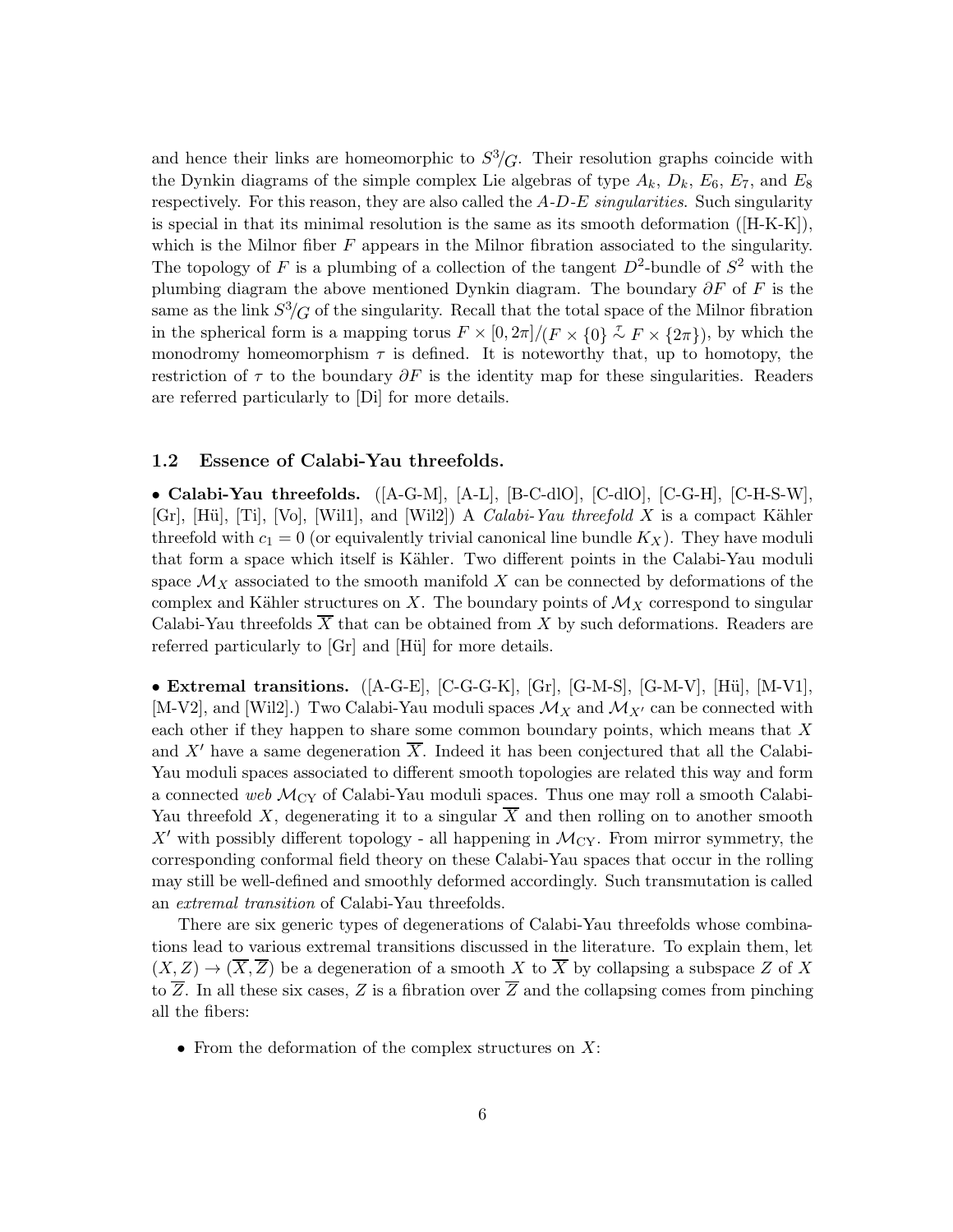$(C_0)$  Z is an embedded 3-sphere  $S^3$  in X and  $\overline{Z}$  is a point in  $\overline{X}$ .

- From the deformation of the Kähler structures on  $X$  to one that sits in the codimensionone wall of the Kähler cone ([Wil2]):
	- $(C_1)$  (Type I primitive contraction or small contraction): Z is a finite disjoint union of a collection of embedded  $\mathbb{C}P^1$ s in X and  $\overline{Z}$  is a finite set of points in  $\overline{X}$ .
	- $(C_2)$  (Type II primitive contraction): Z is a generalized del Pezzo surface in X and  $\overline{Z}$  is a point in  $\overline{X}$ .
	- $(C_3)$  (Type III primitive contraction): Z is a conic bundle in X over a complex curve C and  $\overline{Z}$  is the curve C embedded in  $\overline{X}$ .
	- $(C_4)$  X admits a K3 or  $\mathbb{T}^4$  fibration over a complex curve  $C; Z = X$  and  $\overline{Z} = C$ .
	- $(C_5)$  X admits an elliptic fibration over a complex surface S;  $Z = X$  and  $\overline{Z} = S$ .

• 7-spaces from rolling Calabi-Yau threefolds. Continuing the above discussion, let  $X_t \to \overline{X} = X_0, t \in [-\epsilon, 0]$  be a rolling of Calabi-Yau threefolds that degenerate  $X = X_{-\epsilon}$ to  $\overline{X}$  by shrinking the fibers of a fibration  $\pi: Z \to \overline{Z}$  of a subspace Z in X over a subspace Z in X. Naturally associated to this shrinking is a cone bundle  $\Lambda_{\overline{Z}}$  over Z, whose fiber over  $\overline{z} \in \overline{Z}$  is the cone over the restriction of a tubular neighborhood  $\nu_X(Z)$  of  $Z \subset X$ on  $\pi^{-1}(\overline{z})$ . The resulting 7-space  $Y_{-}^{\tau}$  is homeomorphic to  $X \times [-\epsilon, 0]$  with  $\Lambda_{\overline{Z}}$  attached canonically to  $X \times \{0\}$  along the common subspace  $\nu_X(Z)$  of both X and  $\Lambda_{\overline{Z}}$ ; in notation,  $Y_{-}^{7} = X \times [-\epsilon, 0] \cup_{\nu_{X}(Z)} \Lambda_{\overline{Z}}$  (FIGURE 1-3). When an extremal transition is obtained by a rolling  $(X, Z) \to (X, Z) \leftarrow (X', Z')$ , parametrized by  $t \in [-\epsilon, \epsilon]$ , where both the degenerations  $(X, Z)$ ,  $(X', Z') \to (X, Z)$  are of the six types, then the resulting 7-space,  $Y^7_-\text{ from }(X,Z)\to (\overline{X},\overline{Z})$  and  $Y^7_+\text{ from }(X',Z')\to (\overline{X},\overline{Z})$ , can be sewed along the shared  $\overline{X}$  and form a 7-space  $Y^7$ . This is our 7-space from rolling. From the discussion, it is clear that

**Lemma 1.2.1 [topological matching condition].** A necessary condition for an extremal transition  $(X, Z) \to (X', Z')$  to be possible is that the two 5-manifolds  $\partial \nu_X(Z)$  and  $\partial \nu_{X'}(Z')$  are homeomorphic.

When  $\overline{Z}$  is a point  $p_0$ , in general it induces then an isolated singularity, still denoted by  $p_0$ , in the 7-space Y<sup>7</sup>, whose link is a 6-manifold  $\nu_X(Z) \cup_{\partial} \nu_{X'}(Z')$ , obtained by pasting  $\nu_X(Z)$  and  $\nu_{X'}(Z')$  along their homeomorphic boundary.

## 2 Lessons from conifold transitions.

A special case of examples of extremal transitions of Calabi-Yau threefolds that has been discussed quite extensively in physics literature is the conifold transition (cf. [C-G-G-K],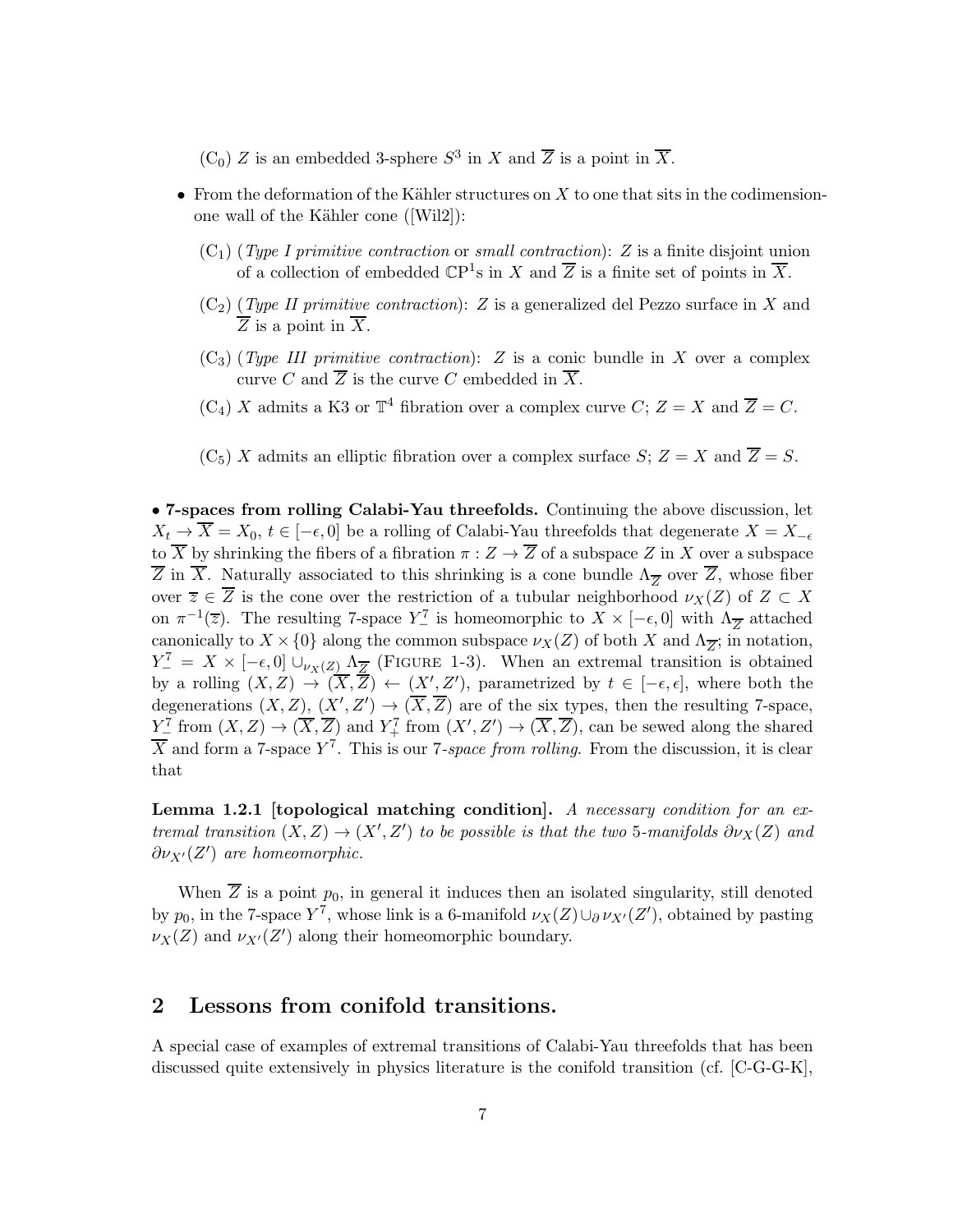

FIGURE 1-3. The 7-space  $Y_{-}^{7}$  that arises from degenerating Calabi-Yau threefolds is topologically realizable as  $X \times [-\epsilon, 0] \cup_{\nu_X(Z)} \Lambda_{\overline{Z}}$ . (In general, the fibration  $\pi: Z \to \overline{Z}$  may have singular fibers.)

[Gr], [G-M-S], [H¨u], and [Str]). Hence let us start with this example and try to extract some lessons from it.

### 2.1 Conifold transition I.

A complex 3-dimensional conifold is a threefold except at some ordinary double points (nodes). Each of these nodes is modelled on the germ of the quadric hypersurface  $xy-uv =$ 0 in  $\mathbb{C}^3$  at the origin. This is an  $A_1$ -singularity and can be realized as a real cone over  $S^2 \times S^3$ . Such degeneration arises from either process (C<sub>0</sub>) or (C<sub>1</sub>). Let  $\overline{Z} = \{p_0\}$  and Y be the 7-space associated to the transition  $(C_0C_1^{-1})$  that deforms first the complex structure of X to shrink down an  $S^3$  to get a conifold  $\overline{X}$  and then resolves the singularity by a small resolution that blows up an  $S^2$  transverse to the blown-down  $S^3$  to obtain a new non-singular  $X'$ . Then  $p_0$  is at worst a cone-point in Y with the link coming from the pasting of  $\nu_X(S^3)$  in X and  $\nu_{X'}(S^2)$  in X' along their boundary. From [At], the local topology around the node  $p_0$  in  $\overline{X}$  indicates that the former is homeomorphic to  $S^3 \times D^3$ , the latter homeomorphic to  $S^2 \times D^4$ , and the pasting homeomorphism h from  $\partial \nu_X(S^3)$  to  $\partial \nu_{X'}(S^2)$  is given by

$$
h : S^3 \times S^2 \longrightarrow S^2 \times S^3
$$
  

$$
(a, b) \longmapsto (b, a) .
$$

This shows that indeed the link of  $p_0$  is a 6-sphere  $S^6$  since

$$
S^6 = \partial D^7 = \partial (D^4 \times D^3) = S^3 \times D^3 \cup_{S^3 \times S^2} D^4 \times S^2.
$$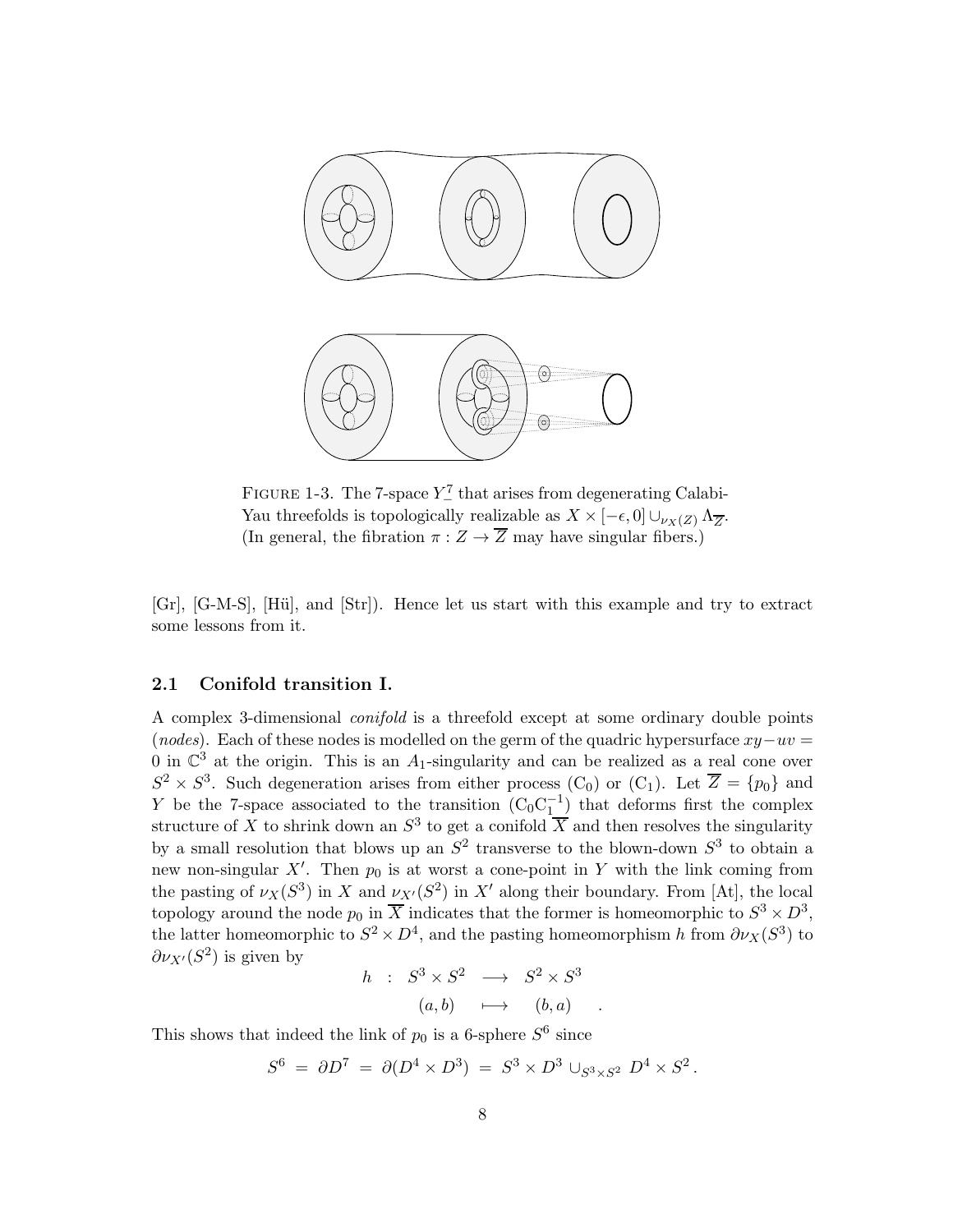Furthermore, comparing with the setting of handle-decomposition/Morse-theory of manifolds, one notices that the blown-down  $S^3$  may be regarded as the attaching/descending sphere while the blown-up  $S^2$  as the belt/ascending sphere of a 4-handle  $D^4 \times D^3$  in 7 dimensions (cf. [G-S], [Ki]). In other words, Y is simply  $X \times [-\epsilon, 0]$  attached with a 4-handle to the boundary  $X \times \{0\}$ .

Similarly the reverse process  $(C_1C_0^{-1})$  from X' to X corresponds to attaching a 3handle  $D^3 \times D^4$  to the boundary  $X' \times \{0\}$  of  $X' \times [0, \epsilon']$ . In summary

**Lemma 2.1.1** [conifold I]. The conifold transition of type either  $(C_0C_1^{-1})$  or  $(C_1C_0^{-1})$ for Calabi-Yau threefolds does not lead to non-manifold points on the resulting 7-space Y .

Remark 2.1.2. As we shall see that this is likely the only case of extremal transitions that does lead to 7-manifolds without any singularities. In view of the rich variations of the topologies of Calab-Yau threefolds, this already provides us with a rich class of 7-manifolds that could play roles in M-theory.

### 2.2 Conifold transition II: flops.

On the other hand, the neighborhood of a node on a complex 3-conifold can also be realized as a complex cone over  $\mathbb{C}P^1 \times \mathbb{C}P^1$ . One may deform the Kähler structure of X in such a way that first blows down a  $\mathbb{C}P^1$  to get a conifold  $\overline{X}$  and then blows up another  $\mathbb{C}P^1$  transverse to the previous  $\mathbb{C}P^1$ . Such procedure is called a *flop* and corresponds to a nontrivial process  $(C_1C_1^{-1})$ . Let  $\overline{Z} = \{p_0\}$  and Y the resulting 7-space. Then again  $p_0$  is at worst a cone-point in Y. Its link Lk( $p_0$ ) in Y now comes from the pasting of  $\nu_X(S^2)$ and  $\nu_{X'}(S^2)$  along their boundary  $S^2 \times S^3$ . To see what this 6-manifold is, we need to recall some details of this flop from [At].

Let  $\mathbb{L}_i$  be the tautological line bundle over  $\mathbb{C}P^i$  and V be the quadric surface  $\{xy - uv =$  $0$ }. The variety V contains two transverse families of complex lines. Each of the families is parametrized by  $\mathbb{C}P^1$  and each gives a ruling for V. Let us denote the first family by  $\mathbb{CP}^1_\alpha$  and call the lines it parameterizes by  $\alpha$ -lines. Similarly for  $\mathbb{CP}^1_\beta$  and  $\beta$ -lines ([G-H], [W-W]). This gives an isomorphism between V and  $\mathbb{C}P^1_\alpha \times \mathbb{C}P^1_\beta$ . In terms of these, the line bundle  $\mathbb{L}_3|_V$  is represented by  $(-1,-1)$  in the Picard group  $Pic(V) = H_2(V;\mathbb{Z}) = \mathbb{Z} \oplus \mathbb{Z}$ with the canonical basis given by the pair of homology classes  $([\mathbb{CP}^1_\alpha], [\mathbb{CP}^1_\beta])$ . If one pinches each of the β-lines in the zero-section of  $\mathbb{L}_3|_V$  to a point, then the result is a smooth complex threefold  $E_{\alpha}$  isomorphic to the total space of  $\mathbb{L}_1 \oplus \mathbb{L}_1$  over  $\mathbb{C}P^1_{\alpha}$ . On the other hand, if one pinches each of the  $\alpha$ -lines in the zero-section of  $\mathbb{L}_3|_V$  to a point, then the result is a smooth complex threefold  $E_\beta$  isomorphic to the total space of  $\mathbb{L}_1 \oplus \mathbb{L}_1$  over  $\mathbb{C}P^1_{\beta}$ . Pinching further the zero-section of  $E_{\alpha}$  or the zero-section of  $E_{\beta}$  is the same as pinching the zero-section of  $\mathbb{L}_3|_V$  altogether to a point. The resulting space is exactly the complex cone OV in  $\mathbb{C}^3$  over V, which describes the neighborhood of the node  $p_0$  in  $\overline{X}$ . Tranforming from  $E_{\alpha}$  to OV and then to  $E_{\beta}$  is precisely the type-II conifold transition described above.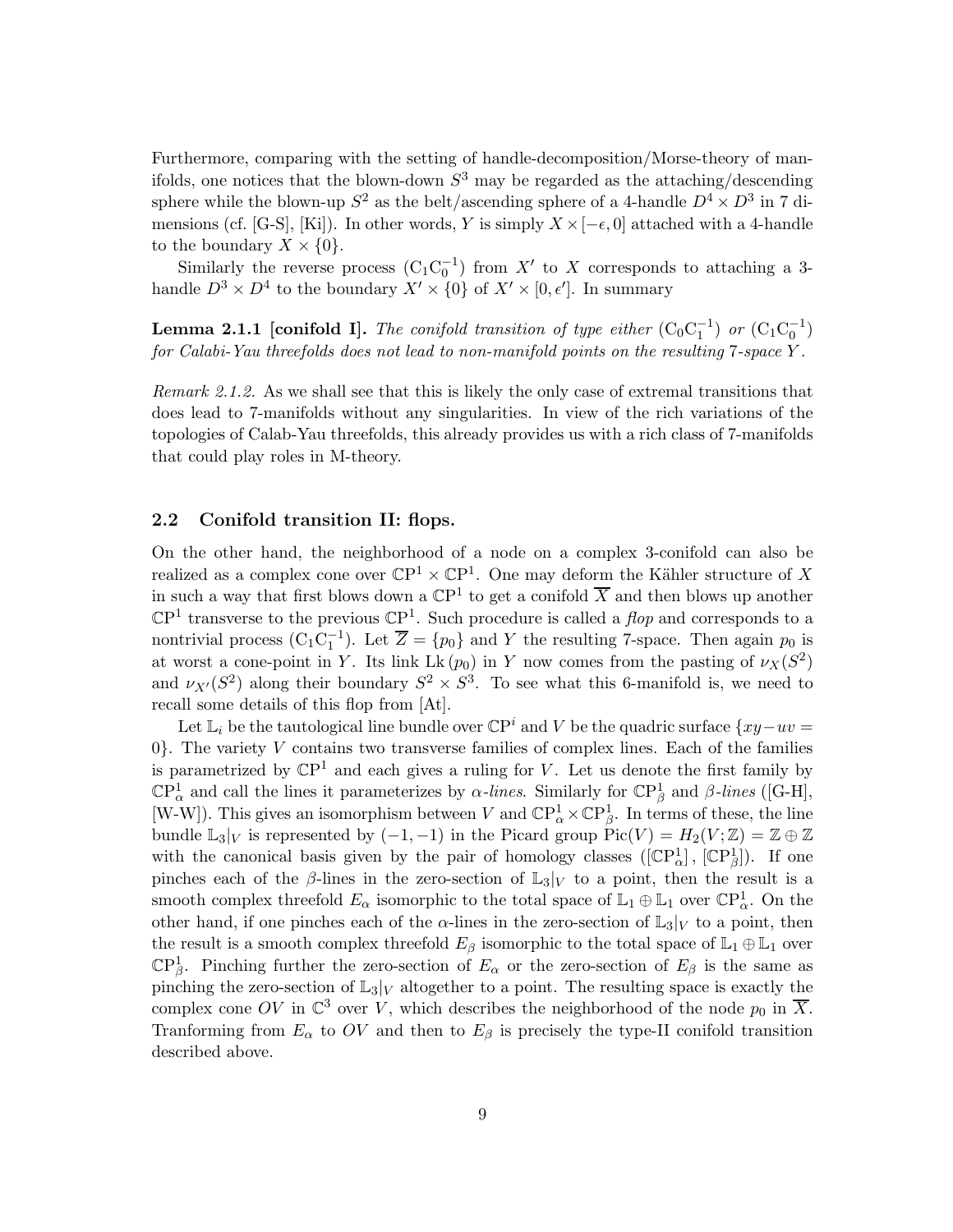From this picture, one has

$$
Lk (p_0) \cong \partial \left( \nu_{\mathbb{L}_3|_V}(\text{zero-section}) \right) \times [0,1] \Big/ \sim,
$$

where the relation  $\sim$  is defined by first regarding  $\partial \left(\nu_{\mathbb{L}_3|_V}(\text{zero-section})\right)$ , denoted by  $M^5$ in the following discussion, naturally as an  $S^1$ -bundle over V and then performing the following pinchings:

- (1) Pinch each of the  $S^1$ -fibers of  $M^5 \times \{0\}$  to a point, which transforms  $M^5 \times \{0\}$ to  $\mathbb{C}P^1_\alpha \times \mathbb{C}P^1_\beta$ ; and then pinch  $\mathbb{C}P^1_\beta$ . These together transform  $M^5 \times \{0\}$  to  $\mathbb{C}P^1_\alpha.$
- (2) Pinch each of the  $S^1$ -fibers of  $M^5 \times \{1\}$  to a point, which transforms  $M^5 \times \{1\}$ to  $\mathbb{C}P^1_\alpha \times \mathbb{C}P^1_\beta$ ; and then pinch  $\mathbb{C}P^1_\alpha$ . These together transform  $M^5 \times \{1\}$  to  $\mathbb{C}\mathrm{P}^1_\beta.$

With these geometric pictures in mind, we can now show that

**Lemma 2.2.1** [conifold II]. The conifold transition for Calabi-Yau threefolds via a flop leads to a non-manifold point  $p_0$  on the resulting 7-space Y. The link of  $p_0$  in Y is homeomorphic to  $\mathbb{C}P^3$ .

*Proof.* Let  $(z_1, z_2, z_3, z_4)$  be the coordinates for  $\mathbb{C}^4 = \mathbb{C}^2 \oplus \mathbb{C}^2$ ,  $S^3$  (resp.  $S^{3'}$ ) be the unit sphere in the first (resp. second)  $\mathbb{C}^2$  factor of  $\mathbb{C}^4$ , and  $S_t^3$  be the sphere of radius t at the origin in  $\mathbb{C}^2$ . Consider the Hopf fibration and the compatible foliation of  $S^7$  with generic leaf  $S^3 \times S^3$  from the realization of  $S^7$  as the join  $S^3 * S^{3'}$  ([Ro], [Sp]):

$$
S^{1} \rightarrow S^{7} = S^{3} * S^{3'} \leftrightarrow S^{3}_{\sqrt{1-t^{2}}} \times S^{3}_{t}
$$
  
\n
$$
\downarrow \qquad \qquad \downarrow
$$
  
\n
$$
\mathbb{C}P^{3} \leftrightarrow M^{5}_{t}
$$

,

where  $M_t^5$  is by definition the image of  $S_{\sqrt{t}}^3$  $\frac{1}{1-t^2} \times S_t^3$  in  $\mathbb{C}P^3$  under the Hopf map. Then the  $\mathbb{T}^2$ -action on  $S^7$ , given by

$$
\tau_{\theta,\theta'} \; : \; (z_1,\, z_2,\, z_3,\, z_4) \; \longmapsto \; (e^{i\theta} z_1,\, e^{i\theta} z_2,\, e^{i\theta'} z_3,\, e^{i\theta'} z_4) \,,
$$

leaves the Hopf fibration and leaves of the  $S^3 \times S^3$ -foliation invariant. The restriction of the action to the diagonal subgroup  $\Delta$  gives indeed the Hopf map. Since this action is free, each  $S^3$  $\frac{1-t^2}{1-t^2} \times S_t^3$  is thus realized as a T-bundle over the quotient  $\mathbb{C}\mathrm{P}^1 \times \mathbb{C}\mathrm{P}^1$  with fiber the orbit. Consequently, its image  $M_t^5$  in  $\mathbb{C}P^3$  is the total space of an  $S^1$ -bundle over  $\mathbb{C}P^1 \times \mathbb{C}P^1$ . The symmetry of the construction implies that this  $S^1$ -bundle must correspond to a line bundle  $(k, k)$ ,  $k \in \mathbb{Z}$ , in Pic( $\mathbb{C}P^1 \times \mathbb{C}P^1$ ).

Let us consider the leaf, say,  $S^3$  $\frac{1}{2} \times S^3$  $\frac{1}{2}$ . Since the image in  $\mathbb{C}P^3$  of  $S^3 \cup S^{3'}$ is a disjoint union  $\mathbb{C}P^1 \cup \mathbb{C}P^{1'}$ , by construction the complement of  $M_t^5$  in  $\mathbb{C}P^3$  is the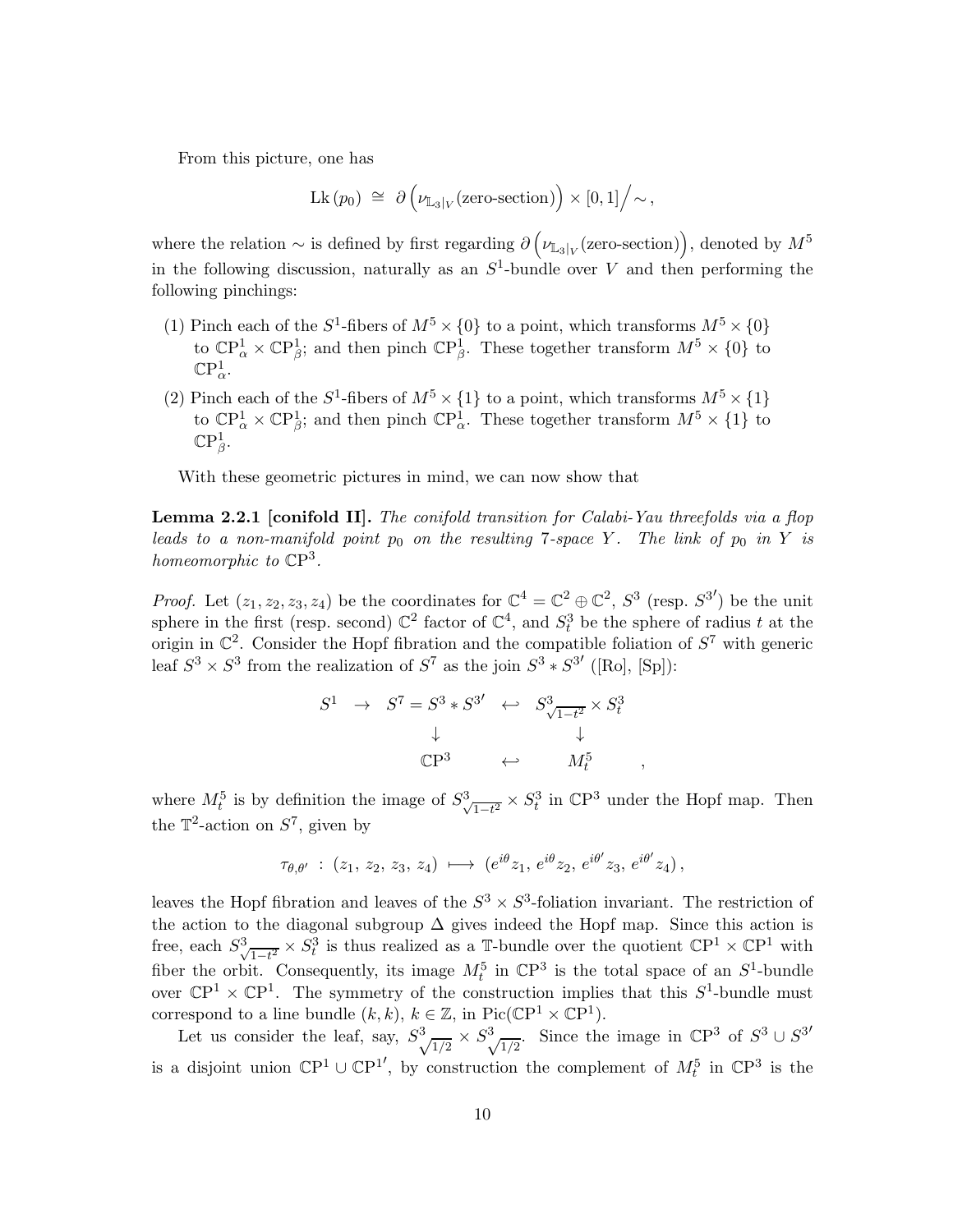union  $\nu_{\mathbb{C}\mathrm{P}^3}(\mathbb{C}\mathrm{P}^1) \cup \nu_{\mathbb{C}\mathrm{P}^3}(\mathbb{C}\mathrm{P}^{1'})$  with  $M_t^5$  as the shared boundary. This implies that  $M_t^5$ is homeomorphic to  $S^2 \times S^3$  since  $\nu_{\mathbb{C}P^3}(\mathbb{C}P^1)$  is bundle-isomorphic to  $\mathbb{L}_1 \oplus \mathbb{L}_1$  by the adjunction formula and the latter is trivial as a real vector bundle due its vanishing second Stiefel-Whitney class. Now let  $(k, k)_{S^1}$  be the total space of the  $S^1$ -bundle associated to the complex line bundle  $(k, k)$  in Pic( $\mathbb{C}P^1 \times \mathbb{C}P^1$ ). Then in the smooth category ([Di])

- $(0,0)_{S^1} \cong S^2 \times S^2 \times S^1;$
- $(-1,-1)_{S^1} \cong (1,1)_{S^1} \cong S^2 \times S^3$ ; and
- For  $k > 1$ ,  $(-k, -k)_{S^1} \cong (k, k)_{S^1} \cong (1, 1)_{S^1}/\mathbb{Z}_k$ , whose fundamental group is  $\mathbb{Z}_k$ .

Consequently,  $M_t^5$  is bundle-isomorphic to  $(-1,-1)_{S^1}$ . In particuler,  $M_{\chi}^5$  $\frac{1}{2}$  is homeomorphic to  $\partial \left( \nu_{\mathbb{L}_3|_V}(\text{zero-section}) \right)$ .

Starting with  $M^5$  $\frac{1}{2}$ , if we let  $t \searrow 0$ , then the whole space shrinks to  $\mathbb{C}P^1$  in exactly the same way as  $M^5 \times \{0\}$  is pinched to  $\mathbb{C}P^1_{\alpha}$ . Similarly, when  $t \nearrow 1$ ,  $M^5_{\alpha}$  $\frac{1}{2}$  to  $\mathbb{C}P^{1'}$  is the same as  $M^5 \times \{1\}$  to  $\mathbb{CP}^1_{\beta}$ . Consequently,  $Lk(p_0)$  as described is indeed a  $\mathbb{CP}^3$ . This concludes the proof.

 $\Box$ 

Remark 2.2.2. Notice also that the trivial  $(C_1C_1^{-1})$  process that blows down an  $S^2$  and blow the same one up again leads to a cone-point in Y with link  $S^2 \times S^4$ . Such fake transitions can be removed by perturbing the corresponding path in the Calabi-Yau moduli space a little bit.

Remark 2.2.3 [Conifold transition, real and complex join]. Given two complex manifolds  $M_1$  and  $M_2$ , and a complex line bundle L over  $M_1 \times M_2$ . One can do the one-point compactification for each fiber to get a  $\hat{\mathbb{C}}$ -bundle  $\hat{L}$  over  $M_1 \times M_2$ , where  $\hat{\mathbb{C}} = \mathbb{C} \cup \{\infty\}.$ L has two distinguished sections: the zero-section  $\sigma_0$  and the infinity-section  $\sigma_{\infty}$ . Both sections are naturally isomorphic to  $M_1 \times M_2$ . If one pinches  $\sigma_0$  to  $M_1$  and  $\sigma_{\infty}$  to  $M_2$ , then one get a new space  $M_1 *_{\mathbb{C}} M_2$ , a *complex join* of  $M_1$  and  $M_2$ . This generalizes the construction for the real join  $\ast$ . In terms of these, one obtains a unified picture for Lk( $p_0$ ) in conifold transitions: (1) For Type-I, an  $S^2$  and an  $S^3$  are transmuted to each other; and Lk(p<sub>0</sub>) is the join  $S^2 * S^3 = S^6$ . (2) For Type-II, a transverse pair of  $\mathbb{C}P^1$ 's are transmuted to each other; and  $Lk(p_0)$  is a complex join  $\mathbb{C}P^1 *_{\mathbb{C}} \mathbb{C}P^1 = \mathbb{C}P^3$ .

## 3 The type II primitive Kähler deformations.

Recall the topological matching condition in Sec. 1.2, which in the current case states that, if both  $(X, Z)$  and  $(X', Z')$  degenerate to a same  $(Z, p_0)$ , then the two 5-manifolds  $\partial \nu_X(Z)$ and  $\partial \nu'_X(Z')$  have to be homeomorphic. One can use this to rule out many impossible transitions and only focuses on those transitions that are topologically admissibe in order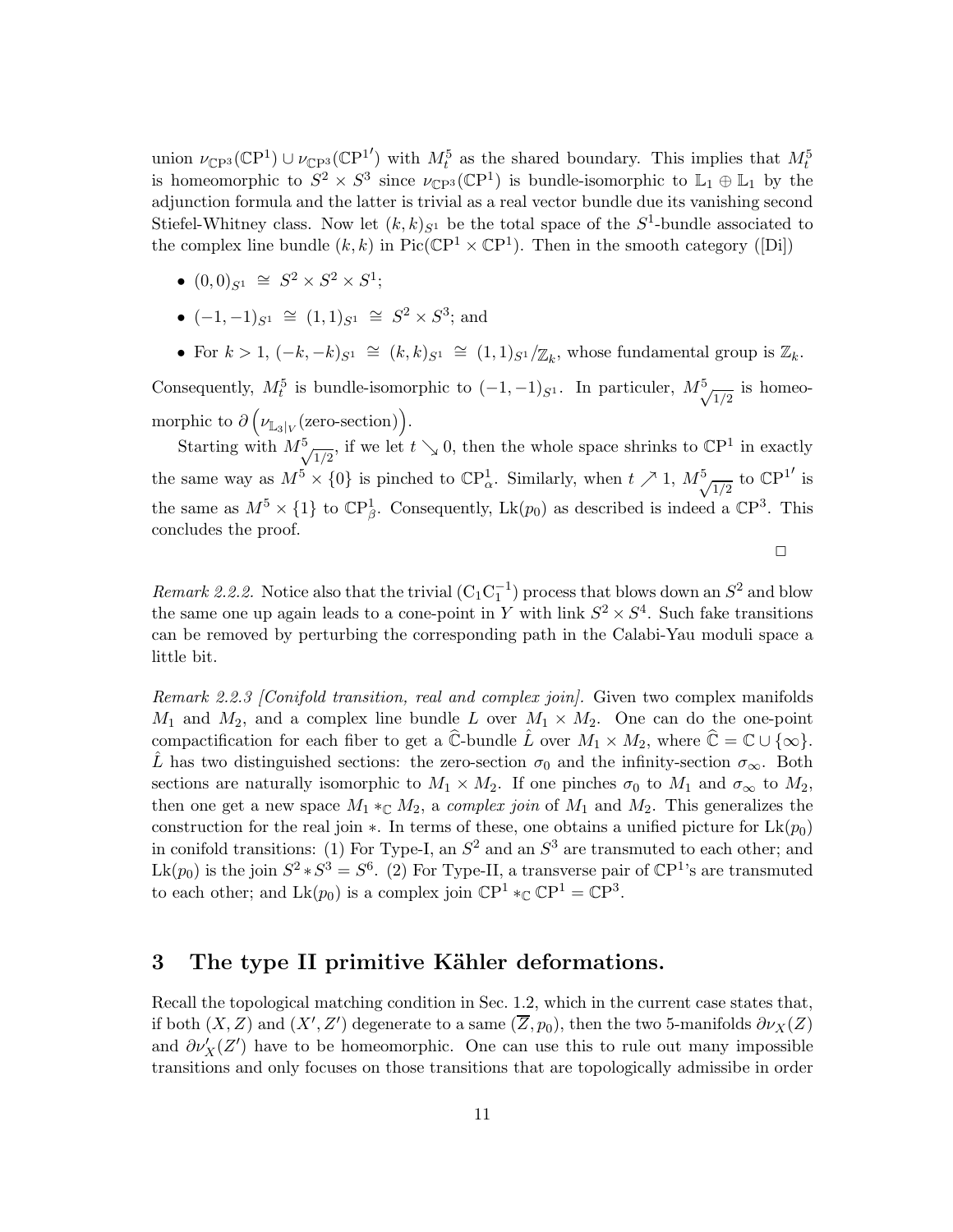to make deeper and more effective study. For this reason and due to Wilson's classification of the Kähler deformation associated to the wall of codimension 1 of the Käler cone of a Calabi-Yau threefold ([Wil2]), in this section we shall spend our efforts in understanding the topology of  $\partial \nu_X(Z)$  for  $(X, Z)$ , where Z a del Pezzo surface embedded in X.

### 3.1 The case of smooth del Pezzo surfaces.

A del Pezzo surface Z is characterized by the feature that its anticanonical bundle is ample ([De], [Wa3]). Such surfaces, when smooth, can only be the exceptional one  $Z_e =$  $\mathbb{C}P^1 \times \mathbb{C}P^1$  or the blow-up  $Z_r$  of  $\mathbb{C}P^2$  at  $r, 0 \le r \le 8$ , distinct points in general positions (i.e. no three of them are collinear, no six of them lie in a conic, and no cubic through seven of them with a double point at the eighth). Such a realization provides a standard basis  $(\varepsilon_0, \varepsilon_1, \ldots, \varepsilon_r)$  for  $H_2(Z_r; \mathbb{Z}) = \text{Pic}\,(Z_r)$ , where  $\varepsilon_0$  is the canonical generator [CP<sup>1</sup>] of  $H_2(\mathbb{C}P^2;\mathbb{Z})$  lifted to  $Z_r$  and  $\varepsilon_i$ , which is also a  $\mathbb{C}P^1$  with self-intersection number  $(-1)$ , are from the exceptional divisors of the blow-up. With respect to this basis, the intersection form  $Q|_{Z_r}$  of  $Z_r$  is given by

$$
Q|_{Z_r} = \langle 1 \rangle \oplus r \langle -1 \rangle ;
$$

and the canonical divisor of  $Z_r$  is known to be

$$
K_{Z_r} = -3\varepsilon_0 + \varepsilon_1 + \cdots + \varepsilon_r.
$$

In the following discussion, we shall not distinguish these classes with either the embedded  $\mathbb{C}P^1$  (or their union) in  $Z_r$  or the complex line bundle (and its real  $\mathbb{R}^2$ - or  $D^2$ -bundle) over  $Z_r$  they correspond.

When Z embeds in a Calabi-Yau threefold X, since  $K_Z = K_X |_Z \otimes \nu_X(Z)$  and  $K_X$  is trivial for Calabi-Yau manifolds, the tubular neighborhood  $\nu_X(Z)$  of Z in X has to be isomorphic to  $K_Z$ , which restricts the possible embeddings. For  $Z = Z_r$ , the structure of its canonical divisor implies that  $\nu_X(Z_r)$  is indeed a *fiber sum* of  $\mathbb{L}_2^{\otimes 3}$  and r many  $\mathbb{L}_2^{-1}$ 's, where recall that  $\mathbb{L}_2$  is the tautological line bundle over  $\mathbb{C}P^2$ . Notice that the total space of the  $S^1$ -bundle associated to  $\mathbb{L}_2^{-1}$  is  $S^5$  and the total space of the  $S^1$ -bundle associated to  $\mathbb{L}_2^{\otimes 3}$  is the lens space  $S^5/\mathbb{Z}_3$ , where  $\mathbb{Z}^3$  is the cyclic subgroup of order three contained in  $U(1)$  that gives the Hopf fibration of  $S^5$ . Hence the boundary 5-manifold  $\partial \nu_X(Z_r)$  is the fiber sum  $(S^5/\mathbb{Z}_3)$   $\sharp_f rS^5$  over  $\mathbb{C}P^2 \sharp r \overline{\mathbb{C}P^2}$ . With the fact that  $S^5 = S^3 * S^1$ , one has the following two collections of  $S^1$ -bundles, which contain all the spaces involved in doing the fiber sum:

$$
S^{1} \rightarrow S^{5} - \nu_{S^{5}}(S^{1}) \cong S^{3} \times D^{2} \stackrel{\partial}{\leftarrow} S^{3} \times S^{1}
$$
  
\n
$$
\downarrow \qquad \qquad \downarrow
$$
  
\n
$$
\mathbb{C}P^{2} - D^{4} = \nu_{\mathbb{C}P^{2}}(\mathbb{C}P^{1}) \stackrel{\partial}{\leftarrow} S^{3}
$$

and

$$
S^{1} \rightarrow S^{5} - \nu_{S^{5}}(S^{3}) = \nu_{S^{5}}(S^{1}) = D^{4} \times S^{1} \stackrel{\partial}{\leftarrow} S^{3} \times S^{1}
$$
  
\n
$$
\downarrow \qquad \qquad \downarrow
$$
  
\n
$$
\mathbb{C}P^{2} - \nu_{\mathbb{C}P^{2}}(\mathbb{C}P^{1}) = D^{4} \stackrel{\partial}{\leftarrow} S^{3}
$$

.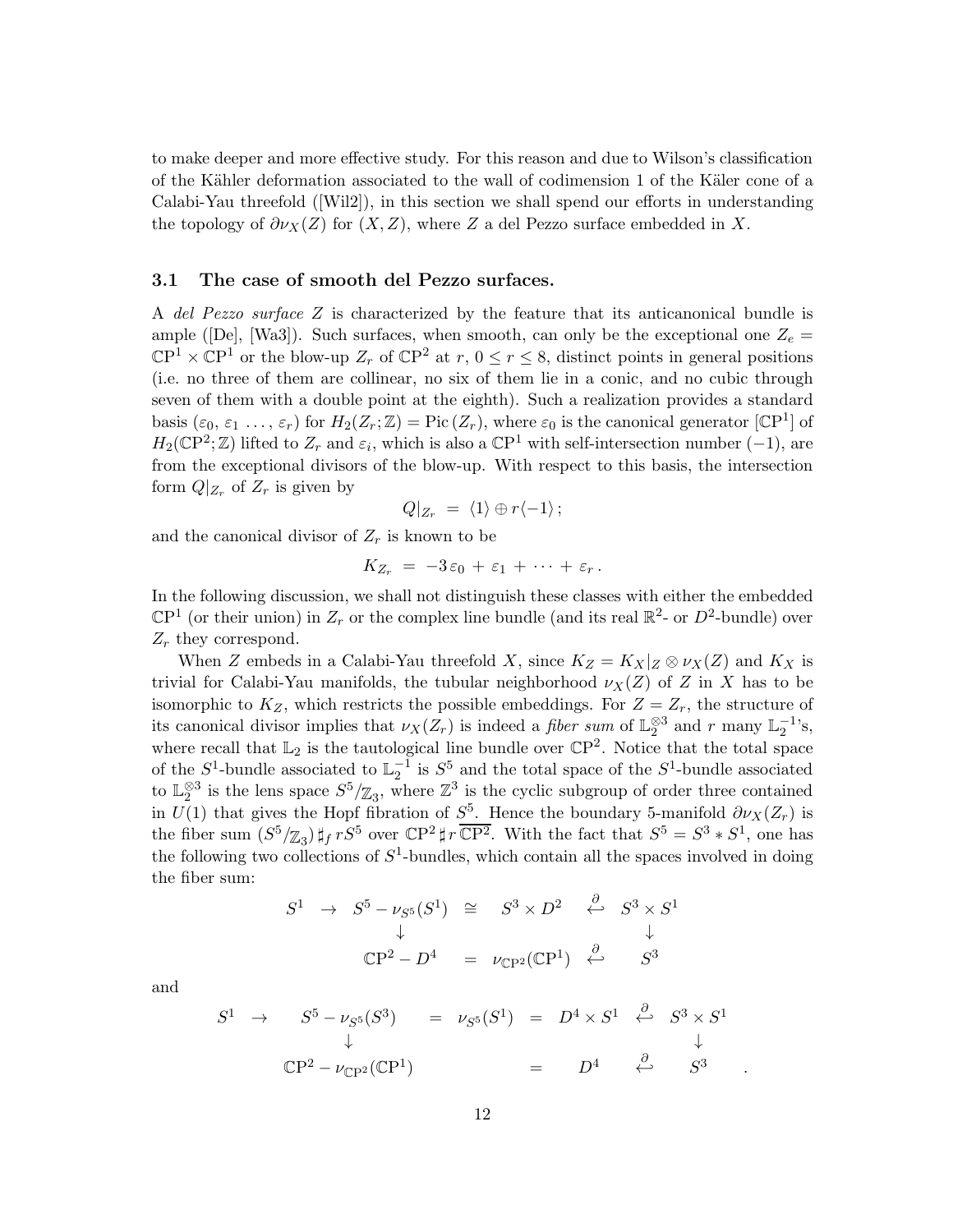Comparing with the decomposition

$$
S^5 = S^3 \times D^2 \cup_{S^3 \times S^1} D^4 \times S^1,
$$

one recognizes that the fiber sum with r-many  $S^5$ 's is indeed the surgery on r distinct  $S^1$ -fibers of  $S^5/\mathbb{Z}_3$  with respect to the local trivialization of their tubular neighborhood from the bundle structure. Together with the homotopy sequence

$$
\begin{array}{ccc}\n\pi_1(S^1) & \to & \pi_1(\partial \nu_X(Z_r)) & \to & \pi_1(\mathbb{C}\mathrm{P}^2 \sharp r \, \overline{\mathbb{C}\mathrm{P}}^2) \\
\parallel & & \parallel \\
\mathbb{Z} & & 0\n\end{array}
$$

it also follows that, for  $r \neq 0$ ,  $\partial \nu_X(Z_r)$  is simply-connected since the only possible generator for  $\pi_1(\partial \nu_X(Z_r))$  comes from an S<sup>1</sup>-fiber of  $\partial \nu_X(Z_r)$ , which can be homotoped into the fiber over, say,  $\nu_{Z_r}(\varepsilon_1)$  and then homotoped to a point.

**Lemma 3.1.1.** For  $r \neq 0$ ,  $\partial \nu_X(Z_r)$  is homeomorphic to the connected sum  $\sharp r S^2 \times S^3$ .

*Proof.* Since  $\pi_1(\partial \nu_X(Z_r)) = 0$ ,  $H_2(\partial \nu_X(Z_r); \mathbb{Z}) = \pi_2(\partial \nu_X(Z_r)) = \mathbb{Z}^r$  by the homotopy sequence. On the other hand, since  $c_1(X) = 0$  and the normal bundle of  $\partial \nu_X(Z_r)$  in X is trivial,  $\partial \nu_X(Z_r)$  is a spin 5-manifold. The lemma then follows from the classification of closed simply-connected spin 5-manifolds by Smale [Sm2] (cf. Sec. 1.1).

Remark 3.1.2. For  $r = 0$ ,  $\partial \nu_X(\mathbb{C}P^2) = S^5/\mathbb{Z}_3$  since  $K_{\mathbb{C}P^2} = \mathcal{O}(-3) = \mathbb{L}|\mathbb{S}^3_{\mathbb{C}P^2}$ . For the exceptional del Pezzo,  $\partial \nu_X(\mathbb{C}P^1 \times \mathbb{C}P^1) = (S^2 \times S^3)/\mathbb{Z}_2$  (cf. proof of Lemma 2.2.1).

 $\Box$ 

Remark 3.1.3. Notice that, for  $r \neq 0$ ,  $H_2(\partial \nu_X(Z_r);\mathbb{Z})$  is isomorphic to the kernel of the homomorphism from  $\pi_2(\mathbb{C}P^2 \sharp r \overline{\mathbb{C}P}^2)$  to  $\pi_1(S^1)$  in the homotopy sequence. Consequently,  $H_2(\partial \nu_X(Z_r);\mathbb{Z}) = \{ \xi \in H_2(Z_r;\mathbb{Z}) \mid K_{Z_r} \cdot \xi = 0 \} = K_{Z_r}^{\perp}$  with respect to  $Q_{Z_r}$ .

### 3.2 The case of a rational singular del Pezzo surface.

We shall start with a review of some necessary facts on a certain rational singular del Pezzo surfaces Z and then turn to show that for such Z,  $\partial \nu_X(Z)$  is simply-connected when it is embedded in a Calabi-Yau threefold  $X$ . Since it is also spin, we then compute  $H_2(\partial \nu_X(Z);\mathbb{Z})$ , which, by Smale's classification theorem [Sm2] in Fact 1.1.1, completely determines the topology of  $\partial v_X(Z)$ . For the clarity of notation, in many places, we shall denote  $\partial \nu_X(Z)$  by  $M^5(Z,X)$ .

# The setup and the simply-connectedness of  $\partial \nu_X(Z) (=M^5(Z,X)).$

Let Z be a Gorenstein rational singular del Pezzo surface with  $Pic(Z) = \mathbb{Z}$ . For such Z, it is known ([Fu], [K-MK], [M-Z]) that  $K_Z^2 = 9 - r$ ,  $r \ge 3$ , and that the minimal resolution of Z is a smooth del Pezzo surface of topology  $Z_r$ . The types and combinations of the singularities that can appear together on  $Z$  are very restricted; the details are given in the following  $list^3$  $list^3$ :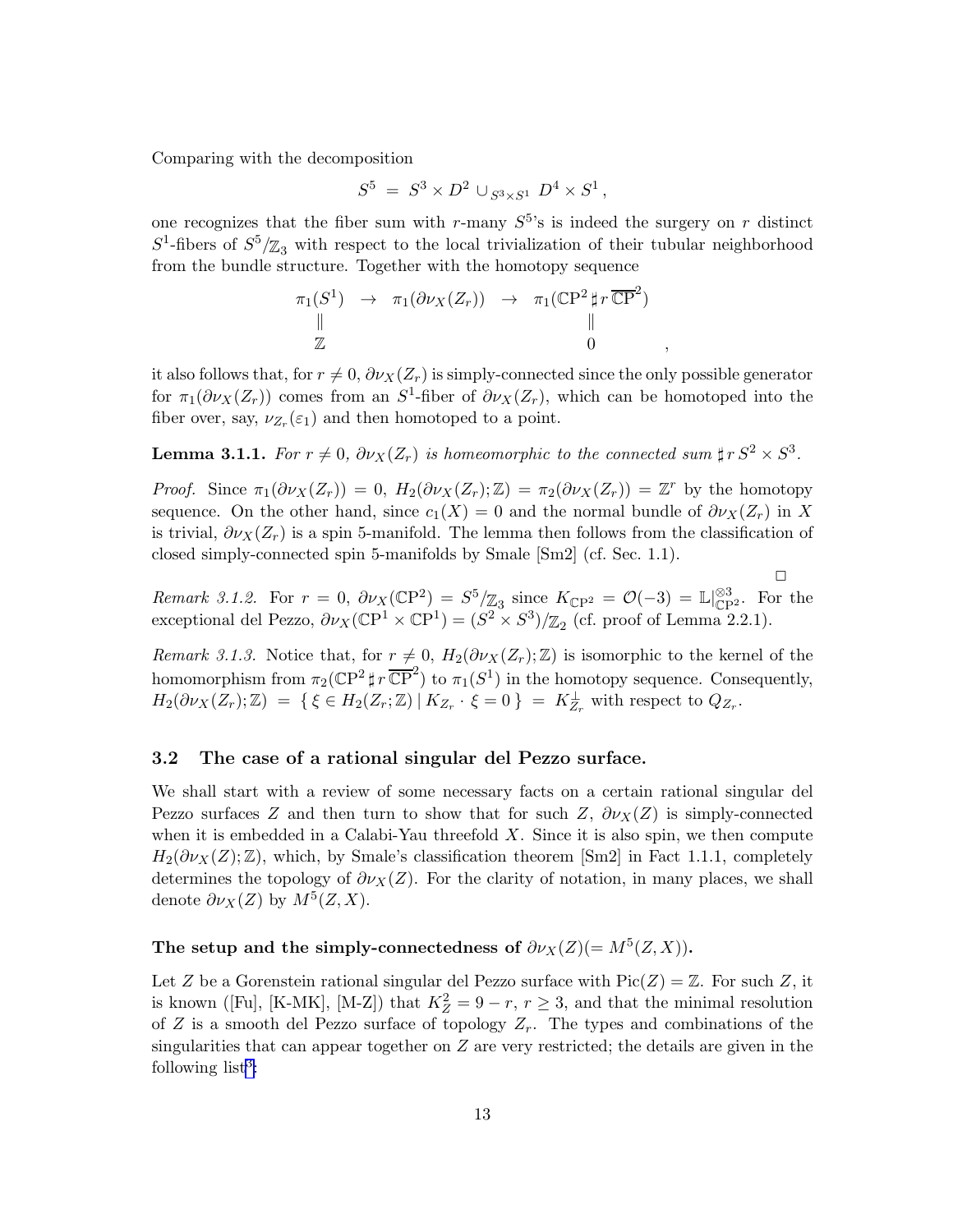<span id="page-15-0"></span>
$$
r = 3
$$
  
\n
$$
A_1 + A_2
$$
  
\n
$$
r = 4
$$
  
\n
$$
A_4
$$
  
\n
$$
r = 5
$$
  
\n
$$
2A_1 + A_3
$$
,  $D_5$   
\n
$$
r = 6
$$
  
\n
$$
A_1 + A_5
$$
,  $3A_2$ ,  $E_6$   
\n
$$
r = 7
$$
  
\n
$$
A_1 + 2A_3
$$
,  $A_2 + A_5$ ,  $A_7$ ,  $3A_1 + D_4$ ,  $A_1 + D_6$ ,  $E_7$   
\n
$$
r = 8
$$
  
\n
$$
2A_1 + 2A_3
$$
,  $A_1 + A_2 + A_5$ ,  $A_1 + A_7$ ,  $4A_2$ ,  $2A_4$ ,  $A_8$ ,  $2A_1 + D_6$ ,  $A_3 + D_5$ ,  
\n $A_1 + E_7$ ,  $A_2 + E_6$ ,  $2D_4$ ,  $D_8$ ,  $E_8$ 

where, for example,  $2A_1 + A_3$  means that Z has three isolated surface singularities: two of type  $A_1$  and one of type  $A_3$ . Let E be the exceptional divisor in  $Z_r$  associated to the resolution and  $E_i$  be the irreducible components of E. Then each  $E_i$  is a  $(-2)$  rational curve in  $Z_r$  and their intersection diagram is the Dynkin diagram as indicated by the label  $A_j$ ,  $D_j$ , or  $E_j$ . The tubular neighborhood  $\nu_{Z_r}(E)$  of E in  $Z_r$  is thus a plumbing of a collection of the tangent  $D^2$ -bundle of  $S^2$  with the same Dynkin diagram as the plumbing diagram. For Z Gorenstein, the intersection number of these exceptional divisors in  $Z_r$ with the canonical divisor  $K_{Z_r}$  are all zero. Since our discussion is in topological category, by tubing if necessary, one can represent the homology class of the divisor  $K_{Z_r}$  by a surface in  $Z_r$  that is truely disjoint from E. For the following discussions,  $K_{Z_r}$  will always be represented by such a surface when needed. To save notations, we also use  $K_{Z_r}$  for the canonical line bundle of  $Z_r$ , which should be clear from the context.

When  $Z$  embeds in a smooth Calabi-Yau threefolds  $X$  as a divisor, its tubular neighborhood  $\nu_X(Z)$  is still well-defined - though no longer a regular bundle over Z -, for example, by the union of all small enough balls with center at Z with respect to some Riemannian metric on X. The complement  $\nu_X(Z) - Z$  remains having the product structure  $\partial \nu_X(Z) \times (0, \epsilon)$ . Though, due to the singularity of Z, the canonical line bundle  $K_Z$  of Z is no longer homeomorphic to the entire  $\nu_X(Z)$ , one may notice that the proof of the adjunction formula in [G-H] applies without difficulty to  $Z - \nu_Z(\text{Sing}(Z))$  in  $X - \nu_X(\text{Sing}(Z))$  (cf. [Di]). Thus one can conclude that  $\nu_{X-\nu_X(\text{Sing}(Z))}(Z-\nu_Z(\text{Sing}(Z)))$  remains the same as the restriction  $K_Z|_{Z-\nu_Z(Sing(Z))}$ . Furthermore, since Z is Gorenstein and hence the restriction of  $K_Z$  on  $\nu_Z(\text{Sing}(Z))$  is trivial, the restriction  $K_Z|_{Z-\nu_Z(\text{Sing}(Z))}$  is bundle isomorphic to  $K_{Z_r}|_{Z_r-\nu_{Z_r}(E)}$ . On the other hand, since Z is a divisor in the smooth X and hence is locally principal, in a small neighborhood  $U$  of  $q \in Sing(Z)$  in X, Z is the same as a germ  $\psi$  of the corresponding isolated analytic hypersurface singularity in  $\mathbb{C}^3$  at the origin, described by some polynomial equation  $\psi = 0$ . Let  $\Delta$  be a small enough disk around the

<sup>&</sup>lt;sup>3</sup>Readers may notice that the complete list given in [Fur] and [M-Z] differ slightly: Assuming that the  $(r = 8, A<sub>2</sub> + E<sub>7</sub>)$  in [Fur] is a typo for  $(r = 8, A<sub>2</sub> + E<sub>6</sub>)$ , [Fur] has  $(r = 7, A<sub>3</sub> + D<sub>4</sub>)$  that does not appear in [M-Z] while [M-Z] has  $(r = 1, A_1)$  and  $(3A_1 + D_4)$  that do not appear in [Fur]. On the other hand, as will be clear below, there is an abelian group naturally associated to a singular del Pezzo surface, independent of whether it is embeddable in a smooth Calabi-Yau threefold or not, whose order is an integer square (cf. Proposition 3.2.8 and Corollary 3.2.9). Following the discussion below, this order is 8 for  $(r = 7, A_3 + D_4)$ and is 16 for  $(r = 7, 3A_1 + D_4)$ . For this reason, we favor [M-Z] with  $(r = 1, A_1)$  deleted. If there is going to be any change of the list we adapt here, it may influence the lists or tables based on it but not the abstract discussions below. I would like to thank Prof. Seán Keel for a discussion of this.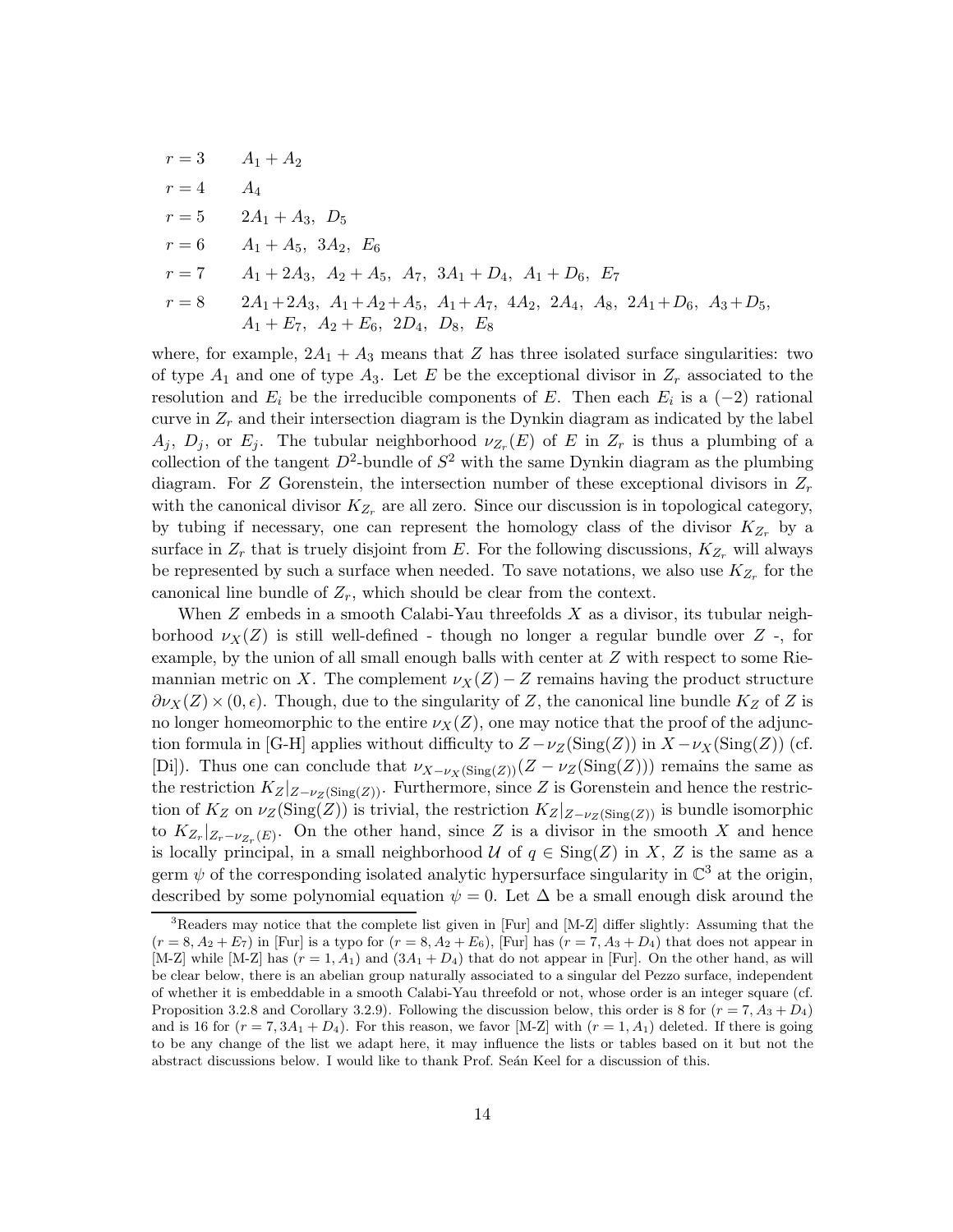origin in  $\mathbb{C}$ . Then, as a function on  $\mathcal{U}$ ,

$$
\psi \; : \; \psi^{-1}(\Delta) \subset \mathcal{U} \; \longrightarrow \; \Delta
$$

gives a fibration of  $\nu_X(q)$  over  $\Delta$ , which is the same as the Milnor fibration associated to the singularity q. Furthermore, since  $\psi = 0$  describes  $\nu_Z(q)$  in X, one can identify this  $\Delta$  as the fiber  $D^2$  of the bundle  $\nu_{X-\nu_X(\text{Sing}(Z))}(Z-\nu_Z(\text{Sing}(Z)))$  over  $X-\nu_X(\text{Sing}(Z))$  restricted to  $\partial(X - \nu_X(\text{Sing}(Z)))$ . (Indeed these  $\psi$  together give a trivialization of the bundle restriced to a neighborhood of  $\partial(X - \nu_X(\text{Sing}(Z))) = \partial \nu_X(\text{Sing}(Z))$ . Consequently,  $\nu_X(Z)$  is obtained from  $K_{Z_r}$  by removing its restriction to  $\nu_{Z_r}(E)$  and then pasting in a collection of the total space of the Milnor fibration associated to the isolated hypersurface singularities Sing(Z) in X (cf. FIGURE 3-1). To understand the boundary of  $\nu_X(Z)$ , we need to rephrase this picture in terms of associated circle bundles.

Let  $\Xi^5$  be the associated circle bundle of  $K_{Z_r}$  over  $Z_r$ . For the clarity of notation, let us denote  $\partial \nu_X(Z)$  by  $M^5(Z,X)$ ,  $\Xi^5|_{Z_r-\nu_{Z_r}(E)}$  by  $W^5_{reg}(Z,X)$ , and the complement of  $W_{\text{reg}}^5(Z, X)$  in  $M^5(Z, X)$  by  $W_{\text{Sing}}^5(Z, X)$ . Then, following the previous discussions and notations, each component of  $W_{\text{Sing}}^5(Z, X)$  corresponds to a singularity of Z and is homeomorphic to the total space of the Milnor fibration in the slightly modified spherical form:

$$
\varphi\,:\,S^5-\nu_{S^5}(\{\psi=0\})\,\longrightarrow\,S^1\,,\qquad \varphi\,=\,\psi/|\psi|\,.
$$

It is known (cf. Sec. 1.1) that the intersection of  $\{\psi = 0\}$  with  $S^5$  is homeomorphic to a quotient  $S^3/G$ , where G is a finite subgroup in  $SU(2)$  associated to the singularity in Z. Hence the boundary of  $S^5 - \nu_{S^5}(\{\psi = 0\})$  is homeomorphic to  $S^3/G \times S^1$ .

Now let  $[S^3/G, S^1]$  be the set of homotopy classes of maps from  $S^3/G$  to  $S^1$ . Then observe that

$$
[S^3/G, S^1] = H^1(S^3/G; \mathbb{Z}) = Hom(H_1(S^3/G; \mathbb{Z}), \mathbb{Z}) \oplus Ext(H_0(S^3/G; \mathbb{Z}), \mathbb{Z}) = 0
$$

since  $H_1(S^3/G;\mathbb{Z})$  is torsion and  $H_0(S^3/G;\mathbb{Z})$  is free. Thus all maps from  $S^3/G$  to  $S^1$ are homotopic to each other. Consequently, no matter how we trivialize  $W_{reg}^5(Z, X)$  over  $Z_r - \nu_{Z_r}(K_{Z_r})$ , we can always homotope the trivialization so that over  $\partial(Z_r - \nu_{Z_r}(E))$  it coincides with the product structure  $S^3/G \times S^1$  from the Milnor fibration of each component of  $\partial W_{\text{Sing}}^5(Z, X)$  (FIGURE 3-1). Consequently, one has the following lemma:

**Lemma 3.2.1.**  $M^5(Z, X)$  can be obtained from  $\Xi^5$  by the following cut-and-paste: First cut  $E^5$  along a lifting  $\widehat{\nu_{Z_r}(E)}$  of  $\nu_{Z_r}(E)$  into  $E^5$ . The resulting manifold has a boundary which is the double  $\widehat{Dv_{Z_r}(E)}$  of  $\widehat{v_{Z_r}(E)}$ . Next close up this boundary by the orientationreversing automorphism of  $\widehat{D\nu_{Z_r}(E)}$  induced by the monodromy homeomorphism  $\tau$  on  $\nu_{Z_r}(E)$  to itself (FIGURE 3-2).

Corollary 3.2.2.  $M^5(Z,X)$  is simply-connected.

*Proof.* Let  $\widehat{E}$  be the lifting of E into  $\widehat{\nu_{Z_r}(E)}$ . Notice that  $\widehat{E}$  is a 2-cycle in  $M^5(Z, X)$ that consists of a collection of embedded  $S^2$  that intersect at worst transversely at some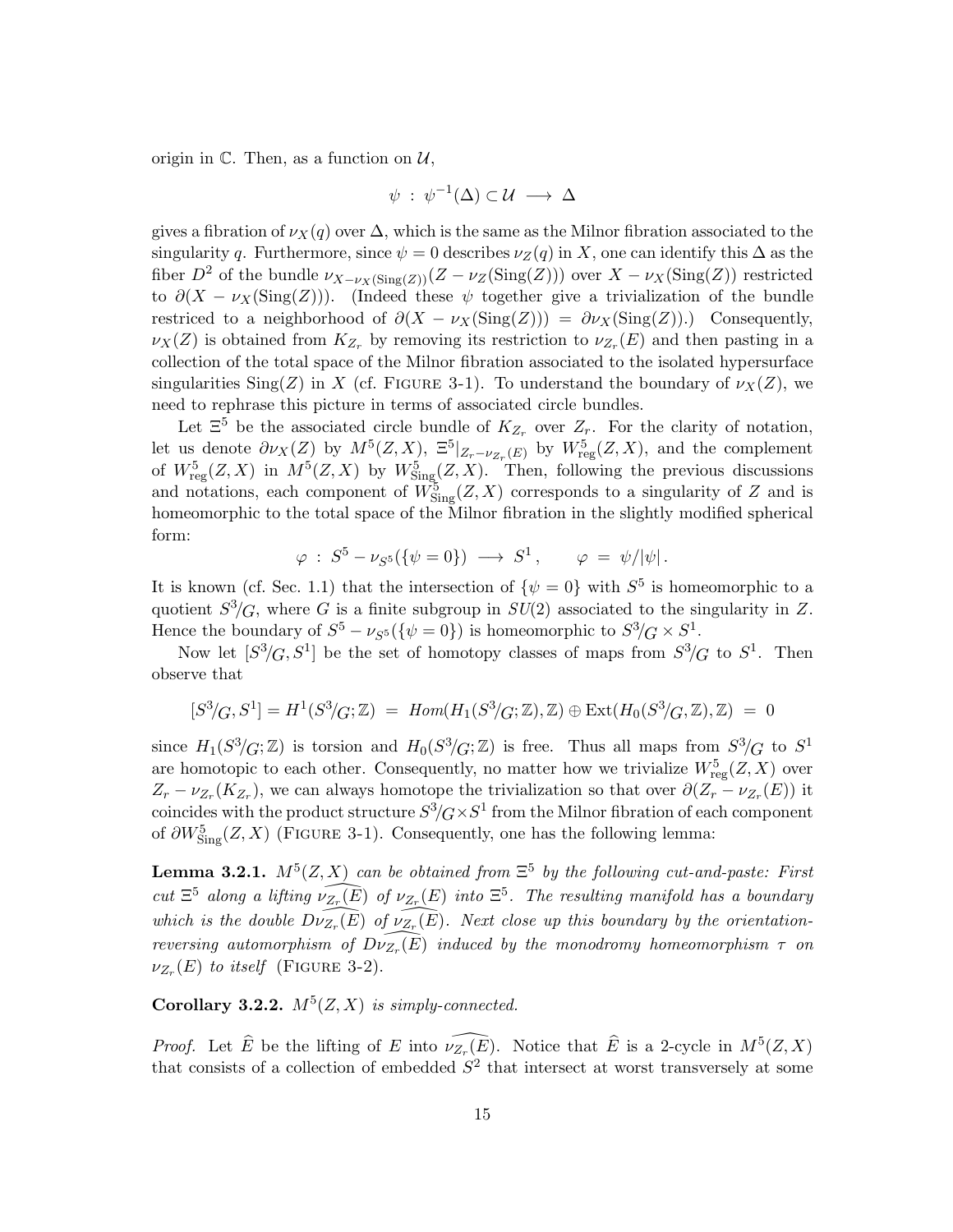

FIGURE 3-1. The tubular neighborhood  $\nu_X(Z)$  of a singular del Pezzo surface Z embedded in a smooth Calabi-Yau threefold X is indicated. The  $W^5_{\text{Sing}}(Z, X)$  part of the boundary  $\partial \nu_X(Z)$  is shaded. The way it is realized as the total space of the Milnor fibration is shown on the right. While  $W_{reg}^5(Z, X)$  is an  $S^1$ -bundle over the open complex surface  $Z - \nu_Z(Sing(Z))$ , each connected component of  $W^5_{\text{Sing}}(Z, X)$  is an open surface bundle over  $S^1$  with fiber F homeomorphic to some connected component of  $\nu_{Z_r}(E)$ . Up to homotopy, both give the same product structure  $S^3/G \times S^1$ for the components of their shared boundary 4-manifold. Living in the Milnor fiber  $F$  is the exceptional divisor  $E$  from the resolution of the singularity of Z. Its irreducible components  $E_i$  are indicated by thick line segments due to the suppression of dimensions. Shown in the figure is a  $D_6$ -chain. The monodromy homeomorphism  $\tau$ and the Milnor fibration map  $\varphi$  are also indicated. If  $\tau$  is replaced by the identity map, then the topology of  $\partial \nu_X(Z)$  is changed and becomes  $\Xi^5$ , the  $S^1$ -bundle associated to the canonical line bundle  $K_{Z_r}$  of the minimal resolution  $Z_r$  of  $Z$ .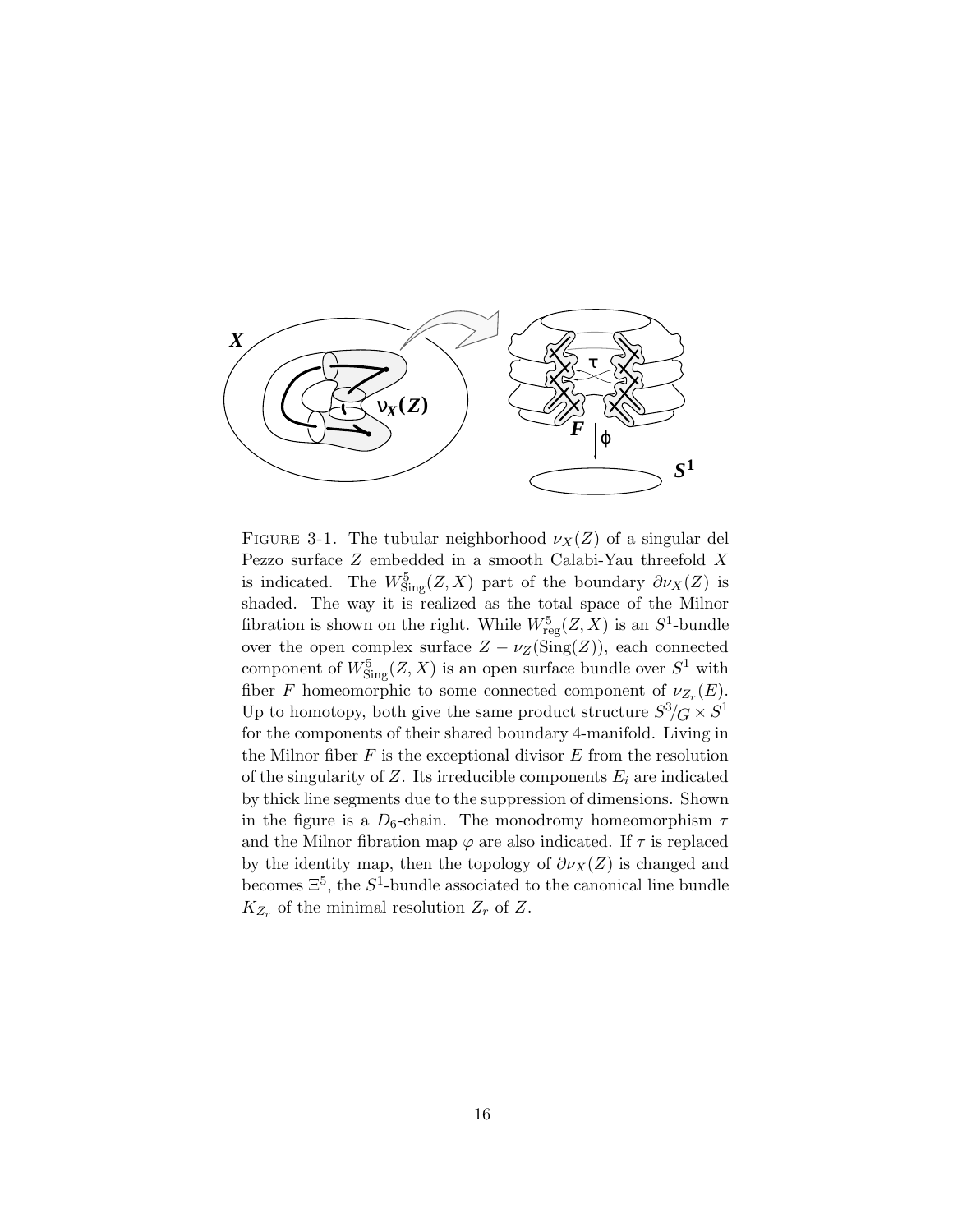

FIGURE 3-2. How  $M^5(Z, X)$  is obtained from  $\Xi^5$ .

isolated points. Thus, given a loop  $\gamma$  in  $M^5(Z,X)$ , up to homotopy we may assume that  $\gamma$ is disjoint from  $\widehat{E}$  and hence from  $\widehat{\nu_{Z_r}(E)}$ . Lemma 3.2.1 implies that we may now regard  $\gamma$  as a loop in  $\Xi^5$ . Since  $\Xi^5$  is simply-connected from the discussion in Sec. 3.1,  $\gamma$  bounds an embedded 2-disk  $D^2$  in  $\Xi^5$ . By dimension count, we may assume that  $D^2$  is disjoint from  $\widehat{E}$  and hence from  $\widehat{\nu_{Z_r}(E)}$  by a further homotopy if necessary. This shows that  $\gamma$  in  $M^5(Z, X)$  indeed bounds a 2-disk and hence concludes the proof.

 $\Box$ 

Furthermore, since it bounds the spin 6-manifold  $\nu_X(Z)$ ,  $M^5(Z, X)$  is also spin. By Fact 1.1.1 in Sec. 1.1, its topology is determined by the group structure of its second integral homology  $H_2(M^5(Z,X);\mathbb{Z})$ , which we shall now turn to.

# The integral homology  $H_2(M^5(Z,X); \mathbb{Z})$ .

The fact that  $M^5(Z, X)$  is obtained from  $\Xi^5-\widehat{\nu_{Z_r}(E)}$  by closing up the boundary using the monodromy homeomorphism  $\tau$  suggests that one may relate  $H_2(M^5(Z,X);\mathbb{Z})$  to  $H_2(\Xi^5 \widehat{\nu_{Z_r}(E)}$ ; Z) and the monodromy operator T. We shall now work out the detail of this relation.

First notice that, if one denotes the lifting of E to  $\widehat{\nu_{Z_r}(E)}$  by  $\widehat{E}$ , then, from the fact that

$$
\nu_{\Xi^5}(\widehat{E}) - \widehat{\nu_{Z_r}(E)} \cong \widehat{\nu_{Z_r}(E)} \times ((-\epsilon, 0) \cup (0, \epsilon)) \cong \nu_{M^5(Z, X)}(\widehat{E}) - \widehat{\nu_{Z_r}(E)},
$$
  

$$
\nu_{\Xi^5}(\widehat{E}) - \widehat{E} \cong \widehat{D\nu_{Z_r}(E)} \times (0, \epsilon) \cong M^5(Z, X) - \widehat{E},
$$

and that the boundary  $\widehat{D\nu_{Z_r}(E)}$  of  $\widehat{\Xi^5(Z,X)} - \widehat{\nu_{Z_r}(E)}$  has a collar, one has

$$
\begin{array}{rcl}\n\Xi^5 - \widehat{\nu_{Z_r}(E)} & \cong & \Xi^5 - \nu_{\Xi^5}(\widehat{E}) & \cong & \Xi^5 - \widehat{E} \\
\parallel & & \\
M^5(Z, X) - \widehat{\nu_{Z_r}(E)} & \cong & M^5(Z, X) - \nu_{M^5(Z, X)}(\widehat{E}) & \cong & M^5(Z, X) - \widehat{E} \,.\n\end{array}
$$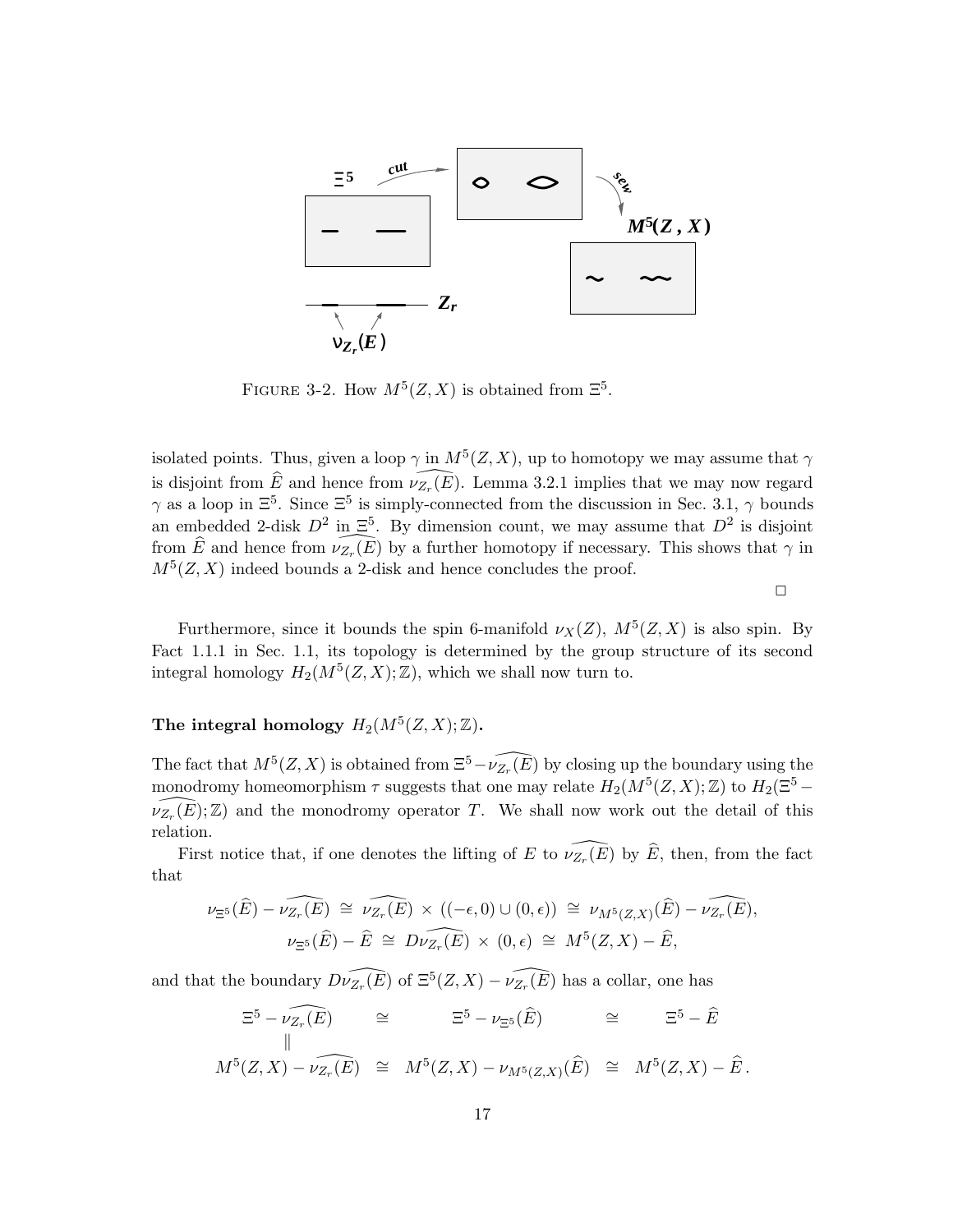Thus by the Lefschetz duality one obtains

$$
H_2(\Xi^5 - \widehat{\nu_{Z_r}(E)}; \mathbb{Z}) = H_2(\Xi^5 - \widehat{E}; \mathbb{Z}) = H^3(\Xi^5, \widehat{E}; \mathbb{Z}).
$$

Now recall the exact sequence associated to the pair  $(\Xi^5, \widehat{E})$ :

$$
\cdots \rightarrow H^{2}(\Xi^{5}; \mathbb{Z}) \rightarrow H^{2}(\widehat{E}; \mathbb{Z}) \stackrel{\delta^{*}}{\rightarrow} H^{3}(\Xi^{5}, \widehat{E}; \mathbb{Z}) \rightarrow H^{3}(\Xi^{5}; \mathbb{Z}) \rightarrow H^{3}(\widehat{E}; \mathbb{Z}) \stackrel{\delta^{*}}{\rightarrow} \cdots
$$
  
\n $\parallel$  P.D.  
\n $H_{3}(\Xi^{5}; \mathbb{Z})$   
\n $H_{2}(\Xi^{5} - \widehat{E}; \mathbb{Z})$   
\n $H_{2}(\Xi^{5}; \mathbb{Z})$   
\n $H_{3}(\Xi^{5}; \mathbb{Z})$   
\n $\qquad \qquad 0$ 

where P.D. stands for the Poincaré duality, one then has the following short exact sequence

$$
0 \to H^2(\widehat{E}, \mathbb{Z})/_{\text{ker }\delta^*} \to H_2(\Xi^5 - \widehat{E}; \mathbb{Z}) \to H_2(\Xi^5; \mathbb{Z}) \to 0.
$$

#### Lemma 3.2.3. The above short exact sequence splits.

*Proof.* Recall that  $E \cdot K_{Z_r} = 0$ ,  $H_2(\Xi^5; \mathbb{Z}) = K_{Z_r}^{\perp}$ , and that  $\Xi^5$  over  $Z_r - K_{Z_r}$  is trivial. Thus there exists a partial section of  $\Xi^5$ , defined only over  $Z_r - K_{Z_r}$  and whose image is disjoint from  $\widehat{E}$ , that lifts  $K_{Z_r}^{\perp}$  isomorphically onto  $H_2(\Xi^5; \mathbb{Z})$ . Since the image of this section is contained in  $\Xi^5 - \widehat{E}$ , the composition of the section with the inclusion map of its image into  $\Xi^5 - \widehat{E}$  induces then a homomorphism from  $K_{Z_r}^{\perp}$  into  $H_2(\Xi^5 - \widehat{E}; \mathbb{Z})$ . By construction, the composition of this homomorphsm with that induced by the projection map from  $\Xi^5$  onto  $Z_r$  is the identity map on  $K_{Z_r}^{\perp}$ . This shows that the above short exact sequence splits.

$$
\Box
$$

Consequently,

$$
H_2(\Xi^5-\widehat{E};\mathbb{Z})\;=\;H_2(\Xi^5;\mathbb{Z})\,\oplus\,H^2(\widehat{E};\mathbb{Z})/_{\mathop{\rm ker}\nolimits\,\delta^*}
$$

and we shall now study the second factor of this decomposition.

The universal coefficient theorem implies that

$$
H^{2}(\widehat{E};\mathbb{Z}) = Hom(H_{2}(\widehat{E};\mathbb{Z}),\mathbb{Z}) \oplus Ext(H_{1}(\widehat{E};\mathbb{Z}),\mathbb{Z}) = Hom(H_{2}(\widehat{E};\mathbb{Z}),\mathbb{Z})
$$

since  $H_1(E;\mathbb{Z}) = 0$ . Thus

$$
H^2(\widehat{E},\mathbb{Z})/_{\text{ker }\delta^*} = Hom(H_2(\widehat{E};\mathbb{Z}),\mathbb{Z})/_{\text{Im}(H^2(\Xi^5;\mathbb{Z})} \to H^2(\widehat{E};\mathbb{Z}))
$$

Since  $H_2(\widehat{E};\mathbb{Z})$  is freely generated by the lifting  $\widehat{E}_i$  to  $\widehat{E}$  of all the irreducible components  $E_i$ of E,  $H^2(\widehat{E};\mathbb{Z}) = Hom(H_2(\widehat{E};\mathbb{Z}),\mathbb{Z})$  is freely generated by the dual basis  $\widehat{E}_i^*, i = 1, \ldots, r$ , that sends  $E_i$  to 1 and all other  $E_j$  to 0. Under the Lefschetz duality, the image  $\delta^* E_i^*$  in  $H^3(\Xi^5, \widehat{E}; \mathbb{Z})$  is turned into the class in  $H_2(\Xi^5-\widehat{E}; \mathbb{Z})$  represented by the meridian 2-sphere  $\widehat{S}_i$  of  $\widehat{E}_i$  in  $\Xi^5 - \widehat{E} \subset \Xi^5$ . (Cf. FIGURE 3-3.)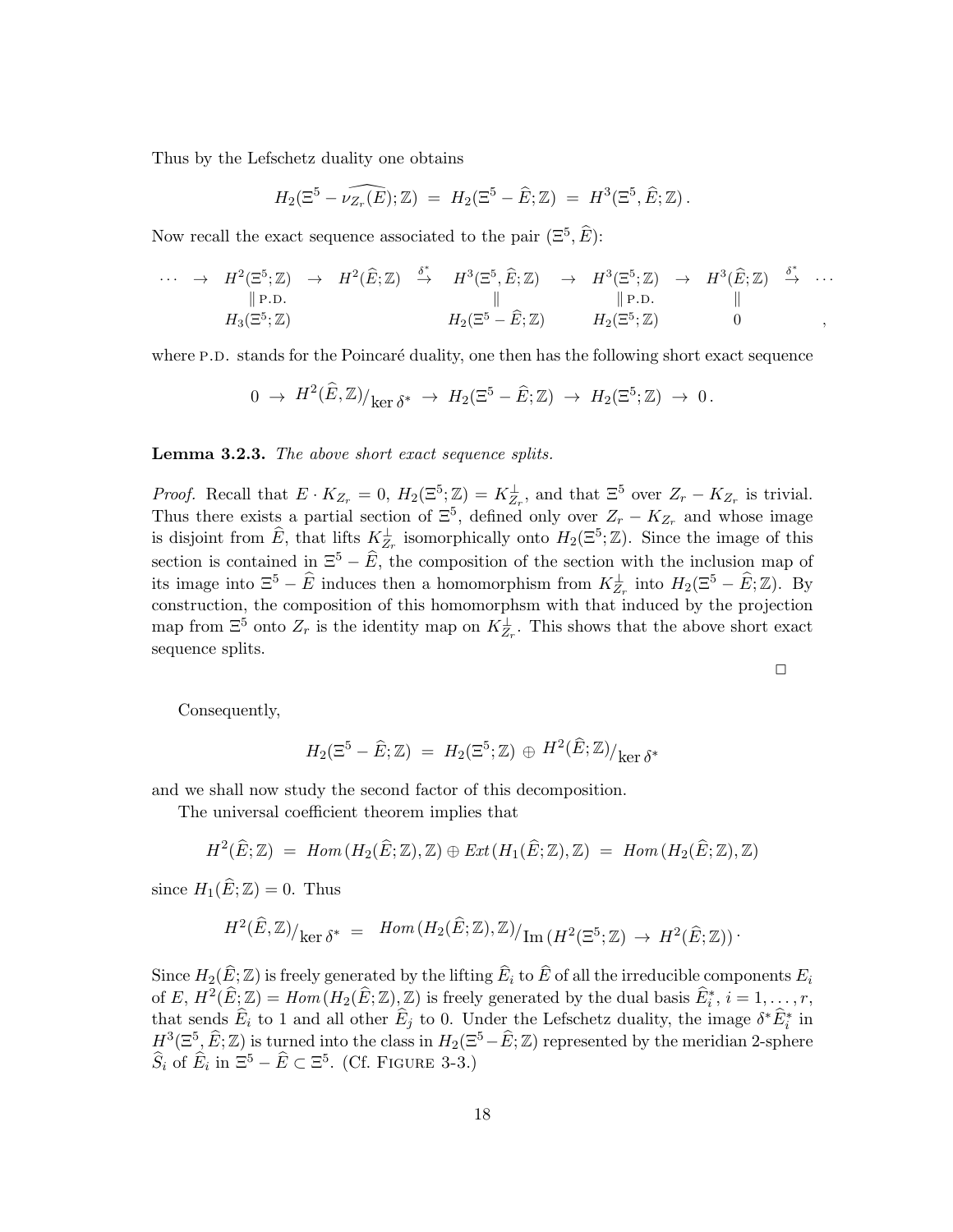

FIGURE 3-3. A tubular neighborhood of  $E$  embedded in some  $N$  is shown. Let  $E_i$  be an irreducible component of E. Then a meridian of  $E_i$  in N is the boundary sphere of a transverse disk to  $E_i$ . In our problem, N can be  $\Xi^5$ ,  $M^5(Z, X)$ , or  $Z_r$ .

The universal coefficient theorem implies also that

$$
H^2(\Xi^5; \mathbb{Z}) = Hom(H_2(\Xi^5; \mathbb{Z}), \mathbb{Z}) \oplus Ext(H_1(\Xi^5; \mathbb{Z}), \mathbb{Z}) = Hom(H_2(\Xi^5; \mathbb{Z}), \mathbb{Z})
$$

since  $H_1(\mathbb{E}^5; \mathbb{Z}) = 0$ . Taken into account the Poincaré duality, which identifies  $H^2(\mathbb{E}^5; \mathbb{Z})$ with  $H_3(\mathbb{E}^5;\mathbb{Z})$  by considering the intersection number of a 3-cycle with all the 2-cycles, one can work out a set of generators for  $H^2(\Xi^5; \mathbb{Z})$  represented by a set of 3-cycles and hence the image of  $H^2(\mathbb{E}^5;\mathbb{Z})$  in  $H^2(\widehat{E};\mathbb{Z})$  as follows:

- Let  $e_1, \dots, e_r$  be a basis for  $K_{Z_r}^{\perp}$  and  $\xi_1, \dots, \xi_r$  be a dual collection of 2-cycles in  $Z_r$ represented by maps, still denoted by  $\xi_i$ , from  $S^2$  into  $Z_r$ , such that  $\xi_i \cdot e_j = \delta_{ij}$ . By the unimodularness of the intersection form  $Q_{Z_r}$  of  $Z_r$ , such a dual collection always exists but not unique; the non-uniqueness comes exactly by an arbitrary multiple of  $K_{Z_r}$ . The natural bundle homomorphism  $\xi_i$  from the total space of the pullback  $S^1$ -bundle  $\xi_i^* \Xi$  over  $S^2$  into  $\Xi^5$  gives then a collection of 3-cycles  $\tilde{\xi}_1, \cdots, \tilde{\xi}_r$  that form a basis for  $H_3(\Xi^5; \mathbb{Z}) \stackrel{\text{P.D.}}{=} H^2(\Xi^5; \mathbb{Z})$ . By construction,  $\tilde{\xi}_i \cdot \hat{E}_j = \xi_i \cdot E_j = \delta_{ij}$ .
- Since  $E_i \cdot K_{Z_r} = 0$ ,  $E_i$  can be expressed uniquely as  $\sum_{j=1}^r a_{ij} e_j$  for some integers  $a_{ij}$ . In terms of this, using the intersection property of  $\xi_i$  with  $E_j$  above, one has

$$
\widetilde{\xi}_i \cdot \widehat{E}_j = a_{ji}
$$
 and hence  $\widetilde{\xi}_i = \sum_{j=1}^r a_{ji} \widehat{E}_j^*$ .

The image  $\text{Im}(H^2(\Xi^5;\mathbb{Z}) \to H^2(\widehat{E};\mathbb{Z}))$  is then spanned by  $\widetilde{\xi}_1,\cdots,\widetilde{\xi}_r$  over  $\mathbb{Z}$ . Since  $\widetilde{E}_i^*$  corresponds to  $\widehat{S}_i$  in  $H_2(\Xi^5 - \widehat{\nu_{Z_r}(E)}; \mathbb{Z})$ , with the notations introduced above, one has thus proved

### Lemma 3.2.4.

 $H_2(\Xi^5 - \widehat{E}; \mathbb{Z}) = Span_{\mathbb{Z}}\{\hat{e}_1, \cdots, \hat{e}_r, \hat{S}_1, \cdots, \hat{S}_r\}/\sim = \mathbb{Z}^r \oplus \mathbb{Z}^r/(\mathbb{Z}^r \cdot A^t),$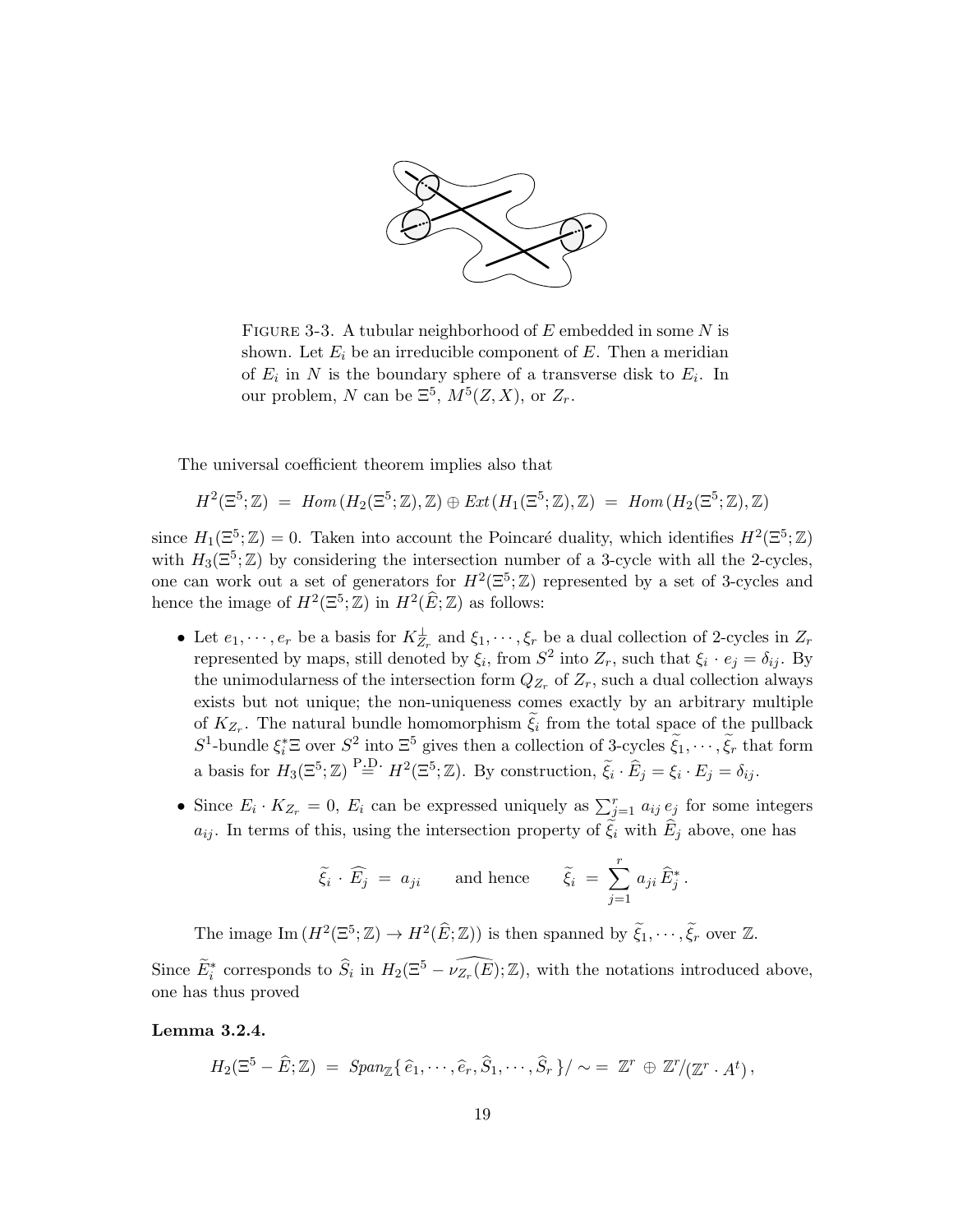where  $\sim$  is generated by  $\sum_{j=1}^r a_{ji} \hat{S}_j$ ,  $i = 1, \ldots, r$ ,  $\mathbb{Z}^r$  consists of the r-dimensional integral row vectors, and  $A^t$  is the transpose of the coefficient matrix  $A = (a_{ij})_{ij}$ .

Remark 3.2.5. The above  $\sim$  contains exactly all the combinations of  $S_i$  that bound a 3-cycle in  $\Xi^5 - \widehat{E}$ .

Now the exact sequence

$$
\cdots \rightarrow H^{2}(\widehat{E};\mathbb{Z}) \stackrel{\tilde{\delta}^{*}}{\rightarrow} H^{3}(M^{5}(Z,X),\widehat{E};\mathbb{Z}) \rightarrow H^{3}(M^{5}(Z,X);\mathbb{Z}) \rightarrow H^{3}(\widehat{E};\mathbb{Z}) \stackrel{\tilde{\delta}^{*}}{\rightarrow} \cdots
$$
  
\n
$$
\parallel \qquad \qquad \parallel \qquad \qquad \parallel \text{P.D.} \qquad \qquad \parallel
$$
  
\n
$$
H_{2}(M^{5}(Z,X)-\widehat{E};\mathbb{Z}) \qquad H_{2}(M^{5}(Z,X);\mathbb{Z}) \qquad 0
$$
  
\n
$$
\parallel
$$
  
\n
$$
H_{2}(\Xi^{5}-\widehat{E};\mathbb{Z})
$$

implies that

$$
H_2(M^5(Z,X); \mathbb{Z}) = H_2(\Xi^5 - \widehat{E}; \mathbb{Z}) / \widetilde{\delta}^*(H^2(\widehat{E}; \mathbb{Z}))
$$

and hence it is generated by  $\hat{e}_1, \dots, \hat{e}_r, S_1, \dots, S_r$  as well though the coboundary homomorphism  $\tilde{\delta}^*$  is expected to be different from  $\delta^*$  in the exact sequence for  $(\Xi^5, \hat{E})$  due to the twist by  $\tau$ . We shall now work out the relations of these generators in the quotient.

Since E is a deformation retract of  $\nu_{Z_r}(E)$ ,

$$
H^2(\widehat{E};\mathbb{Z}) = H^2(\widehat{\nu_{Z_r}(E)};\mathbb{Z}) \stackrel{\text{L.P.D.}}{=} H_2(\nu_{Z_r}(E),\partial \nu_{Z_r}(E);\mathbb{Z}),
$$

where L.P.D. stands for the Lefschetz-Poincaré duality. Consider the relative 2-cycle in  $(\nu_{Z_r}(E), \partial \nu_{Z_r}(E))$  represented by 2-disk  $D_i$  that intersects  $E_i$  at one point and is disjoint from all other  $E_j$  (cf. the shaded disks in FIGURE 3-3 with the ambient space N now being  $Z_r$ ). They form a basis for  $H_2(\nu_{Z_r}(E), \partial \nu_{Z_r}(E); \mathbb{Z})$ . Their lifting to  $\widehat{E}$  shall be denoted by  $\widehat{D}_i$ . Let  $\widehat{S}_i^{\sim}$  be a meridian 2-sphere of  $\widehat{E}_i$  in  $M^5(Z, X)$ . Then

$$
\delta^*(\widehat{D}_i) = [\widehat{S}_i], \quad \widetilde{\delta}^*(\widehat{D}_i) = [\widehat{S}_i^\sim] \quad \text{in} \quad H_2(\Xi^5 - \widehat{E}; \mathbb{Z})
$$

after the various dualities. Furthermore, let  $T^*$  be the dual monodromy operator of  $T$  on  $H^2(\widehat{E};\mathbb{Z})$ ; then by construction the difference

$$
\widehat{S}_i^{\sim} - \widehat{S}_i = T^* \widehat{D}_i - \widehat{D}_i = (T - Id)^* (\widehat{D}_i)
$$

lies in  $H_2(\widehat{\nu_{Z_r}(E)};\mathbb{Z}) = H_2(\widehat{E};\mathbb{Z})$  since the restriction of the monodromy homeomorphism  $\tau$  to  $\widehat{\partial \nu_{Z_r}(E)}$  is the identity map.

**Lemma 3.2.6.** Let  $Q_{\nu_{Z_r}(E)}$  be the intersection matrix of  $H_2(\nu_{Z_r}(E); \mathbb{Z})$  with respect to the basis  $(E_1, \dots, E_r)$ . Then

$$
\widehat{S}_i^{\sim} = \widehat{S}_i + \sum_{j=1}^r \left( (T - Id) Q_{\nu_{Z_r}(E)}^{-1} \right)_{ij} \widehat{E}_j, \quad i = 1, \dots, r.
$$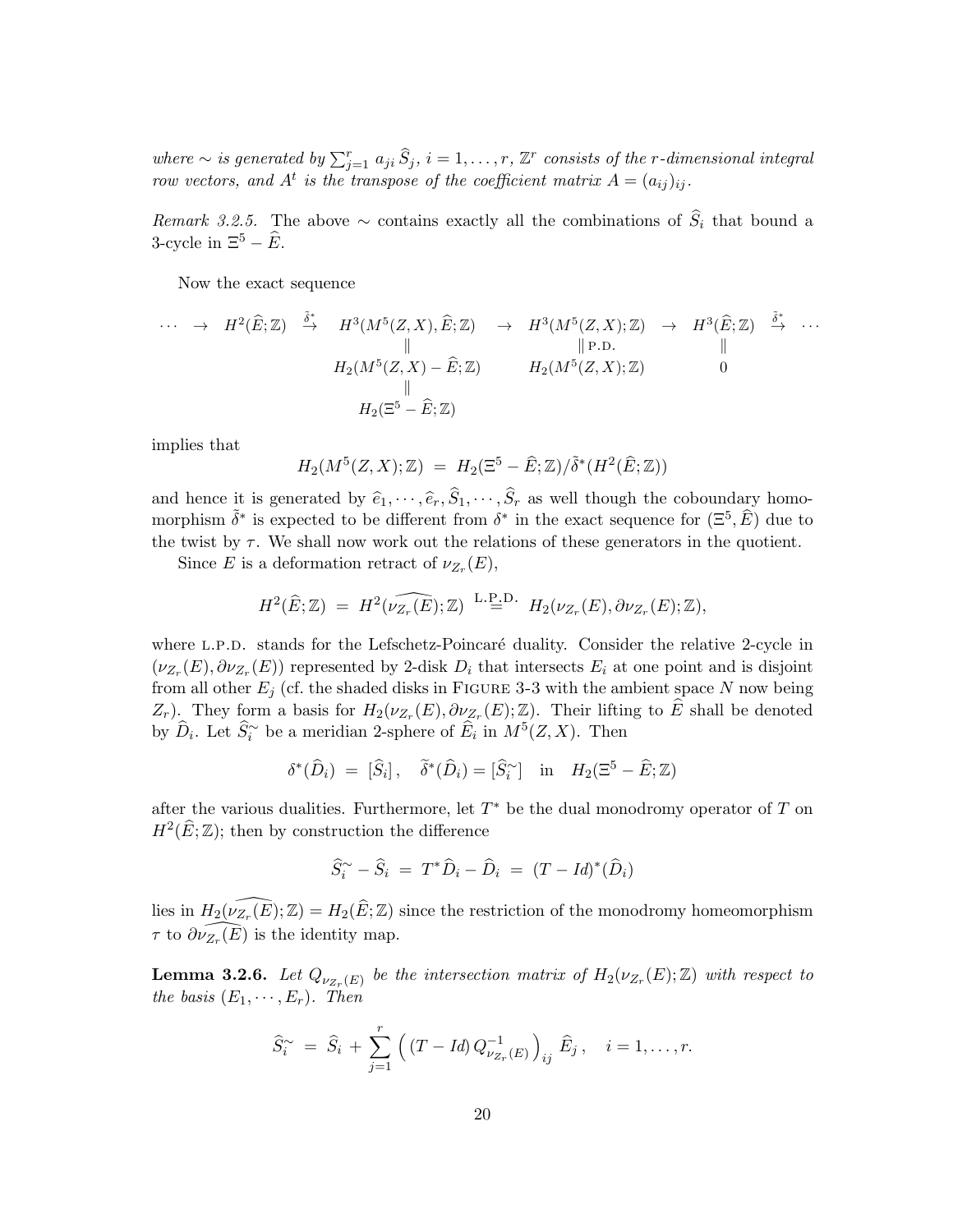and they generate  $\widetilde{\delta}^*(H^2(\widehat{E}; \mathbb{Z}))$  in  $H_2(\Xi^5 - \widehat{E}; \mathbb{Z})$ .

*Proof.* The second statement is clear. For the first one, let  $(T - Id)^*(\widehat{D}_i) = \sum_{j=1}^r b_{ij} \widehat{E}_j$ ; then, by intersecting both sides with  $E_1, \dots, E_r$  respectively, one has  $T - Id = BQ_{\nu_{Z_r}(E)}$ , where B is the coefficient matrix  $(b_{ij})_{ij}$ . This concludes the lemma.

 $\Box$ 

Putting Lemma 3.2.4 and Lemma 3.3.6 together, one can now conclude that

$$
H_2(M^5(Z,X);\mathbb{Z}) = \text{Span}_{\mathbb{Z}}\{\,\widehat{e}_1,\cdots,\widehat{e}_r,\widehat{S}_1,\cdots,\widehat{S}_r\}/\sim,
$$

where  $\sim$  is generated by

$$
\sum_{j=1}^{r} a_{ji} \hat{S}_j \text{ and } \hat{S}_i + \sum_{j=1}^{r} ((T - Id) Q_{\nu_{Z_r}(E)}^{-1} A)_{ij} \hat{e}_j, \text{ for } i = 1, ..., r.
$$

These relators can be combined together to eliminate the generators  $S_i$  and give

$$
H_2(M^5(Z,X);\mathbb{Z}) = \text{Span}_{\mathbb{Z}}\{\,\widehat{e}_1,\cdots,\widehat{e}_r\,\}/\sim,
$$

where  $\sim$  is generated by

$$
\eta_i \ = \ \left( A^t \left( T - Id \right) Q^{-1}_{\nu_{Z_r}(E)} A \right)_{ik} \hat{e}_k \, .
$$

To give the last step of simplification, one has to recall the following facts from [A-GZ-V] and [Di]:

Fact 3.2.7 [Seifert matrix]  $([A-GZ-V]$  and  $[Di]$ ) For an isolated hypersurface singularity in  $\mathbb{C}^{n+1}$ , the intersection matrix Q for the vanishing cycles in the fiber of the Milnor fibration can be put into the form after choosing appropriate basis:  $Q = -(U + (-1)^n U^t)$ , where U is upper triangular, unimodular, and is called the Seifert matrix with respect to this basis. The monodromy operator T is then related to U by  $T = (-1)^{n+1} U^{-1} U^t$ .

Consequently,  $(T - Id)Q_E^{-1} = U^{-1}$  in our case and we can conclude and summarize the whole discussion by the following proposition.

**Proposition 3.2.8 [homology of boundary].** Let Z be a Gorenstein rational singular del Pezzo surface with  $Pic(Z) = \mathbb{Z}$  that is embedded in a smooth Calabi-Yau threefold X. Denote the minimal resolution of Z by  $Z_r$ , which is a smooth del Pezzo surface obtained by  $\mathbb{CP}^2$  blown up at r many points, and the vanishing cycle of the resolution by E with irreducible components  $E_1, \dots, E_r$ . Then  $\partial \nu_X(Z)$  is a simply-connected spin 5-manifold with the second integral homology  $H_2$  isomorphic to  $\mathbb{Z}^r/\{\mathbb{Z}^r \cdot (A^t U^{-1} A)\}$ , where U is the Seifert matrix associated to the singularity with respect to  $(E_1, \dots, E_r)$  and A is the matrix whose *i*-th row is the coefficients of  $E_i$  with respect to any basis for  $K_{Z_r}^{\perp}$  in  $H_2(Z_r; \mathbb{Z})$ . (In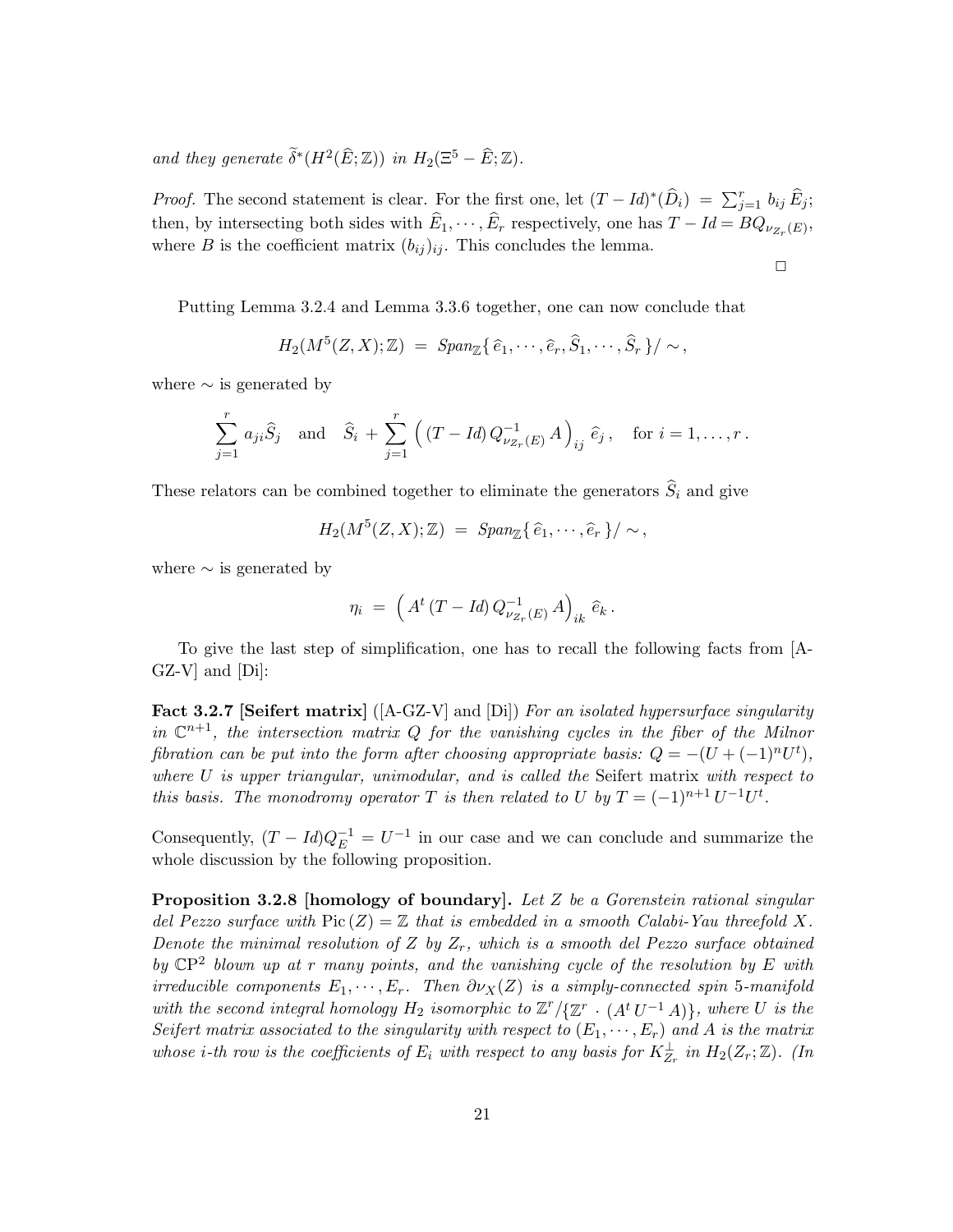the above expression, elements in  $\mathbb{Z}^r$  are integral row vectors and the *i*-th column of U is the coefficients of  $U(E_i)$  with respect to  $(E_1, \dots, E_r)$ .)

Let  $Q_E$  (resp.  $Q_{K_{Z_r}^{\perp}}$ ) be the intersection matrix of  $E_1, \dots, E_r$  (resp.  $K_{Z_r}^{\perp}$ ) in  $H_2(Z_r; \mathbb{Z})$ . Their determinant, whose value will be given in the explicit computations below, are all non-zero. Since U is unimodular and hence  $\det(A^t U^{-1} A) = (\det A)^2 = \det Q_E / \det Q_{K_{Z_r}^{\perp}}$ , one has

**Corollary 3.2.9.**  $H_2(\nu_X(Z); \mathbb{Z})$  is a finite abelian group of order  $|\det Q_E/\det Q_{K_{Z_r}^{\perp}}|$ .

 $H_2(\partial \nu_X(Z);\mathbb{Z})$  and  $\partial \nu_X(Z)$  for our examples.

With Proposition 3.2.8, we can now work out  $H_2(\partial \nu_X(Z);\mathbb{Z})$  explicitly for the above kind of singular del Pezzo surface Z when it is embedded in a smooth Calabi-Yau threefold X. This then determines the topology of  $\partial \nu_X(Z)$ . All the notations follow from previous part

(a) Basic ingredients. The intersection matrix  $Q$ , monodromy operator  $T$ , and the inverse of the Seifert matrix U with respect to the set of vanishing cycles for an  $A-D-E$ singularity in a complex surface are listed below: (Note:  $\cdots$  indicates the pattern and the blank indicates 0.)

• The  $A_k$ -singularity:

$$
Q_{A_k} = \begin{bmatrix} -2 & 1 & & & & \\ 1 & -2 & 1 & & & \\ & \ddots & \ddots & \ddots & & \\ & & 1 & -2 & 1 & \\ & & & 1 & -2 & 1 \end{bmatrix}_{k \times k}, \qquad T_{A_k} = \begin{bmatrix} 0 & 0 & & -1 & \\ 1 & 0 & & -1 & \\ & \ddots & \ddots & & \vdots \\ & & \ddots & 0 & -1 & \\ & & & 1 & -1 & 1 \end{bmatrix}_{k \times k},
$$
 and 
$$
U_{A_k}^{-1} = \begin{bmatrix} 1 & 1 & & & & 1 \\ & 1 & \cdots & 1 & \\ & & \ddots & & \vdots \\ & & & 1 & 1 \\ & & & & 1 \end{bmatrix}_{k \times k}
$$

• The  $D_k$ -singularity,  $k \geq 4$ :

$$
Q_{D_k} = \begin{bmatrix} -2 & 1 & & & & & & \\ 1 & -2 & 1 & & & & & \\ & \ddots & \ddots & \ddots & & & & \\ & & 1 & -2 & 1 & & \\ & & & 1 & -2 & 1 & 1 \\ & & & & & 1 & -2 \end{bmatrix}_k \times k, \qquad T_{D_k} = \begin{bmatrix} 0 & 0 & 1 & -1 & -1 & \\ 1 & 0 & 1 & -1 & -1 & \\ & \ddots & \ddots & \ddots & \vdots & \vdots & \vdots \\ & & & 0 & 1 & -1 & -1 \\ & & & & 1 & 1 & -1 & -1 \\ & & & & & 0 & 1 & -1 & 0 \\ & & & & & & 0 & 1 & 0 \\ & & & & & & & 0 \end{bmatrix}_{{k \times k}},
$$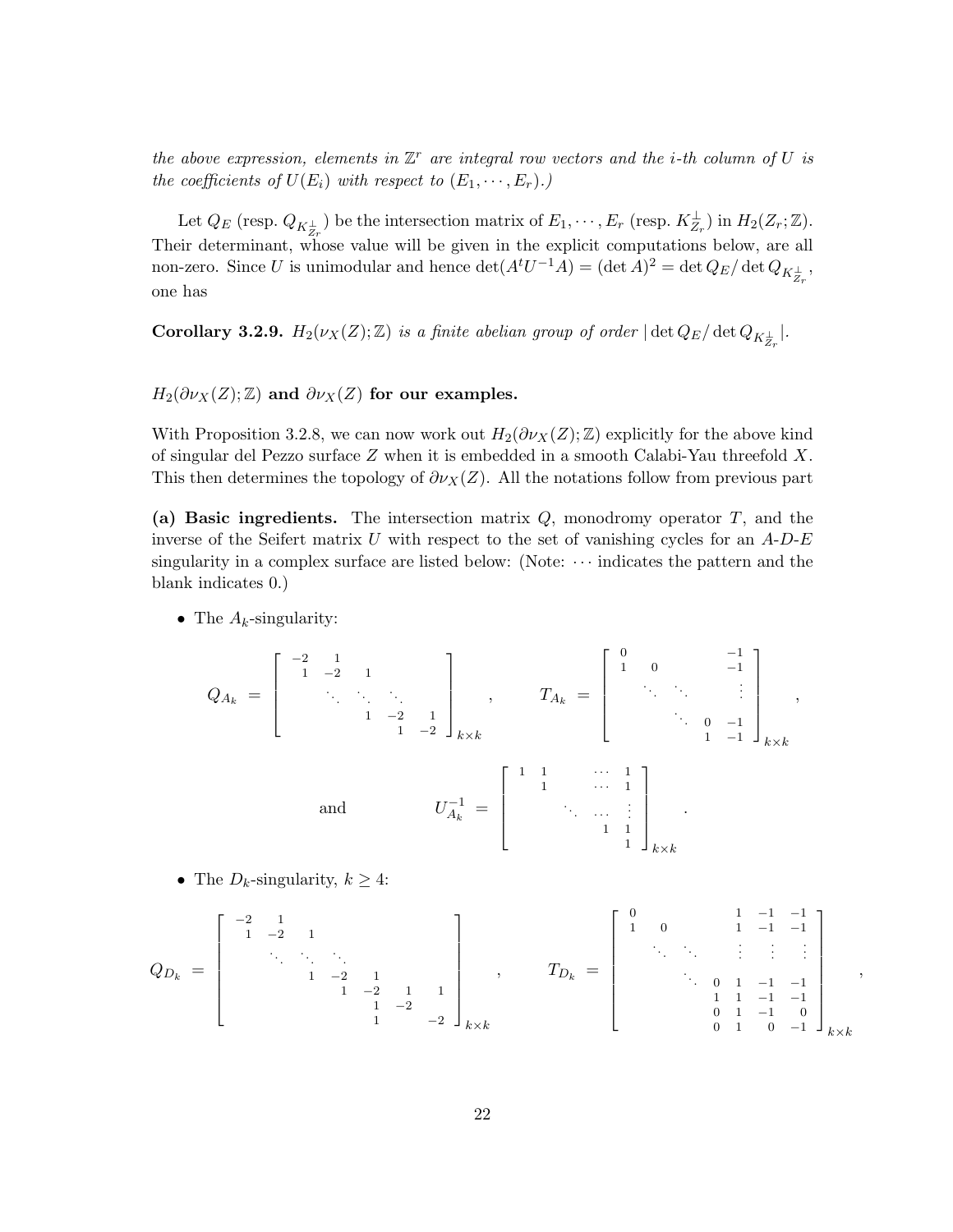and 
$$
U_{D_k}^{-1} = \begin{bmatrix} 1 & 1 & & & & \cdots & & 1 \\ & 1 & & & & & & \cdots & & 1 \\ & & \ddots & & & & & & \vdots & \\ & & & 1 & 1 & 1 & 1 & & 1 \\ & & & & & 1 & 1 & 1 & 1 \\ & & & & & & 1 & 0 & 1 \\ & & & & & & & 1 & 0 \end{bmatrix}_{k \times k}
$$

.

• The  $E_k$ -singularity,  $k = 6, 7, 8$ : (Only the matrices for  $k = 8$  are shown; for  $k = 6$  or 7, choose the corresponding last  $6 \times 6$  or  $7 \times 7$  submatrix.)

QE<sup>8</sup> = −2 1 1 −2 1 1 −2 1 1 −2 1 1 −2 1 1 1 −2 1 −2 1 1 −2 , TE<sup>8</sup> = 0 1 −1 0 −1 1 0 1 −1 0 −1 1 0 1 −1 0 −1 1 0 1 −1 0 −1 1 1 −1 0 −1 1 −1 0 0 1 0 0 −1 0 0 1 −1 , and U −1 E<sup>8</sup> = 1 1 1 1 1 1 1 1 1 1 1 1 1 1 1 1 1 1 1 1 1 1 1 1 1 1 1 1 1 1 1 0 0 1 1 1 .

(b) The list of all possibilities. With respect to the canonical basis  $\varepsilon_0, \dots, \varepsilon_r$  for  $H_2(Z_r; \mathbb{Z})$ , one can choose the basis  $e_1, \dots, e_r$  for  $K_{Z_r}^{\perp}$  to be

$$
e_1 = \varepsilon_1 - \varepsilon_r, \quad \cdots, \quad e_{r-1} = \varepsilon_{r-1} - \varepsilon_r, \quad e_r = \varepsilon_0 - 3\varepsilon_r.
$$

With respect to this,

$$
Q_{K_{Z_r}^{\perp}} = \begin{bmatrix} -2 & -1 & \cdots & -1 & -3 \\ -1 & -2 & & -1 & -3 \\ \vdots & & \ddots & & \vdots \\ -1 & -1 & & -2 & -3 \\ -3 & -3 & \cdots & -3 & -8 \end{bmatrix}_{r \times r}, \text{ where all the missing entries are } -1.
$$

Its determinant is

| $\sim$                                                 |  |  |  |  |
|--------------------------------------------------------|--|--|--|--|
| aet<br>$\overline{ }$<br>. .<br><b>CONTRACTOR</b><br>∠ |  |  |  |  |

The determinant of the intersection matrix  $Q$  for the connected components of  $E$  involved in our problem is

| ۰<br>. |  |  |  |
|--------|--|--|--|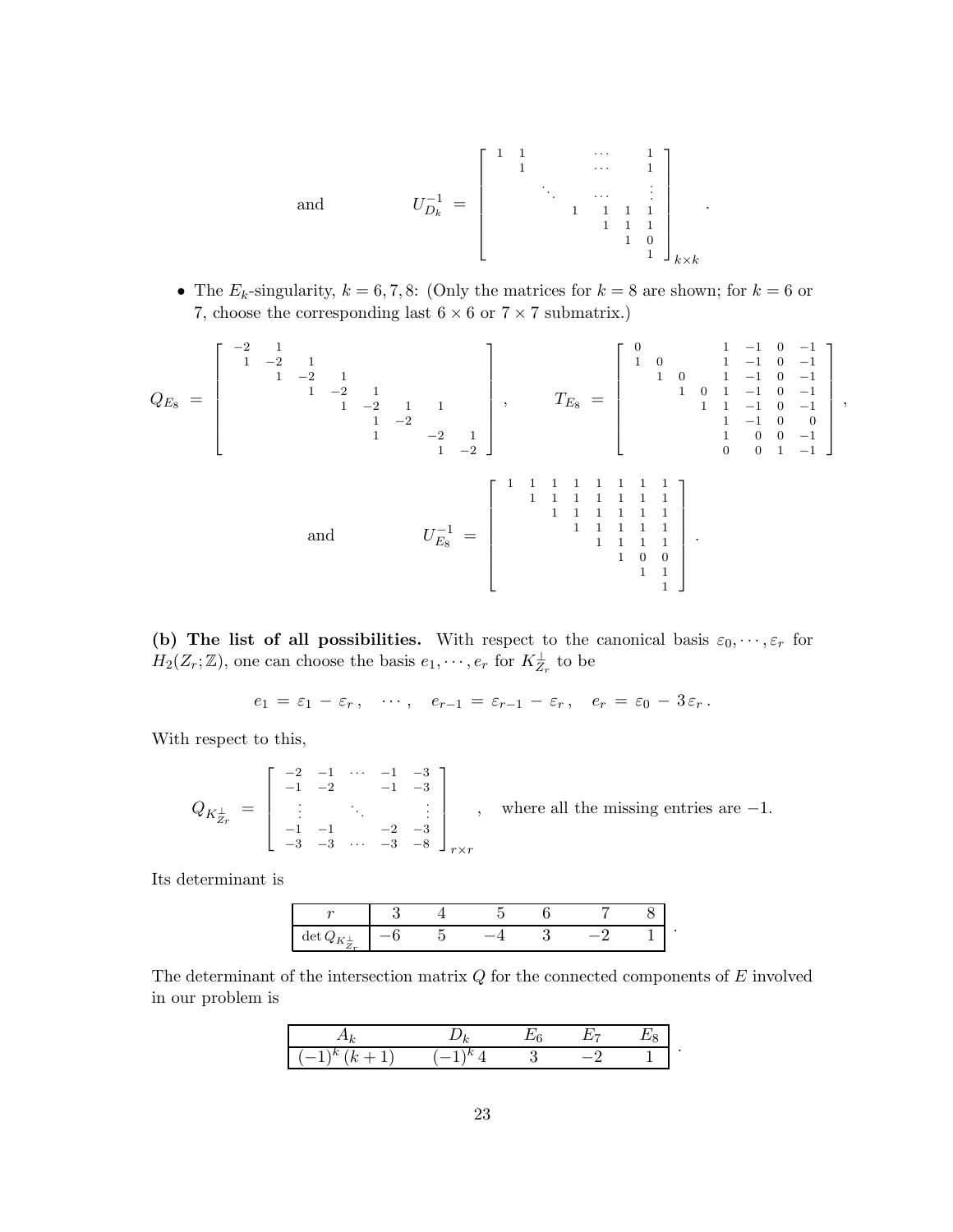When E has several connected components  $E_{(1)}, \dots$ , the corresponding  $Q_E$  is the block diagonal matrix  $Q_{E_{(1)}} \oplus \cdots$ . From the given data, we now give a list of the order of  $H_2(\partial \nu_X(Z);\mathbb{Z})$  below:

| $(r = 3)$ : |               | $(r = 4)$ :             | $(r = 5)$ :    |                          |        | $(r = 6)$ :         |       |              |
|-------------|---------------|-------------------------|----------------|--------------------------|--------|---------------------|-------|--------------|
|             | $A_1 + A_2$   | $A_4$                   |                | $2A_1 + A_3$ $D_5$       |        | $A_1 + A_5$ 3 $A_2$ |       | $E_6$        |
|             |               | 1                       |                | 4                        |        | 4                   | 9     | $\mathbf{1}$ |
| $(r = 7)$ : |               |                         |                |                          |        |                     |       |              |
|             | $A_1 + 2A_3$  | $A_2 + A_5$             | $A_7$          | $3A_1 + D_4$ $A_1 + D_6$ |        |                     | $E_7$ |              |
|             | 16            | 9                       | $\overline{4}$ | 16                       | 4      |                     |       |              |
| $(r = 8)$ : |               |                         |                |                          |        |                     |       |              |
|             | $2A_1 + 2A_3$ | $A_1 + A_2 + A_5$       |                | $A_1 + A_7$              | $4A_2$ | $2A_4$              | $A_8$ |              |
|             | 64            | 36                      |                | 16                       | 81     | 25                  | 9     |              |
|             | $2A_1 + D_6$  | $A_3 + D_5$ $A_1 + E_7$ |                | $A_2 + E_6$              | $2D_4$ | $D_8$               | $E_8$ |              |
|             | 16            | 16                      | 4              | 9                        | 16     | 4                   | 1     |              |

By the classification theorem for abelian groups [Ja] and the fact that the torsion part of the second integral homology of a simply-connected spin closed 5-manifold is the direct sum of two identical subgroups (Fact 1.1.1 in Sec. 1.1), the list of all abelian groups whose order appear above and have such splitting property are:

| order |                                  |                                    | 16                                                       | 25                               | 36                                 | -64                                                                            | -81                                                      |
|-------|----------------------------------|------------------------------------|----------------------------------------------------------|----------------------------------|------------------------------------|--------------------------------------------------------------------------------|----------------------------------------------------------|
| group | $\mathbb{Z}_2\oplus\mathbb{Z}_2$ | $\mathbb{Z}_3 \oplus \mathbb{Z}_3$ | $(\oplus_2 \mathbb{Z}_2) \oplus (\oplus_2 \mathbb{Z}_2)$ | $\mathbb{Z}_5\oplus\mathbb{Z}_5$ | $\mathbb{Z}_6 \oplus \mathbb{Z}_6$ | $(\oplus_3 \mathbb{Z}_2) \oplus (\oplus_3 \mathbb{Z}_2)$                       | $(\oplus_2 \mathbb{Z}_3) \oplus (\oplus_2 \mathbb{Z}_3)$ |
|       |                                  |                                    | $\mathbb{Z}_4\oplus\mathbb{Z}_4$                         |                                  |                                    | $(\mathbb{Z}_2 \oplus \mathbb{Z}_4) \oplus (\mathbb{Z}_2 \oplus \mathbb{Z}_4)$ | $\mathbb{Z}_9 \oplus \mathbb{Z}_9$                       |
|       |                                  |                                    |                                                          |                                  |                                    | $\mathbb{Z}_8 \oplus \mathbb{Z}_8$                                             |                                                          |

These are the only groups, to which  $H_2(\nu_X(Z); \mathbb{Z})$  can be isomorphic.

(c) Conclusion. From the tables given in (b) and comparing with Smale's theorem, we can now conclude the possible topology of  $\partial v_X(Z)$  in each case as follows: (See Fact 1.1.1 in Sec. 1.1 for the notation of manifolds.)

| $(r = 3)$ :                   | $(r = 4)$ : | $(r = 5)$ : |                                  | $(r = 6)$ :         |               |             |
|-------------------------------|-------------|-------------|----------------------------------|---------------------|---------------|-------------|
| $A_1+A_2$                     | $A_4$       |             | $2A_1 + A_3$ $D_5$               | $A_1 + A_5$ 3 $A_2$ |               | $E_{\rm 6}$ |
| $S^5$                         | $S^5$       |             | $M_2^5$<br>$S^5$                 | $M_2^5$             | $M_3^5$ $S^5$ |             |
| $(r = 7)$ :                   |             |             |                                  |                     |               |             |
| $A_1 + 2A_3$                  | $A_2 + A_5$ | $A_7$       | $3A_1 + D_4$                     | $A_1 + D_6$         | $E_7$         |             |
| $(M_2^5 \sharp M_2^5), M_4^5$ | $M_3^5$     | $M_2^5$     | $M_2^5 \sharp M_2^5$ , $(M_4^5)$ | $M_2^5$             | $S^5$         |             |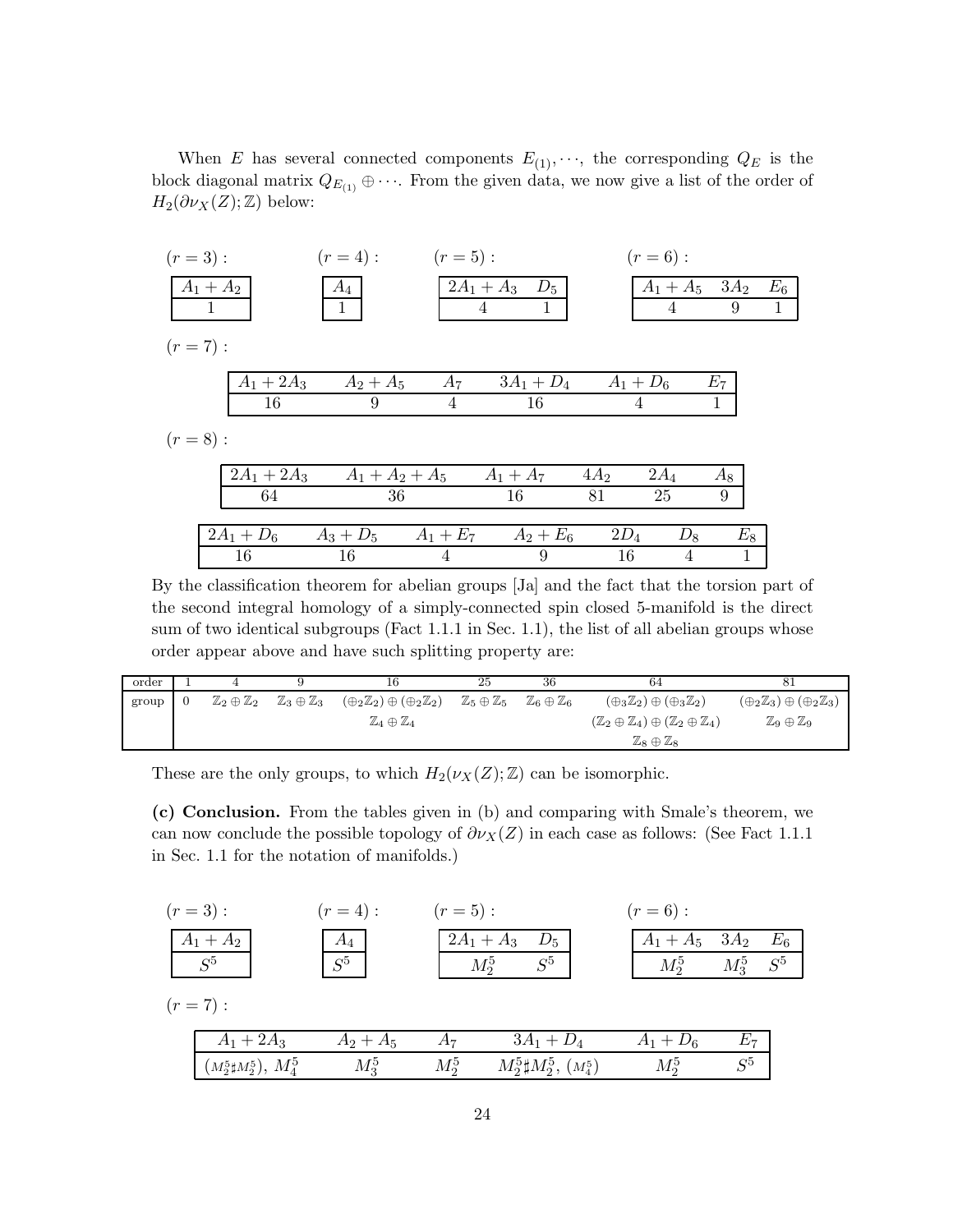|  | ٠ |  |
|--|---|--|

| $2A_1 + 2A_3$                                 | $A_1 + A_2 + A_5$                            |             | $A_1 + A_7$                   | 4A <sub>2</sub>                  | $2A_4$  | Ag      |
|-----------------------------------------------|----------------------------------------------|-------------|-------------------------------|----------------------------------|---------|---------|
| $(\sharp_3M_2^5), M_2^5\sharp M_4^5, (M_8^5)$ | $M_6^5$                                      |             | $(M_2^5 \sharp M_2^5), M_4^5$ | $M_3^5 \sharp M_3^5$ , $(M_9^5)$ | $M_5^5$ | $M_3^5$ |
|                                               |                                              |             |                               |                                  |         |         |
| $2A_1 + D_6$                                  | $A_3 + D_5$                                  | $A_1 + E_7$ | $A_2 + E_6$                   | $2D_4$                           | $D_8$   | $E_{8}$ |
| $M_2^5 \sharp M_2^5$ , $(M_4^5)$              | $\left( M_2^5 \sharp M_2^5 \right),\, M_4^5$ | $M_2^5$     | $M_3^5$                       | $M_2^5 \sharp M_2^5$ , $(M_4^5)$ | $M_2^5$ | $S^5$   |

Altogether there are eight cases in the above lists, in which  $\partial \nu_X(Z)$  is not uniquely determined by the order of  $H_2(\partial \nu_X(Z); \mathbb{Z})$ . By a computer check as explained in Remark 3.2.10 below and Appendix, it turns out that those 5-manifolds that are put in parentheses are ruled out. This determines  $\partial v_X(Z)$  associated to each combination of A-D-E singularities uniquely; and the discussion is thus complete.

Remark 3.2.10 [computer check]. Let  $\xi = a_0 \varepsilon_0 + a_1 \varepsilon_1 + \cdots + a_r \varepsilon_r$  in  $K_{Z_r}^{\perp}$  such that  $\xi \cdot \xi = -2$ . Using the inequality  $\frac{a_1^2 + \dots + a_r^2}{r} \ge (\frac{a_1 + \dots + a_r}{r})^2$ , one can show that  $a_0^2 \le \frac{2r}{9-r}$  $rac{2r}{9-r}$ . Thus, due to the symmetry of the equations for the coefficients  $a_1, \dots, a_r$ , one concludes after some elementary manipulation that the following elements generate all  $(-2)$ -norm elements in  $K_{Z_r}^{\perp}$  by overall sign change and permutations of the last r coordinates:

| $r = 3$ :                                                                  | $(0; 1, -1, 0), (1; -1, -1, -1)$ .                                                             |
|----------------------------------------------------------------------------|------------------------------------------------------------------------------------------------|
| $r = 4$ :                                                                  | $(0; 1, -1, 0, 0), (1; -1, -1, -1, 0)$ .                                                       |
| $r = 5$ :                                                                  | $(0; 1, -1, 0, 0, 0), (1; -1, -1, -1, 0, 0)$ .                                                 |
| $r = 6$ :                                                                  | $(0; 1, -1, 0, 0, 0, 0), (1; -1, -1, -1, 0, 0, 0), (2; -1, -1, -1, -1, -1, -1)$ .              |
| $r = 7$ :                                                                  | $(0; 1, -1, 0, 0, 0, 0, 0), (1; -1, -1, -1, 0, 0, 0, 0), (2; -1, -1, -1, -1, -1, -1, -1, 0)$ . |
| $r = 8$ :                                                                  | $(0; 1, -1, 0, 0, 0, 0, 0), (1; -1, -1, -1, 0, 0, 0, 0, 0)$ .                                  |
| $(2; -1, -1, -1, -1, -1, -1, 0, 0), (3; -2, -1, -1, -1, -1, -1, -1, -1)$ . |                                                                                                |

Using this, one can write a computer code to first sort out all the chains of  $(-2)$ -norm elements in  $K^{\perp}_{Z_r}$  whose intersection matrix is as indicated in the allowed combinations of singularities, and then computing  $A<sup>t</sup>U<sup>-1</sup>A$  and simplifying it by integral row and column operations to render  $A<sup>t</sup>U<sup>-1</sup>A$  an integral diagonal form

$$
Diag\left(1,\cdots,1,d_1,d_1,\cdots,d_s,d_s\right),\,
$$

where  $d_i \neq 0, 1$  and  $d_i | d_j$  for  $i \leq j$ . This will conclude that

$$
H_2(\partial \nu_X(Z);\mathbb{Z}) = (\mathbb{Z}_{d_1} \oplus \cdots \oplus \mathbb{Z}_{d_s}) \oplus (\mathbb{Z}_{d_1} \oplus \cdots \oplus \mathbb{Z}_{d_s}) \quad \text{and} \quad \partial \nu_X(Z) = M_{d_1}^5 \sharp \cdots \sharp M_{d_s}^5
$$

and hence give the definite answer to the question of which of the candidate 5-manifolds for  $\partial \nu_X(Z)$  would truely occur. The detail of the code is in the Appendix.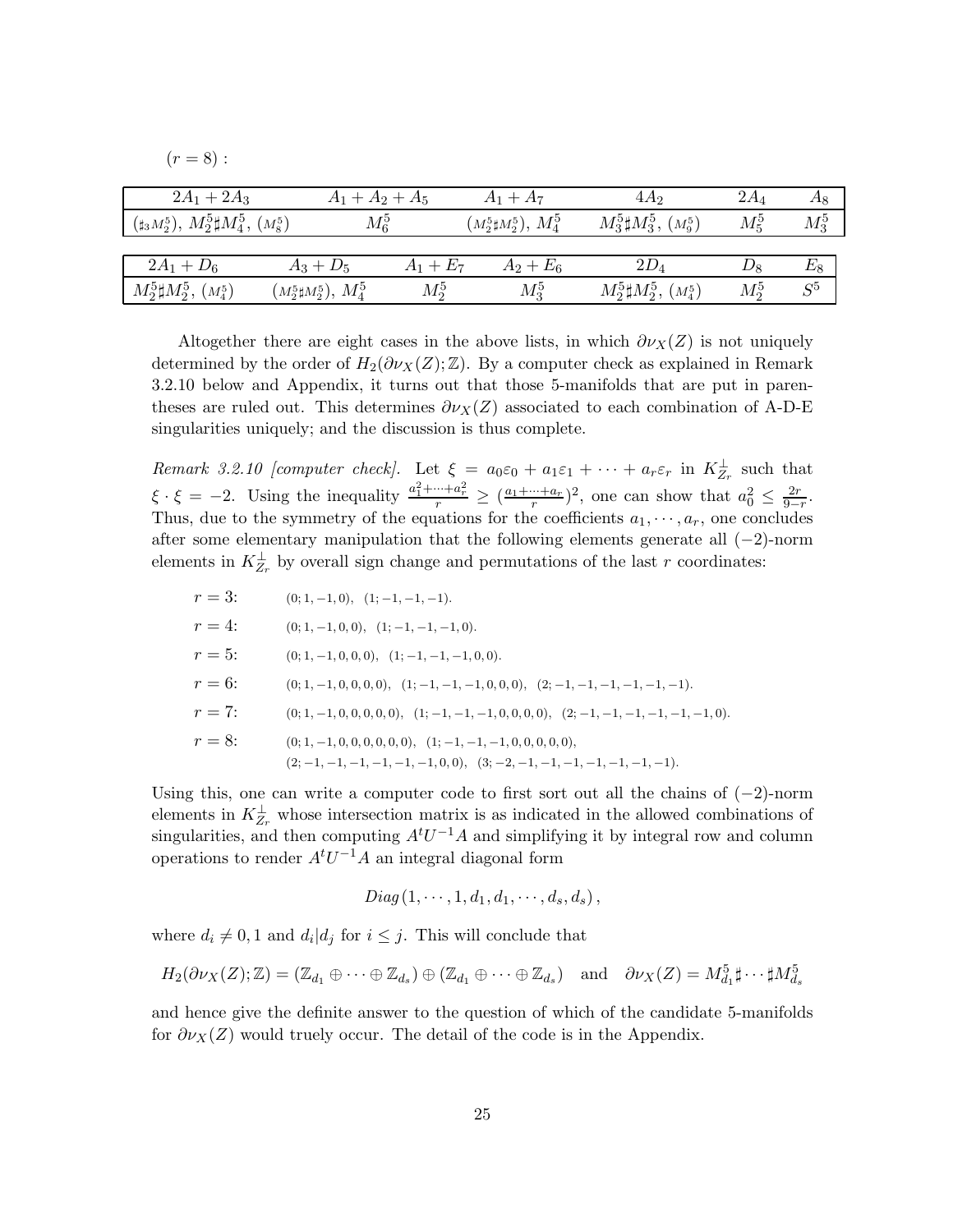## 4 Topologically admissible isolated singularities.

Having studied the topology of  $\partial v_X(Z)$  for a class of del Pezzo surface Z embedded in a Calabi-Yau threefold  $X$ , we can now lay down many locally topologically admissible pairs  $(X, Z)$  and  $(X', Z')$  for some Calabi-Yau threefolds X, X'. Though we do not know at the moment what X and  $X'$  could be, we do know from the discussion in Sec. 3 that, if such extremal transition exists, then the topology  $\nu_X(Z) \cup_{\partial} \nu_{X'}(Z')$  of the link of the resulting isolated singularity  $p_0$  in the 7-space  $Y^7$  is independent of what X and X' exactly are. (See Remark 4.4 at the end for some notes on these 6-manifolds.)

The transition:  $(X, Z)$  <sup>Kähler</sup> deformation  $(\overline{X}, p_0)$  <sup>Kähler</sup> deformation  $(X', Z')$ .

Del Pezzo surfaces of the same group in the following list of examples when embedded in some Calabi-Yau threefolds have the chance to be pinched down to a point and puffed up to another while this is impossible for those in different groups:

### Example 4.1.

Group-(S<sup>5</sup>): 
$$
(r = 3 : A_1 + A_2)
$$
,  $(r = 4 : A_4)$ ,  $(r = 5 : D_5)$ ,  $(r = 6 : E_6)$ ,  
\n $(r = 7 : E_7)$ ,  $(r = 8 : E_8)$ .  
\nGroup-(M<sup>5</sup><sub>2</sub>):  $(r = 5 : 2A_1 + A_3)$ ,  $(r = 6 : A_1 + A_5)$ ,  $(r = 7 : A_7)$ ,  
\n $(r = 7 : A_1 + D_6)$ ,  $(r = 8 : A_1 + E_7)$ ,  $(r = 8 : D_8)$ .  
\nGroup-(M<sup>5</sup><sub>2</sub> $\sharp$ M<sup>5</sup><sub>2</sub>):  $(r = 7 : 3A_1 + D_4)$ ,  $(r = 8 : 2A_1 + D_6)$ ,  $(r = 8 : 2D_4)$ .  
\nGroup-(M<sup>5</sup><sub>3</sub>):  $(r = 6 : 3A_2)$ ,  $(r = 7 : A_2 + A_5)$ ,  $(r = 8 : A_8)$ ,  $(r = 8 : A_2 + E_6)$ .  
\nGroup-(M<sup>5</sup><sub>4</sub>):  $(r = 7 : A_1 + 2A_3)$ ,  $(r = 8 : A_1 + A_7)$ ,  $(r = 8 : A_3 + D_5)$ 

The transition:  $(X, Z)$  Kähler deformation  $(\overline{X}, p_0)$  Complex deformation  $(X', Z')$ .

Recall (e.g. [A-L], [B-G], [B-C-dlO], and [Gr].) that, if one lets  $b_3 = \dim H_3(X';\mathbb{Z})$  be the third Betti number of X' and  $\{\alpha_i, \beta_j\}_{i,j=1}^{\frac{1}{2}b_3}$  be a canonical basis for  $H_3(X';\mathbb{Z})$  such that

$$
\alpha_i \cdot \beta_j = -\beta_j \cdot \alpha_i = \delta_{ij} \text{ and } \alpha_i \cdot \alpha_j = \beta_i \cdot \beta_j = 0.
$$

Then the complex structure on  $X'$  is parametrized projectively by the periods

$$
\int_{\alpha_i} \Omega \quad \text{(the $\alpha$-periods)} \quad \text{and} \quad \int_{\beta_j} \Omega \quad \text{(the $\beta$-periods)}\,,
$$

where  $\Omega$  is the unique holomorphic 3-form (determined by the complex structure) on  $X'$  up to a constant multiple. It is known ([B-G]) that indeed the  $\alpha$ -periods and the  $\beta$ -periods determine each other. For  $X'$  to degenerate to a conifold via deformation of complex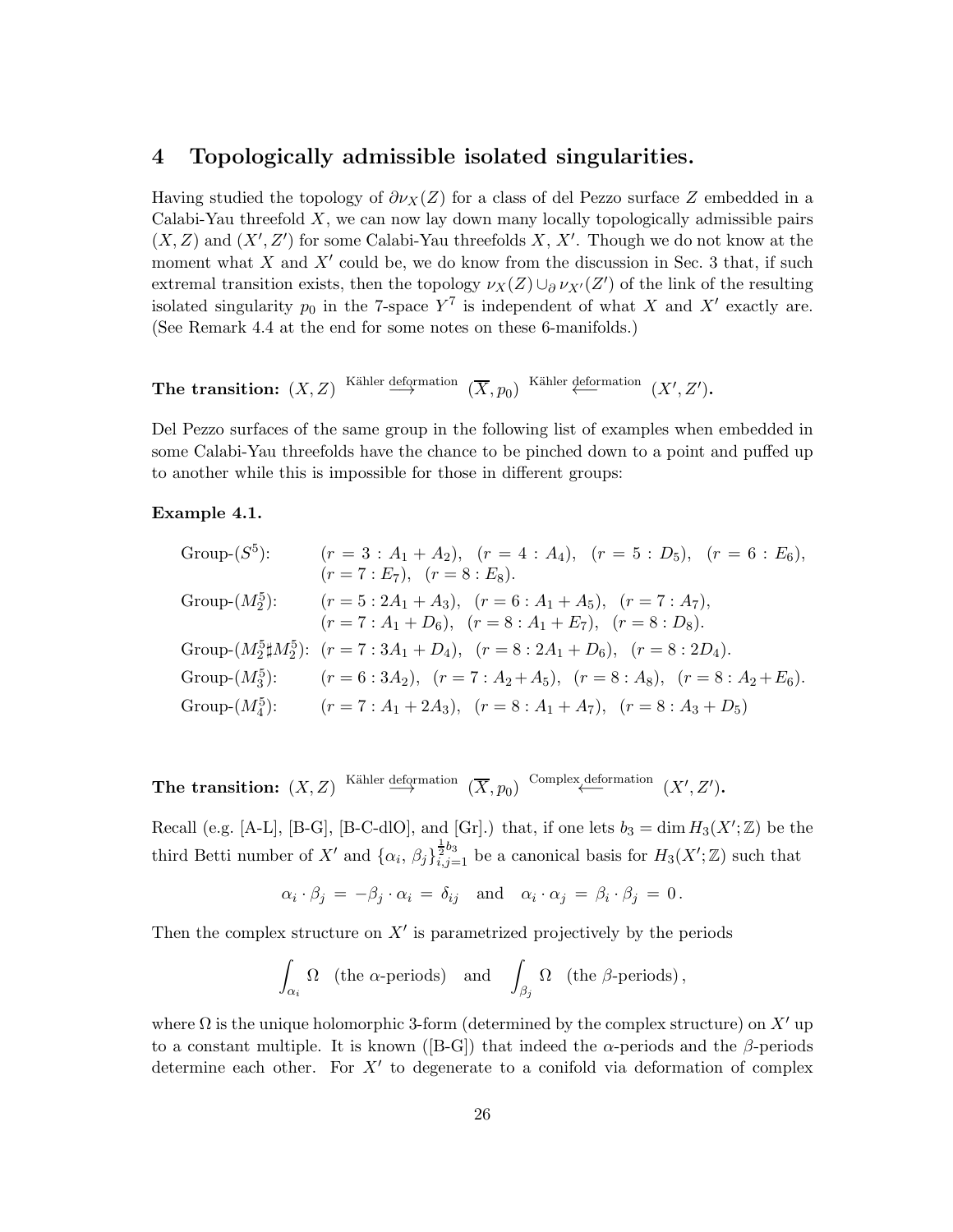structures, it is known that some disjoint collection of 3-cycles, realized as embedded  $S<sup>3</sup>$ 's in X', get pinched into a collection of isolated points, which is quite similar to the situation for Riemann surfaces. If one chooses the canonical basis appropriately, these conifolds may correspond to points in the moduli space of complex structures on X′ , for which some of the periods vanish. This suggests that there may exist severer deformations of complex structures, for which a more complicated chain of  $S<sup>3</sup>$ 's get shrunk to points. Unfortunately, though there is some work in this direction (e.g.  $[C-G-G-K]$ ), there seems not much that is known.

On the other hand, since any vector bundle over  $S<sup>3</sup>$  is trivial, if more complicated union  $Z'$  of  $S^3$  can get shrunk to points, assuming that all the intersections are transverse, then the tubular neighborhood  $\nu_{X'}(Z')$  of  $Z'$  in  $X'$  is a plumbing of a collection of trivial  $D^3$ -bundle  $S^3 \times D^3$ , which depends only on the intersection pattern and the sign of intersections. For this reason, let us boldly press on a little bit and see locally how some isolated singularity of a singular Calabi-Yau threefold from previous Kähler deformations may be resolved by 3-cycles.

In view that most of  $\partial \nu_X(Z)$  we have seen in this article is simply-connected, one may notice the following lemma:

**Lemma 4.2.** Let  $W^6$  be the 6-manifold-with-boundary obtained by plumbing a collection of trivial  $D^3$ -bundle  $S^3 \times D^3$  over  $S^3$  (including possibly self-plumbing). Let  $\Gamma$  be the plumbing diagram. If  $\Gamma$  is not simply-connected, then  $\partial W^6$  cannot be simply-connected either.

*Proof.* By construction, the closed 5-manifold  $\partial W^6$  is obtained from a collection of 5manifold-with-boundary of the form  $(S^3 - \nu_{S^3}$  {intersection points}) ×  $S^2$  by pasting their boundary  $S^2 \times S^2$  with a twist that interchanges the two  $S^2$  factors. Recall from Sec. 1.1 the natural continuous pinching map  $\phi$  from the plumbing  $W^6$  to  $\Gamma$ . By construction, when restricted to  $\partial W^6$ ,  $\phi^{-1}(p)$  is homeomorphic to  $(S^3 - \nu_{S^3}$  {intersection points}) ×  $S^2$ for p a vertex of  $\Gamma$  and to  $S^2 \times S^2$  for p an interior point of an edge of  $\Gamma$ . In particular,  $\phi^{-1}(p)$  is path-connected for all p. Consequently, one can lift any non-null-homotopic loop in  $\Gamma$  to a loop in  $\partial W^6$ , which must be non-null-homotopic either. This concludes the proof.  $\Box$ 

Consequently, for most of the generic Kähler deformations we have seen that pinch either an  $S^2$  or a del Pezzo surface Z to a point  $p_0$ , if it is to be resolved by a smooth complex deformation that puffs  $p_0$  to a chain of immersed  $S^3$ 's that may intersect among themselves transversely, then indeed all these  $S<sup>3</sup>$  have to be embedded and the associated intersection diagram has to be a tree. Let us give some examples below:

**Example 4.3.** (Each  $C_i^3$  below is an embedded  $S^3$  and all the intersections are transverse.)

Group- $(S^5)$ :  $Z' = C_1^3 \cup \cdots \cup C_{2k}^3$  with the intersection diagram the Dynkin diagram  $A_{2k}$ , where k is any positive integer.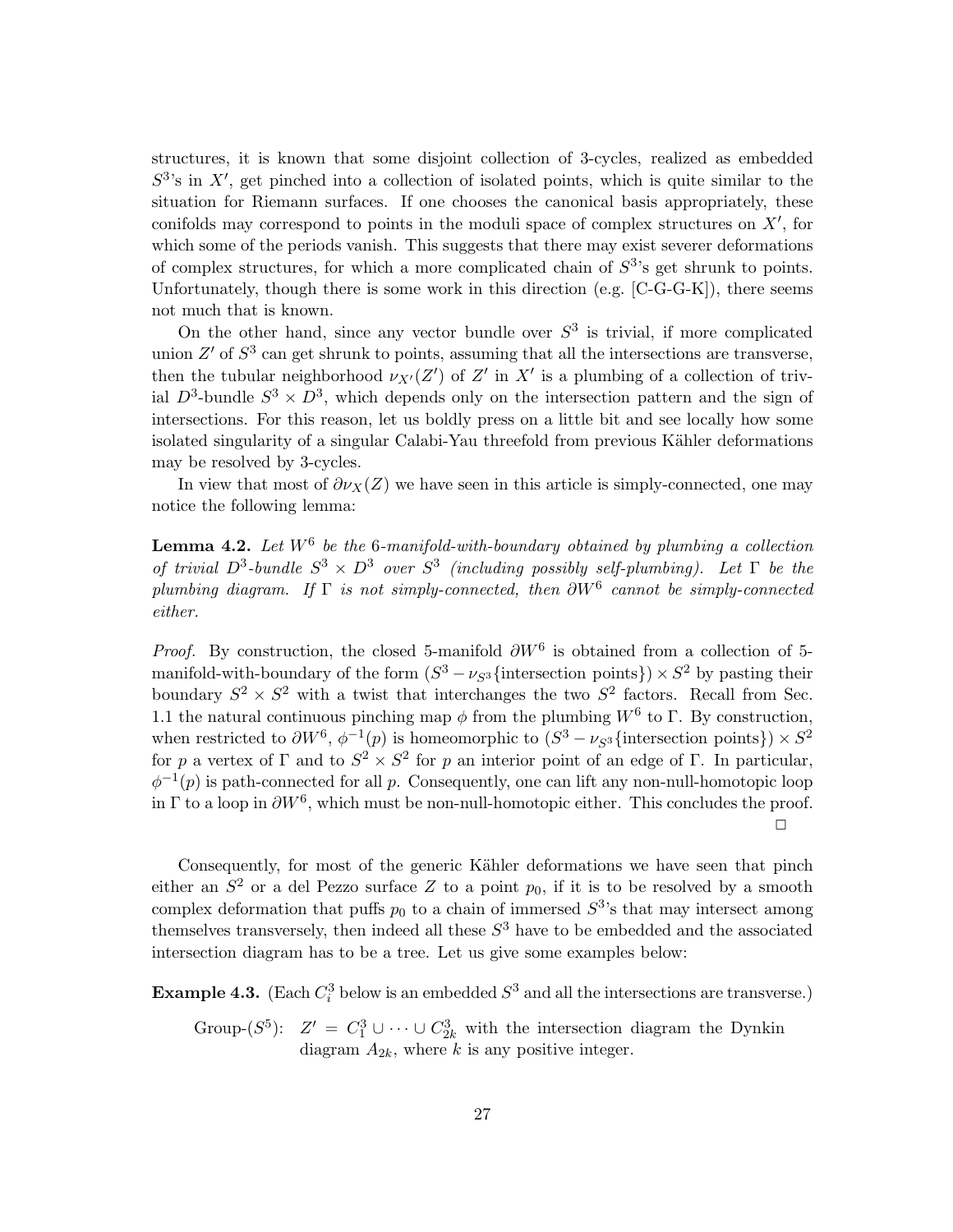$(S^2 \times S^3)$ ): Z is the del Pezzo surface  $Z_1$  and  $Z' = C_1^3 \cup \cdots \cup C_{2k-1}^3$  with the intersection diagram the Dynkin diagram  $A_{2k-1}$ , where k is any positive integer.

These follow from the decomposition  $S^5 = (D^3 \times S^2) \cup_{\partial} S^2 \times D^3$  induced by the realization of  $S^5$  as the join  $S^2 * S^2$ .

Let us conclude this paper with the following remark:

Remark 4.4 [link of isolated singularity]. The nature of the singularity  $p_0$  in  $Y^7$  certainly depends on its link, the 6-manifold  $\nu_X(Z) \cup_{\partial} \nu_{X'}(Z')$ . When Z and Z' are both simplyconnected as most of the examples discussed in this article turn out to be, so are  $\nu_X(Z)$  and  $\nu_{X'}(Z')$ . Since the common boundary of the latter manifolds is connected,  $\nu_X(Z) \cup \partial \nu_{X'}(Z')$ is also simply-connected by the van Kampen theorem. It has been known ([Wa2], [Wil2]) that the structure of a simply-connected closed 6-manifold  $M^6$  is closely coded in the following triple of data: (1) a *cubic form* on  $H^2(M^6; \mathbb{Z})$  given by the cup-product, (2) a linear form on  $H^2(M^6; \mathbb{Z})$  given by the cup product with the first Pontrjagin class  $p_1$  or the second Chern class  $c_2$ , and (3) the *middle cohomology*  $H^3(M^6; \mathbb{Z})$ . In view of this, first one likes to know which locally admissible examples constructed in this paper are globally admissible, and then, for those globally admissible ones, whether the above triple of data provides us with some simple description of the link of the corresponding isolated singularity in  $Y^7$  and its relations to the phenomenon of enhanced gauge symmetry in string theory. These will require further much more demanding work in the future.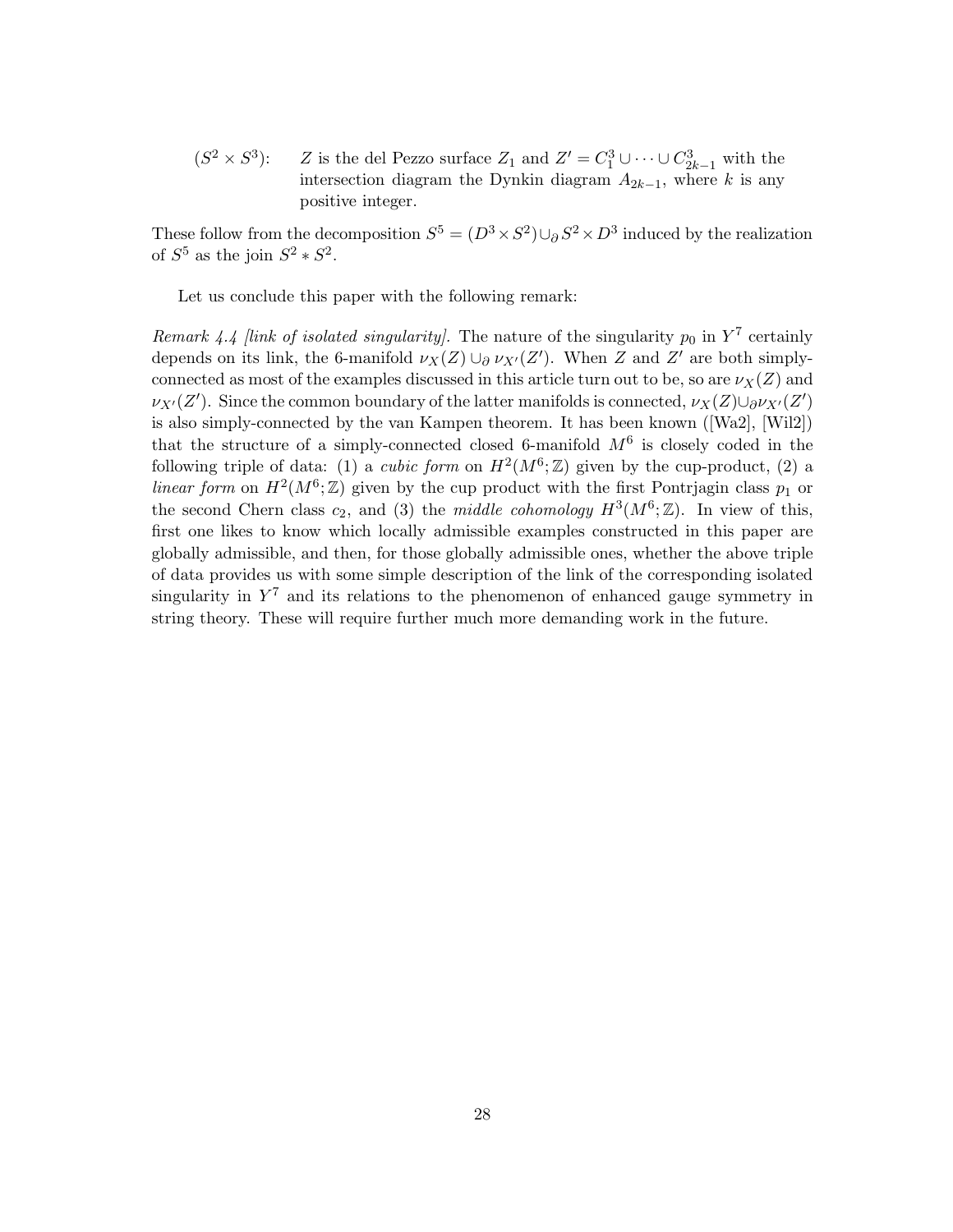#### Appendix. Computer code.

The problem is to find all r-tuples  $(E_1, \dots, E_r)$  of  $(-2)$ -norm elements  $E_i \in K_{Z_r}^{\perp}$  that have the right intersection matrix and then compute the smith normal form of  $A<sup>t</sup>U<sup>-1</sup>A$ . Such a work can be achieved by a computer program. Even so, checking all r-tuples straightforwardly is too time-consuming for  $r = 8$ , where we have (including permutations and sign change) 240 elements in  $K_{Z_8}^{\perp}$  with norm  $(-2)$ , which leads to  $\frac{240!}{(240-8)!} \approx 10^{19}$ possibilities. Instead, we use backtracking with some simple optimizations. Let us explain in less technical terms.

The recursive way to assemble all r-tuples of a set  $\{\xi_1, \dots, \xi_n\}$  is to think of it as a tree where each vertex is a k-tuple,  $k \leq r$  and each edge corresponds to appending a certain  $\xi_i$  to the k-tuple:



This can be implemented by a procedure that takes the current k-tuple and the next element, appends the element to the list and then calls itself with the new list and all possible choices for the new next element. And of course the procedure has to save the tuple and return for  $k = r$ . Backtracking means that we only allow edges that lead to the "right"  $(k+1)$ -tuple, here those with the right intersection numbers. In our code this is performed by the procedure  $\text{try}\,\mathbf{E}$ . For  $r=7,8$  we optimize this algorithm further by starting not with the empty list but with selected triplets, where we exclude triplets that follow from previous ones by permutation or overall sign change. Then the calculation finishes in each case within a few days on a modern (year 1998) computer.

For completeness, the code in Maple is given below.

```
# cat ADE.m | nice maple -f -q > /tmp/run.log
# you can run the program like this under unix
# this is the path where the result will be saved
savepath:='/u4/vrbraun/ade/';
with(linalg): with(combinat):
with(share): readshare(normform, linalg):
# constructs all possible permutations / sign change
find_permutations:=
proc(a_1,a_list) local i,a,result;
 result:=permute(a_list);
```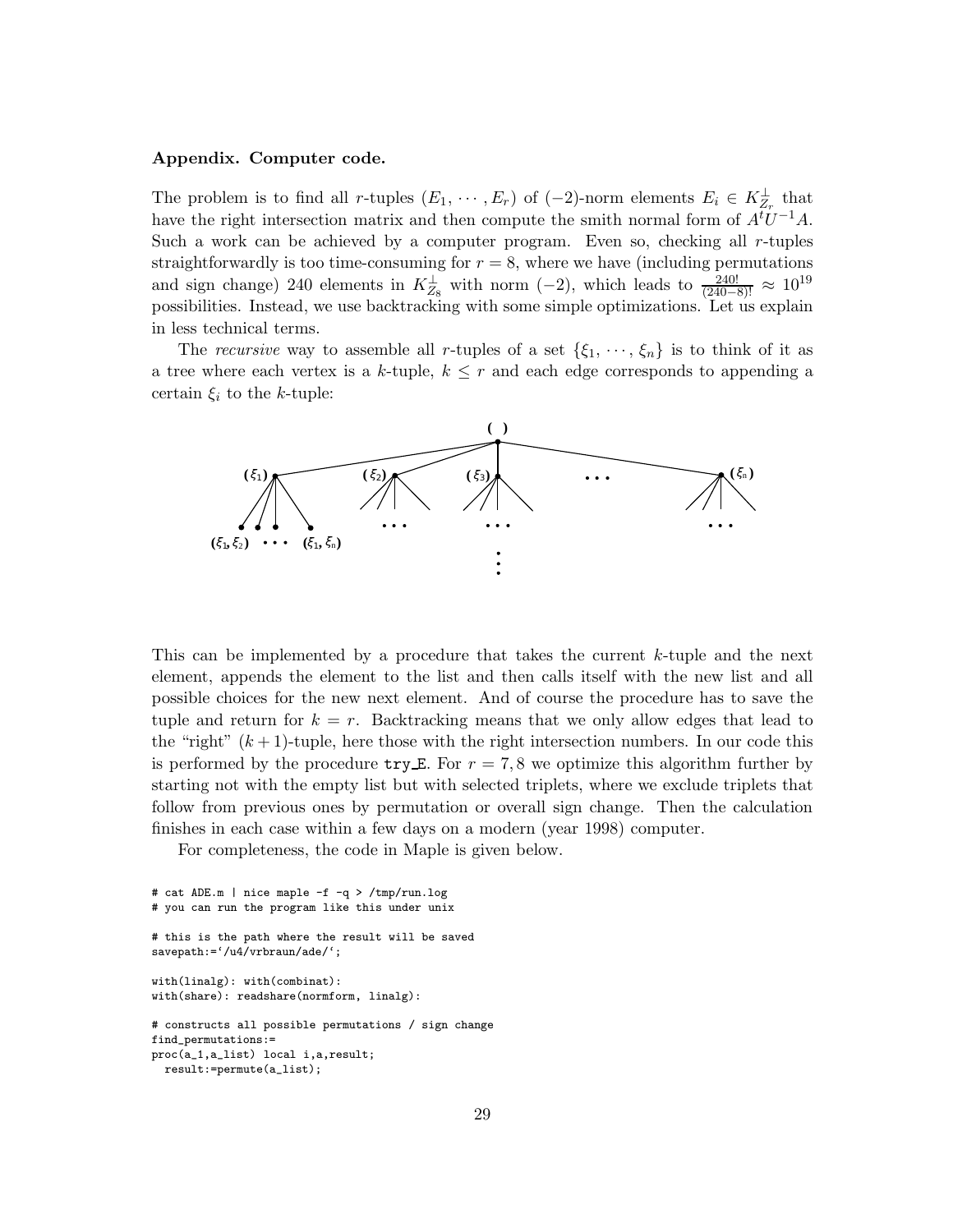```
result:=map(-i,a)->[a,op(i)], result, a_1);result:=[op(result), op(map(i->map(j->-j,i),result)) ];
 convert(convert(result,set),list);
end:
# find all
try_E:=proc(E_list,E_next) local i,k,good,E_list_new; global A_searchfor,Q;
 k:=nops(E_1list)+1;good:=true;
 # compare the k-th row of A_searchfor with the corresponding elements in Q
  # This checks that the new divisor has the right intersections.
 for i from 1 to nops(E_list) while good do
   good:=good and A_searchfor[i,k]=Q[E_list[i],E_next];
  od;
  if good then
    # the new element leads to the desired intersection pattern
    E_list_new:=[op(E_list),E_next];
    if k=rowdim(A_searchfor) then # we found a solution!
      add_solution(E_list_new);
      RETURN();
    fi;
    for i from 1 to rowdim(Q) do # try adding E[i] to the list
      if not member(i,E_list_new) then # simple necessary condition
        try_E(E_list_new,i); # do the next recursion step
      fi;
    od;
 fi;
end:
find_d:=
proc(E_index_list) local n,this_E,A,At,M,M_diag,i,d,M1,M2;
    global U,all_E_newbasis,e,evalm,examples;
 n:=nops(E_index_list);
 At:=blockmatrix(1,n,all_E_newbasis[E_index_list[i]]$i=1..n);
 A:=transpose(At);
 M:=multiply(At,U,A);
 M_diag:=ismithex(M,M1,M2);
  examples:=[evalm(A),evalm(M1),evalm(M2)];
 d:=[ M_diag[i,i]$i=1..rowdim(M_diag) ];
 map(abs,d);
end:
# this is called if we have found a configuration that has
# the right intersections.
add_solution:=
proc(E_list) local d; global searchfor_d,result,examples;
 d:=find_d(E_list); # The diagonal in the integer smith normal form
  if not member(d,result) then
   result:=[op(result),d];
    print('New solution: ',d);
    examples:=[op(examples),E_list];
 fi;
end:
# simple optimisation: Find triplets to start with, remove permutations
find_good_triplets:=
proc()
 local i1,i2,i3,firstdigits,old_triplets,N,i,t,encoded_t,sort_under;
  global good_triplets,all_E,Q,A_searchfor;
```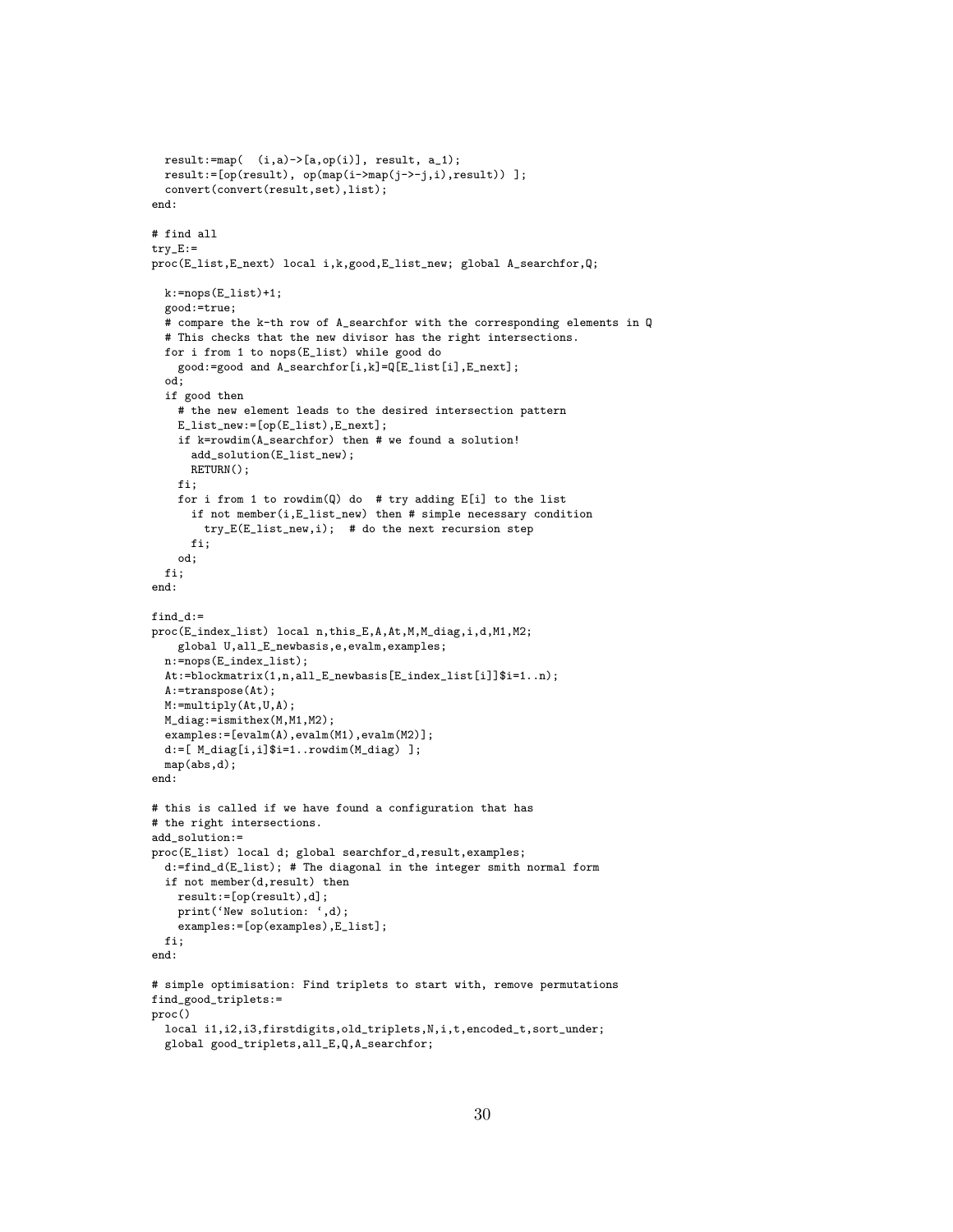```
good_triplets:=[];
  firstdigits:=map(abs,convert(map(i->i[1],all_E),set));
 old_triplets:=table();
 N:=max(op(firstdigits));
 for i1 from -N to N do
    for i2 from -N to N do
      for i3 from -N to N do
        old_triplets[i1,i2,i3]:=[];
  od:od:od:
 for i1 from 1 to nops(all_E) do
    for i2 from 1 to nops(all_E) do
      for i3 from 1 to nops(all_E) do
        # check for right intersections at this level
        if Q[i1,i2]=A_searchfor[1,2] and
           Q[i1,i3]=A_searchfor[1,3] and
           Q[i2,i3]=A_searchfor[2,3] then
          t:=[all_E[i1],all_E[i2],all_E[i3]];
          encoded_t:=encode_tuple(t);
          sort_under:=op(encoded_t[1]);
          if member(encoded_t, old_triplets[sort_under] ) then next; fi;
          encoded_t:=encode_tuple( map(i->evalm(-i),t) );
          if member(encoded_t,old_triplets[sort_under]) then next; fi;
          # new triplet, permutations dont occur
          old_triplets[sort_under]:=[op(old_triplets[sort_under]),encoded_t];
           good_triplets:=[op(good_triplets),[i1,i2,i3]];
        f:od:od:od:
end:
# returns a unique representative (same for all permutations)
encode_tuple:=
proc(t) local result,i,j;
 result \coloneqq [seq( [ 't[i][j] ' \$ 'i' = 1..nops(t) ], j = 1..vector(t[1]) )];result:=[result[1],{result[2..nops(result)]} ];
end:
# This is the main loop
find_all_d:=
proc() local i,b,r; global good_triplets,Q,result,examples,A_searchfor;
 result:=[]; examples:=[];
 r:=rowdim(A_searchfor);
  if r>=7 then
 # we need the optimisation of starting with triplets instead of empty list
   find_good_triplets();
    for b in good_triplets do
      print('testing ',b,' found so far ',result);
      for i from 1 to rowdim(Q) do
        try_E(b,i);
      od;
    od;
  else # r<7, computer is fast enough as it is
    for i from 1 to rowdim(Q) do
      print('testing ',b,' found so far ',result);
      try_E([],i);
    od;
 fi;
end:
# to speed things up fill some tables:
calc_intersection:=
proc() local i; global n,e,Q,all_E,all_E_newbasis;
```

```
n:=vectdim(all_E[1]);
```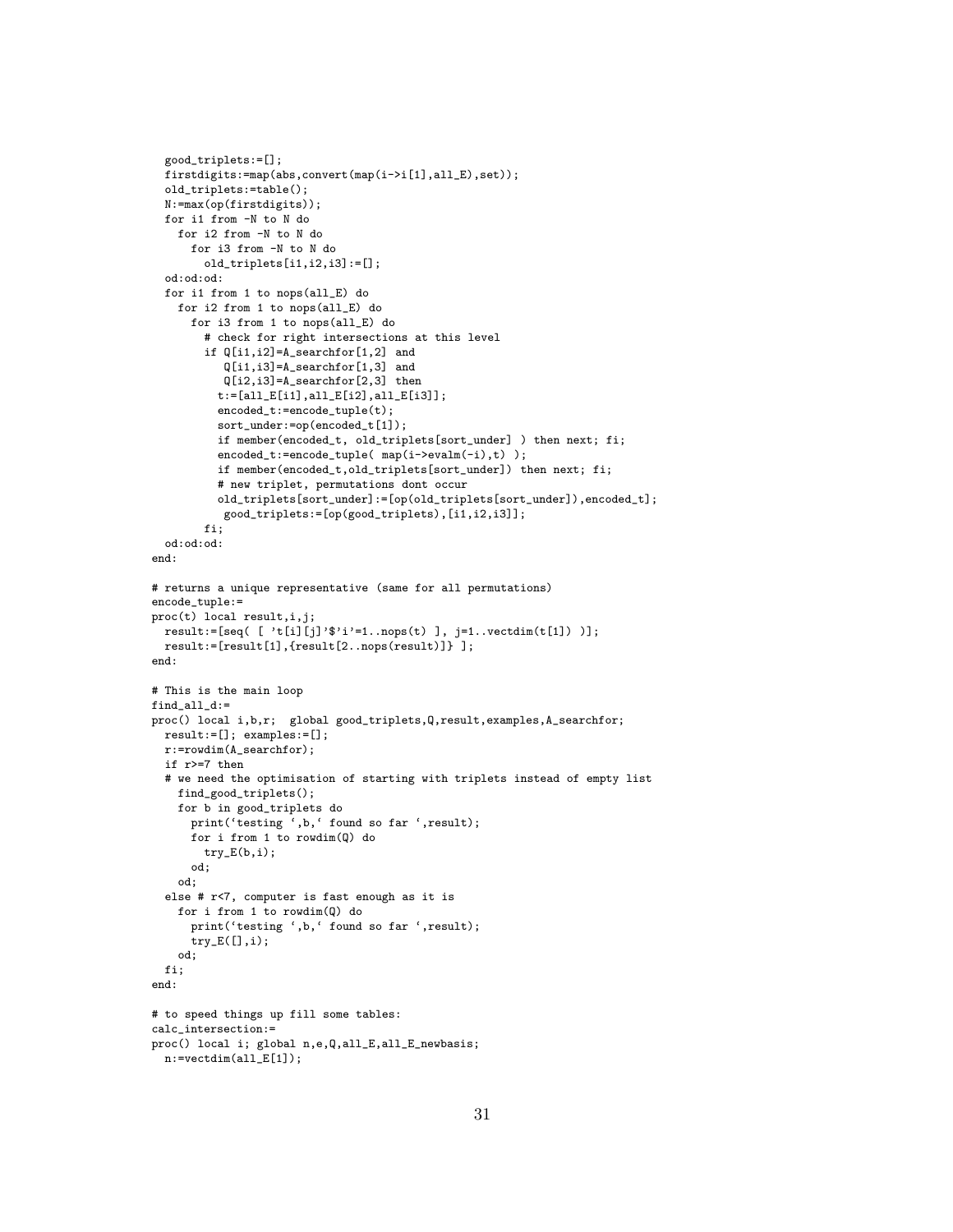```
e:=array(sparse, 1...n-1, 1...n):for i from 1 to n-2 do e[i,i+1]:=1; e[i,n]:=-1; od:
 e[n-1,1]:=1: e[n-1,n]:=3:Q:=matrix(nops(all_E),nops(all_E),
    (i,j)->2*all_E[i][1]*all_E[j][1]-innerprod(all_E[i],all_E[j])):
  all_E_newbasis:=map( i->linsolve(transpose(e), i), all_E):
 RETURN(); # we changed global variables, dont need to return data
end:
# set up A, D, E, U (U is $U^{-1}$) matrices.
for i from 1 to 8 do #set up matrices for A series
 QA.i:=array(symmetric,sparse,1..i,1..i):
 for j from 1 to i do QA.i[i,j]:=2; od:
 for j from 1 to i-1 do QA.i[j,j+1]:=1; od:
 UA.i:=array(sparse,1..i,1..i):
 for j from 1 to i do for k from j to i do UA.i[j,k]:=1; od; od;
od:
for i from 4 to 8 do #set up matrices for D series
 QD.i:=array(symmetric,sparse,1..i,1..i):
 for j from 1 to i do \mathbb{Q}D.i[j,j]:=-2; od:
 for j from 1 to i-2 do QD.i[j,j+1]:=1; od;
 QD.i[i-2,i]:=1; UD.i:=array(sparse,1..i,1..i):
 for j from 1 to i do for k from j to i do UD.i[j,k]:=1; od; od;
 UD.i[i-1,i]:=0;
od:
for i from 6 to 8 do #set up matrices for E series
 QE.i:=array(symmetric,sparse,1..i,1..i):
 for j from 1 to i do QE.i[j,j]:=-2; od:
 for j from 1 to i-3 do QE.i[j,j+1]:=1; od:
 QE.i[i-3,i-1]:=1; QE.i[i-1,i]:=1; UE.i:=array(sparse,1..i,1..i):for j from 1 to i do for k from j to i do UE.i[j,k]:=1; od; od;
 UE.i[i-2,i]:=0; UE.i[i-2,i-1]:=0;
od:
# now calculate what we are interested in
# r=3
all_E:=map(vector,map(op,[
find_permutations(0,[1,-1,0]), find_permutations(1,[-1,-1,-1])])):
calc_intersection();
A_searchfor:=BlockDiagonal(QA1,QA2); U:=BlockDiagonal(UA1,UA2);
find_all_d(); save(result,examples,all_E,cat(savepath,'ade_A1A2.dat'));
# r=4all_E:=map(vector,map(op,[
find_permutations(0, [1,-1,0,0]), find_permutations(1, [-1,-1,-1,0])])):
calc_intersection();
A_searchfor:=BlockDiagonal(QA4); U:=BlockDiagonal(UA4);
find_all_d(); save(result,examples,all_E,cat(savepath,'ade_A4.dat'));
# r=5
all_E:=map(vector,map(op,[
find_permutations(0, [1, -1, 0, 0, 0]), find_permutations(1, [-1, -1, -1, 0, 0])])):
calc_intersection();
A_searchfor:=BlockDiagonal(QA1,QA1,QA3); U:=BlockDiagonal(UA1,UA1,UA3);
find_all_d(); save(result,examples,all_E,cat(savepath,'ade_A1A1A3.dat'));
A_searchfor:=BlockDiagonal(QD5); U:=BlockDiagonal(UD5);
```

```
find_all_d(); save(result,examples,all_E,cat(savepath,'ade_D5.dat'));
```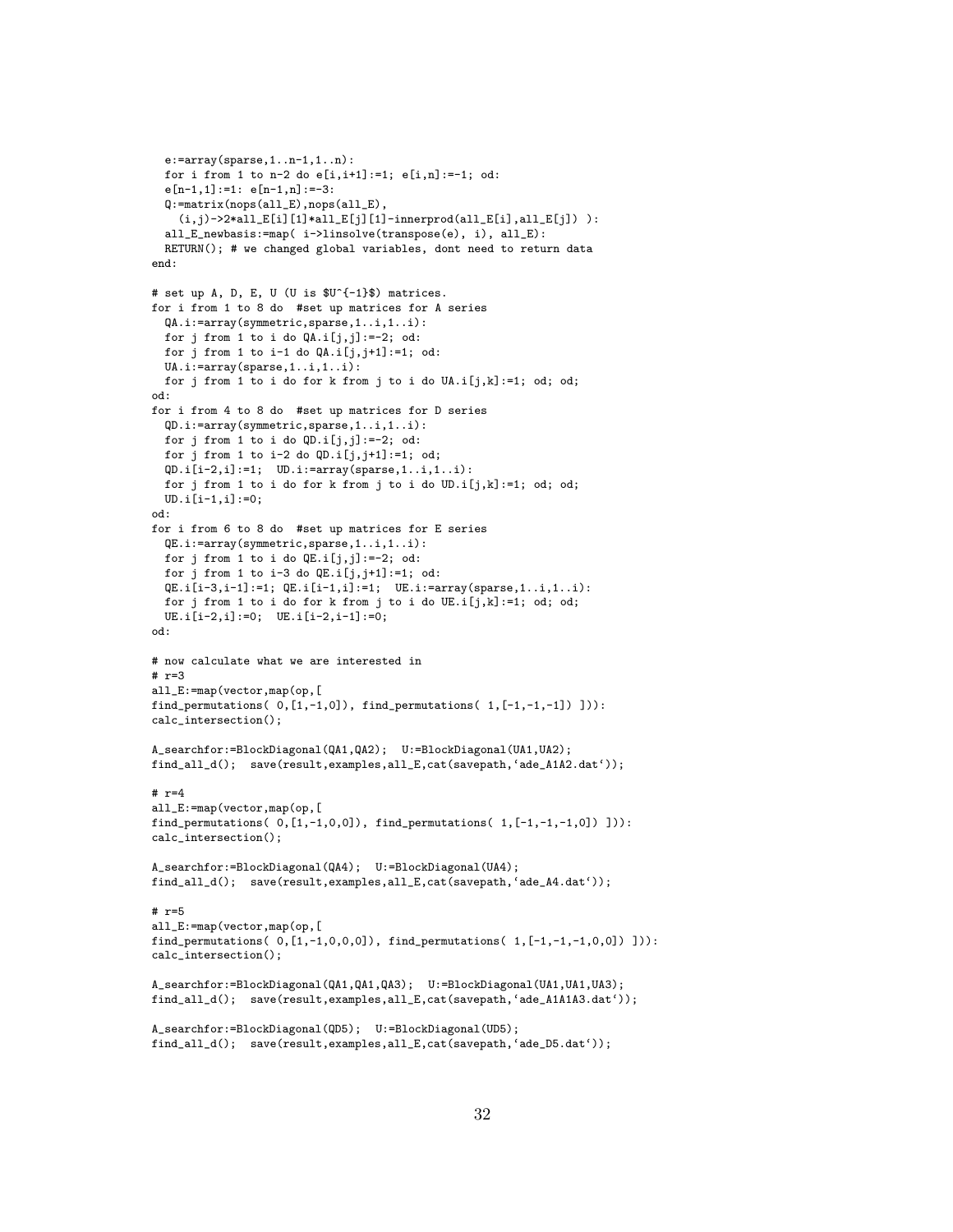```
# r=6
all_E:=map(vector,map(op,[
find_permutations( 0,[1,-1,0,0,0,0]),
find_permutations( 1, [-1,-1,-1,0,0,0]),
find_permutations( 2, [-1,-1,-1,-1,-1,-1]) ])):
calc_intersection();
A_searchfor:=BlockDiagonal(QA1,QA5); U:=BlockDiagonal(UA1,UA5);
find_all_d(); save(result,examples,all_E,cat(savepath,'ade_A1A5.dat'));
A_searchfor:=BlockDiagonal(QA2,QA2,QA2); U:=BlockDiagonal(UA2,UA2,UA2);
find_all_d(); save(result,examples,all_E,cat(savepath,'ade_A2A2A2.dat'));
A_searchfor:=BlockDiagonal(QE6); U:=BlockDiagonal(UE6);
find_all_d(); save(result,examples,all_E,cat(savepath,'ade_E6.dat'));
# r=7
all_E:=map(vector,map(op,[
find_permutations( 0,[1,-1,0,0,0,0,0]),
find_permutations( 1,[-1,-1,-1,0,0,0,0]),
find_permutations( 2,[-1,-1,-1,-1,-1,-1,0]) ])):
calc_intersection();
A_searchfor:=BlockDiagonal(QA1,QA3,QA3); U:=BlockDiagonal(UA1,UA3,UA3);
find_all_d(); save(result,examples,all_E,cat(savepath,'ade_A1A3A3.dat'));
A_searchfor:=BlockDiagonal(QA2,QA5); U:=BlockDiagonal(UA2,UA5);
find_all_d(); save(result,examples,all_E,cat(savepath,'ade_A2A5.dat'));
A_searchfor:=BlockDiagonal(QA7); U:=BlockDiagonal(UA7);
find_all_d(); save(result,examples,all_E,cat(savepath,'ade_A7.dat'));
A_searchfor:=BlockDiagonal(QA1,QA1,QA1,QD4);
U:=BlockDiagonal(UA1,UA1,UA1,UD4);
find_all_d(); save(result,examples,all_E,cat(savepath,'ade_A1A1A1D4.dat'));
A_searchfor:=BlockDiagonal(QA1,QD6); U:=BlockDiagonal(UA1,UD6);
find_all_d(); save(result,examples,all_E,cat(savepath,'ade_A1D6.dat'));
A_searchfor:=BlockDiagonal(QE7); U:=BlockDiagonal(UE7);
find_all_d(); save(result,examples,all_E,cat(savepath,'ade_E7.dat'));
# r=8
all_E:=map(vector,map(op,[
find_permutations( 0,[1,-1,0,0,0,0,0,0]),
find_permutations( 1,[-1,-1,-1,0,0,0,0,0]),
find_permutations( 2, [-1,-1,-1,-1,-1,-1,0,0]),
find_permutations( 3,[-2,-1,-1,-1,-1,-1,-1,-1]) ])):
calc_intersection();
A_searchfor:=BlockDiagonal(QA1,QA1,QA3,QA3);
U:=BlockDiagonal(UA1,UA1,UA3,UA3);
find_all_d(); save(result,examples,all_E,cat(savepath,'ade_A1A1A3A3.dat'));
A_searchfor:=BlockDiagonal(QA1,QA2,QA5); U:=BlockDiagonal(UA1,UA2,UA5);
find_all_d(); save(result,examples,all_E,cat(savepath,'ade_A1A2A5.dat'));
A_searchfor:=BlockDiagonal(QA1,QA7); U:=BlockDiagonal(UA1,UA7);
find_all_d(); save(result,examples,all_E,cat(savepath,'ade_A1A7.dat'));
A_searchfor:=BlockDiagonal(QA2,QA2,QA2,QA2);
U:=BlockDiagonal(UA2,UA2,UA2,UA2);
```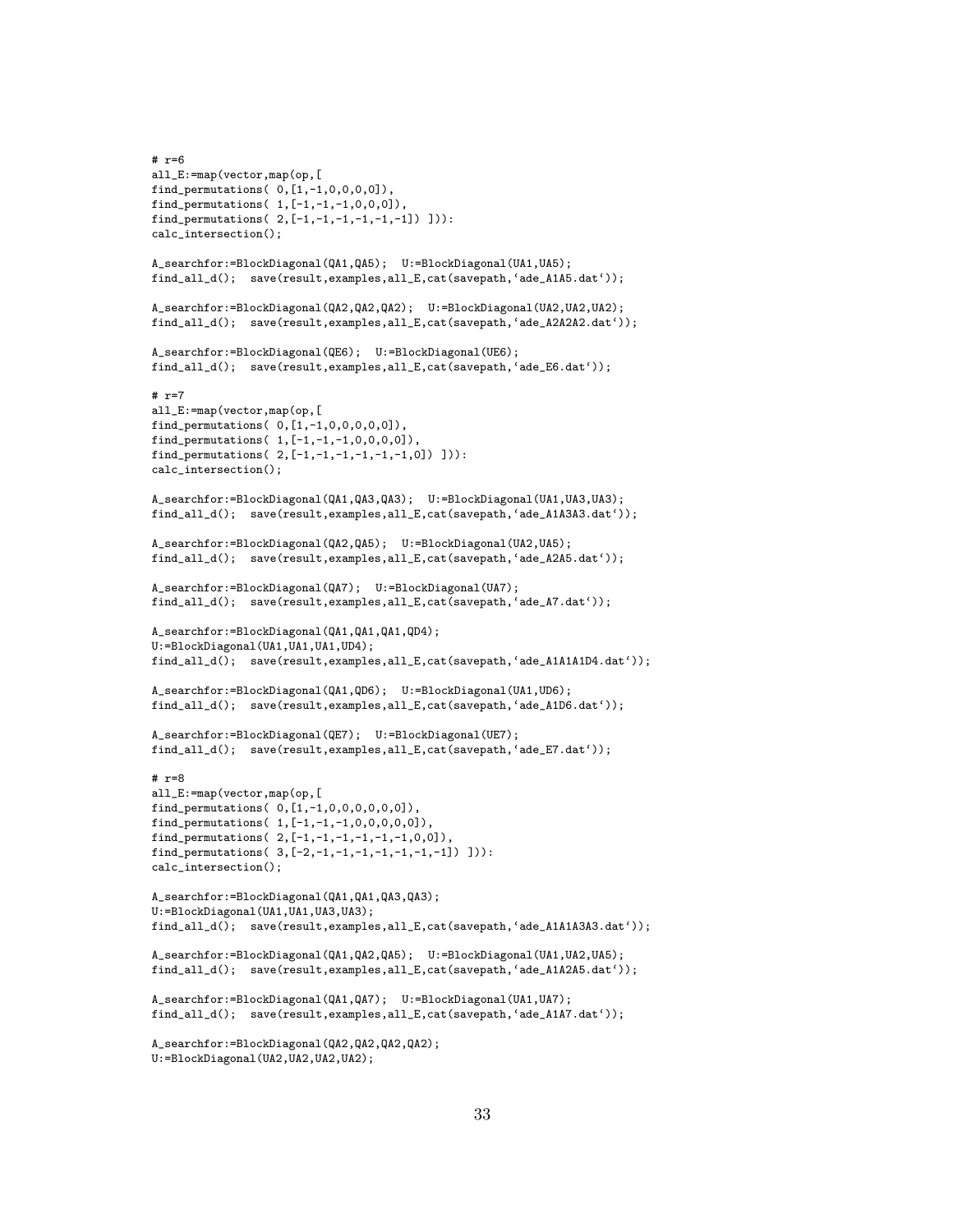```
find_all_d(); save(result,examples,all_E,cat(savepath,'ade_A2A2A2A2.dat'));
A_searchfor:=BlockDiagonal(QA4,QA4); U:=BlockDiagonal(UA4,UA4);
find_all_d(); save(result,examples,all_E,cat(savepath,'ade_A4A4.dat'));
A_searchfor:=BlockDiagonal(QA8); U:=BlockDiagonal(UA8);
find_all_d(); save(result,examples,all_E,cat(savepath,'ade_A8.dat'));
A_searchfor:=BlockDiagonal(QA1,QA1,QD6); U:=BlockDiagonal(UA1,UA1,UD6);
find_all_d(); save(result,examples,all_E,cat(savepath,'ade_A1A1D6.dat'));
A_searchfor:=BlockDiagonal(QA3,QD5); U:=BlockDiagonal(UA3,UD5);
find_all_d(); save(result,examples,all_E,cat(savepath,'ade_A3D5.dat'));
A_searchfor:=BlockDiagonal(QA1,QE7); U:=BlockDiagonal(UA1,UE7);
find_all_d(); save(result,examples,all_E,cat(savepath,'ade_A1E7.dat'));
A_searchfor:=BlockDiagonal(QA2,QE6); U:=BlockDiagonal(UA2,UE6);
find_all_d(); save(result,examples,all_E,cat(savepath,'ade_A2E6.dat'));
A_searchfor:=BlockDiagonal(QD4,QD4); U:=BlockDiagonal(UD4,UD4);
find_all_d(); save(result,examples,all_E,cat(savepath,'ade_D4D4.dat'));
A_searchfor:=BlockDiagonal(QD8); U:=BlockDiagonal(UD8);
find_all_d(); save(result,examples,all_E,cat(savepath,'ade_D8.dat'));
```
A\_searchfor:=BlockDiagonal(QE8); U:=BlockDiagonal(UE8); find\_all\_d(); save(result,examples,all\_E,cat(savepath,'ade\_E8.dat'));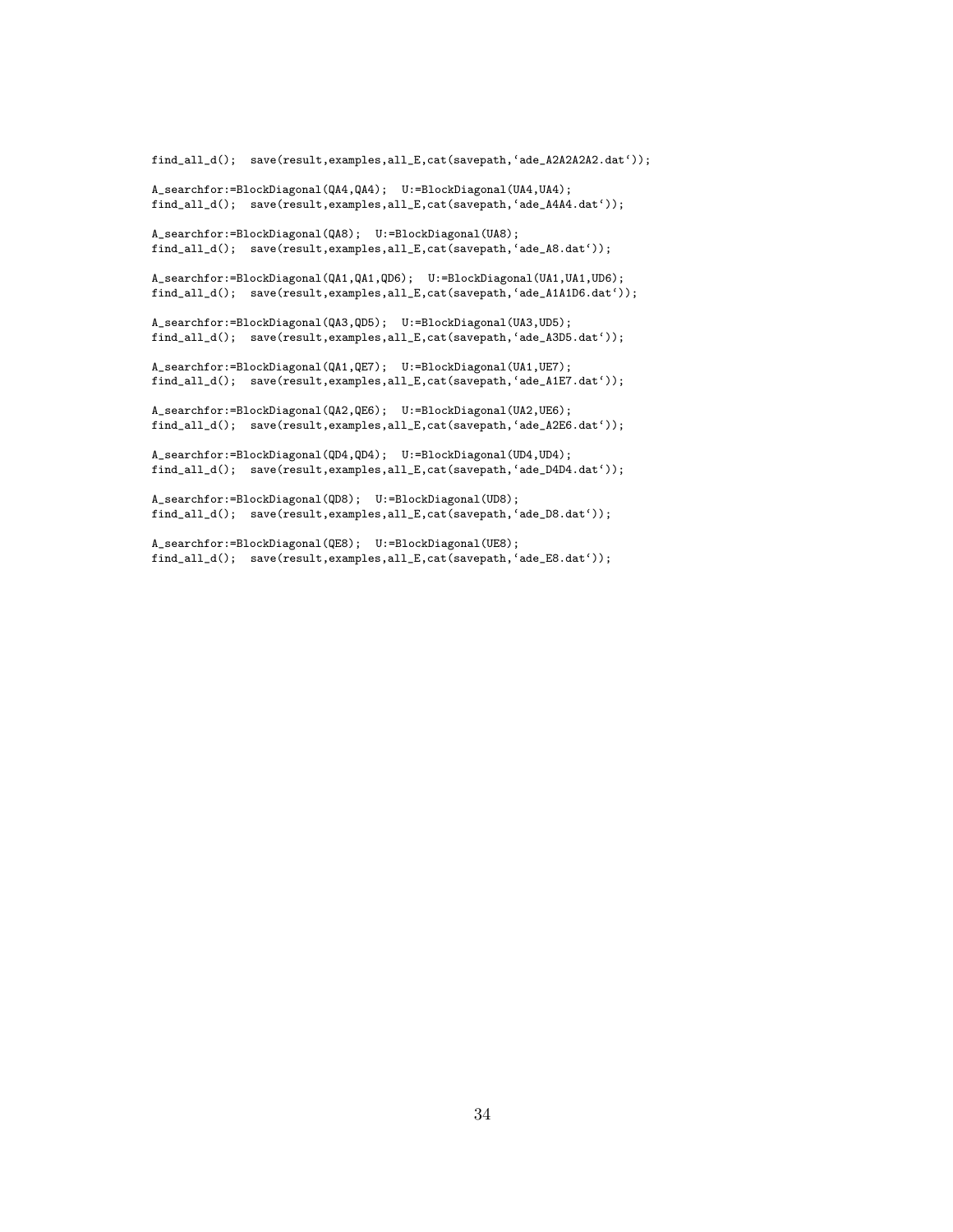# References

- [Al] O. Alvarez, Strings, branes, and the structure of space-time, talk given at the AMS meeting at Chattanooga, Tennessee, October 1996.
- [As] P.S. Aspinwall, K3 surfaces and string duality, [hep-th/9611137](http://arxiv.org/abs/hep-th/9611137).
- [At] M.F. Atiyah, On analytic surfaces with double points, Proc. Royal Soc. A247 (1958), pp. 237 - 244.
- [A-G-M] P.S. Aspinwall, B.R. Greene, and D.R. Morrison, *Calabi-Yau moduli space, mirror manifolds* and spacetime topology change in string theory, Nucl. Phys. B416 (1994), pp. 414 - 480.
- [A-GZ-V] V.I. Arnold, S.M. Gusein-Zade, and A.N. Varchenko, Singularities of differentiable maps, Vol. II: Monodromy and asymptotics of integrals, Monographs Math. 83, Birkhäuser, 1988.
- [A-L] P.S. Aspinwall and C.A. Lütken, *Quantum algebraic geometry of superstring compactifications*, Nucl. Phys. B355 (1991), pp. 482 - 510.
- [Ba] D. Barden, Simply connected five-manifolds, Ann. Math. 82 (1965), pp. 365 385.
- [Bou] N. Bourbaki, *Eléménts de Mathématique, Livre II, Algèbre*, Hermann, 1959.
- [B-B-S] K. Becker, M. Becker, and A. Strominger, Fivebranes, membranes and non-perturbative string theory, Nucl. Phys. B456 (1995), pp. 130 - 152.
- [B-C-D] D. Berenstein, R. Corrado, and J. Distler, On the moduli spaces of M(atrix)-theory compactifications, [hep-th/9704087](http://arxiv.org/abs/hep-th/9704087).
- [B-C-dlO] P. Berglund, P. Candelas, and X.C. de la Ossa, Periods for Calabi-Yau and Landau-Ginzburg vacua, Nucl. Phys. B419 (1994), pp. 352 - 403.
- [B-G] R.L. Bryant and P.A. Griffiths, Some observations on the infinitesimal period relations for regular threefolds with trivial canonical bundle, in Arithmetic and geometry - vol II: Geometry, M. Artin and J. Tate eds. Progr. Math. 36, Birkhäuser, 1983.
- [B-I-K-M-S-V] M. Bershadsky, K. Intriligator, S. Kachru, D.R. Morrison, V. Sadov, and C. Vafa, Geometric singularities and enhanced gauge symmetries, Nucl. Phys. **B481** (1996), pp. 215 -252.
- [B-P-VV] W. Barth, C. Peters, and A. Van de Ven, Compact complex surfaces, Ser. Modern Surveys Math. 4, Springer-Verlag, 1984.
- [B-T] R. Bott and L.W. Tu, Differential forms in algebraic topology, GTM 82, Springer-Verlag, 1982.
- [B-V-S1] M. Bershadsky, C. Vafa, and V. Sadov, D-strings on D-manifolds, Nucl. Phys. **B463** (1996), pp. 398 - 414.
- $[B-V-S2] \quad \longrightarrow, D\text{-}branes and topological field theory, Nucl. Phys. **B463** (1996), pp. 420 434.$
- [C-dlO] P. Candelas and X.C. de la Ossa, *Moduli space of Calabi-Yau manifolds*, Nucl. Phys. **B355** (1991), pp. 455 - 481.
- [C-G-G-K] T.-M. Chiang, B.R. Greene, M. Gross, and Y. Kanter, Black hole condensation and the web of Calabi-Yau manifolds, [hep-th/9511204](http://arxiv.org/abs/hep-th/9511204).
- [C-G-H] P. Candelas, P.S. Green, and T. Hübsch, Rolling among Calabi-Yau vacua, Nucl. Phys. B330 (1990), pp. 49 - 102.
- [C-H-S-W] P. Candelas, G.T. Horowitz, A. Strominger, and E. Witten, Vacuum configurations for superstrings, Nucl. Phys. B258 (1985), pp. 46 - 74.
- [C-P-R] P. Candelas, E. Perevalov, and G. Rajesh, *Toric geometry and enhanced gauge symmetry of* F-theory/heterotic vacua, [hep-th/9704097](http://arxiv.org/abs/hep-th/9704097).
- [Da] V.I. Danilov, *The geometry of toric varieties*, Russian Math. Surveys 33 (1978), pp. 97 154.
- [De] M. Demazure, Surfaces de Del Pezzo, in Sémimaire sur les singularités des surfaces, M. Demazure, H. Pinkham, and B. Teissier eds., Lect. Notes Math. 777, Springer-Verlag, 1980.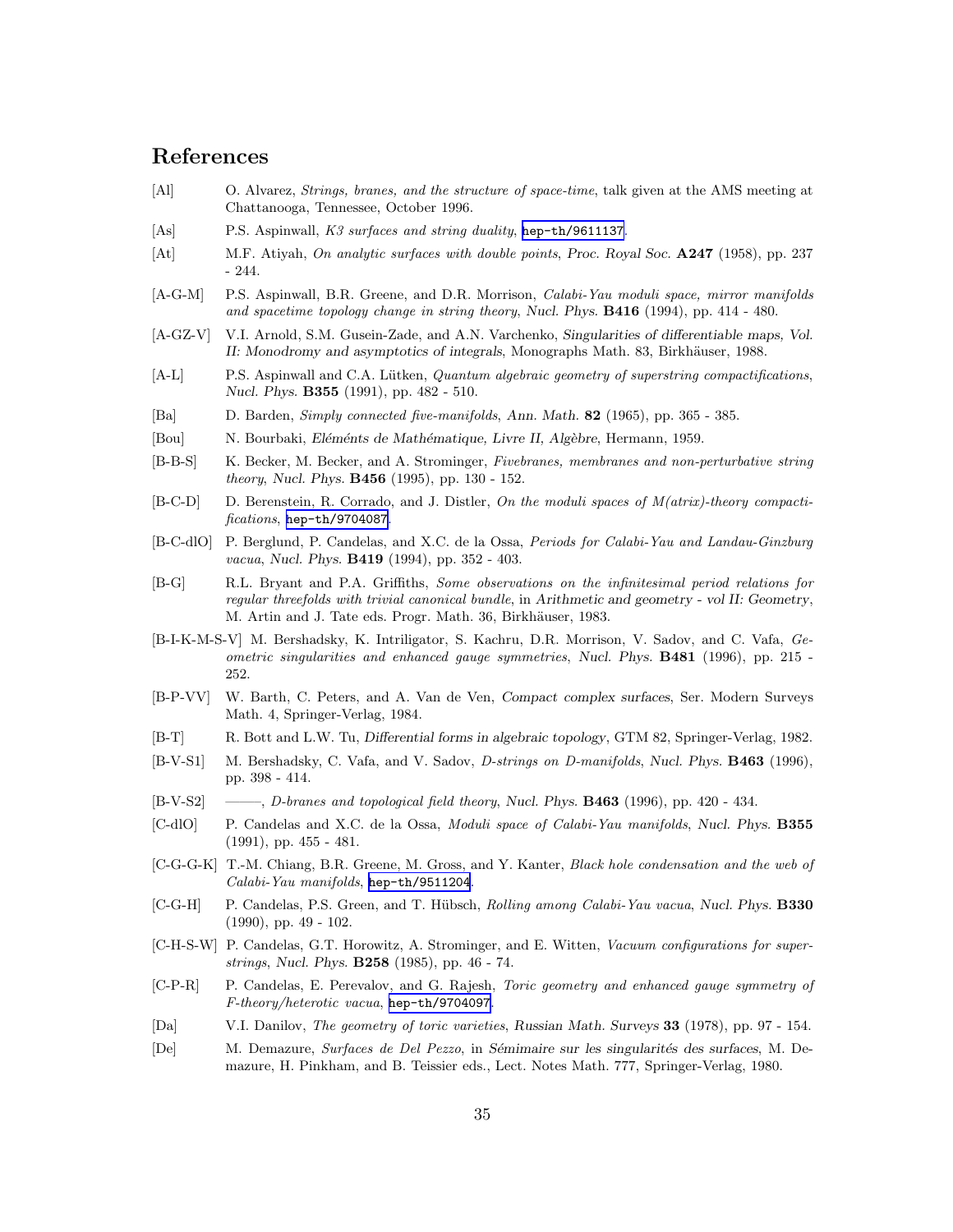- [Di] A. Dimca, Singularities and topology of hypersurfaces, Springer-Verlag, 1992.
- [D-G-M] J. Distler, B.R. Greene, and D.R. Morrison, Resolving singularities in (0, 2) models, Nucl. Phys. B481 (1996), pp. 289 - 312.
- [D-G-W] R. Donagi, A. Grassi, and E. Witten, A non-perturbative superpotential with E<sub>8</sub>-symmetry, Mod. Phys. Lett. A11 (1996), pp. 2199 - 2212.
- [D-K-L] M.J. Duff, R. Khuri, and J.X. Lu, String solitons, Phys. Reports 259 (1995), pp. 213 326.
- [D-M] M.R. Douglas and G. Moore, D-branes, quivers, and ALE instantons, [hep-th/9603167](http://arxiv.org/abs/hep-th/9603167).
- [D-T] S.K. Donaldson and R.P. Thomas, Gauge theory in higher dimensions, Oxford preprint, 1997.
- [Fr] R. Friedman, Simultaneous resolution of threefold double points, Math. Ann. 274 (1986), pp. 671 - 689.
- [Ful] W. Fulton, Introduction to toric varieties, Ann. Math. Study 131, Princeton Univ. Press, 1993.
- [Fur] M. Furushima, Singular del Pezzo surfaces and analytic compactifications of 3-dimensional complex affine space  $\mathbb{C}^3$ , Nagoya Math. J. 104 (1986), pp. 1 - 28.
- [F-K-M] S. Ferrara, R.R. Khuri, and R. Minasian, M-theory on a Calabi-Yau manifold, Phys. Lett. B375 (1996), pp. 81 - 88.
- [Go] R.E. Gompf, 4-dimensional manifolds, course given at the Department of Mathematics, U.T. Austin, fall 1997; also many private discussions after class.
- [Gr] B.R. Greene, String theory on Calabi-Yau manifolds, lectures given at TASI-96 summer school on Strings, Fields, and Duality, [hep-th/9702155](http://arxiv.org/abs/hep-th/9702155).
- [G-H] P. Griffiths and J. Harris, Principles of algebraicc geometry, John Wiley & Sons, Inc., 1978.
- [G-M-S] B.R. Greene, D.R. Morrison, and A. Strominger, Black hole condensation and the unification of string vacua, Nucl. Phys. B451 (1995), pp. 109 - 120.
- [G-M-V] B.R. Greene, D.R. Morrison, and C. Vafa, A geometric realization of confinement, Nucl. Phys. B481 (1996), pp. 513 - 538.
- [G-Mu-V] M. Green, J. Murre, and C. Voisin, Algebraic cycles and Hodge theory, Lect. Notes Math. 1594, Springer-Verlag, 1994.
- [G-P] V. Guillemin and A. Pollack, Differential topology, Prentice-Hall, 1974.
- [G-S] R.E. Gompf and A.I. Stipsicz, An introduction to 4-manifolds and Kirby calculas, preliminary version - July 1997, to be published in book form by the American Mathematical Society.
- [Ha]  $A.$  Haefliger, *Plongements différentiables de variétés dans variétés*, Comment. Math. Helv. 36 (1961), pp. 47 - 82.
- [Hiro] H. Hironaka, Resolution of singularities of an algebraic variety over a field of characteristic zero. I & II. Ann. Math. **79** (1964), pp. 109 -203 and pp. 205 - 326.
- [Hirs] M.W. Hirsch, Differential topology, GTM 33, corrected 4th printing, Springer-Verlag, 1991.
- [Hü] T. Hübsch, Calabi-Yau manifolds a bestiary for physicists, World Scientific, 1992.
- [H-K-K] J. Harer, A. Kas, and R. Kirby, Handlebody decompositions of complex surfaces, Memoirs Amer. Math. Soc. no. 350, Amer. Math. Soc., 1986.
- [H-W1] P. Hořava and E. Witten, *Heterotic and type I string dynamics from eleven dimnsions*, Nucl. Phys. B460 (1996), pp. 506 - 524.
- [H-W2] ——, Eleven-dimensional supergravity on a manifold with boundary, Nucl. Phys. **B475** (1996), pp. 94 - 114.
- [I-M-S] K. Intriligator, D.R. Morrison, N. Seiberg, Five-dimensional supersymmetric gauge theories and degenerations of Calabi-Yau spaces, Nucl. Phys. B497 (1997), pp. 56 - 100.
- [Ja] N. Jacobson, Basic algebra I, W.H. Freeman & Co., 1974.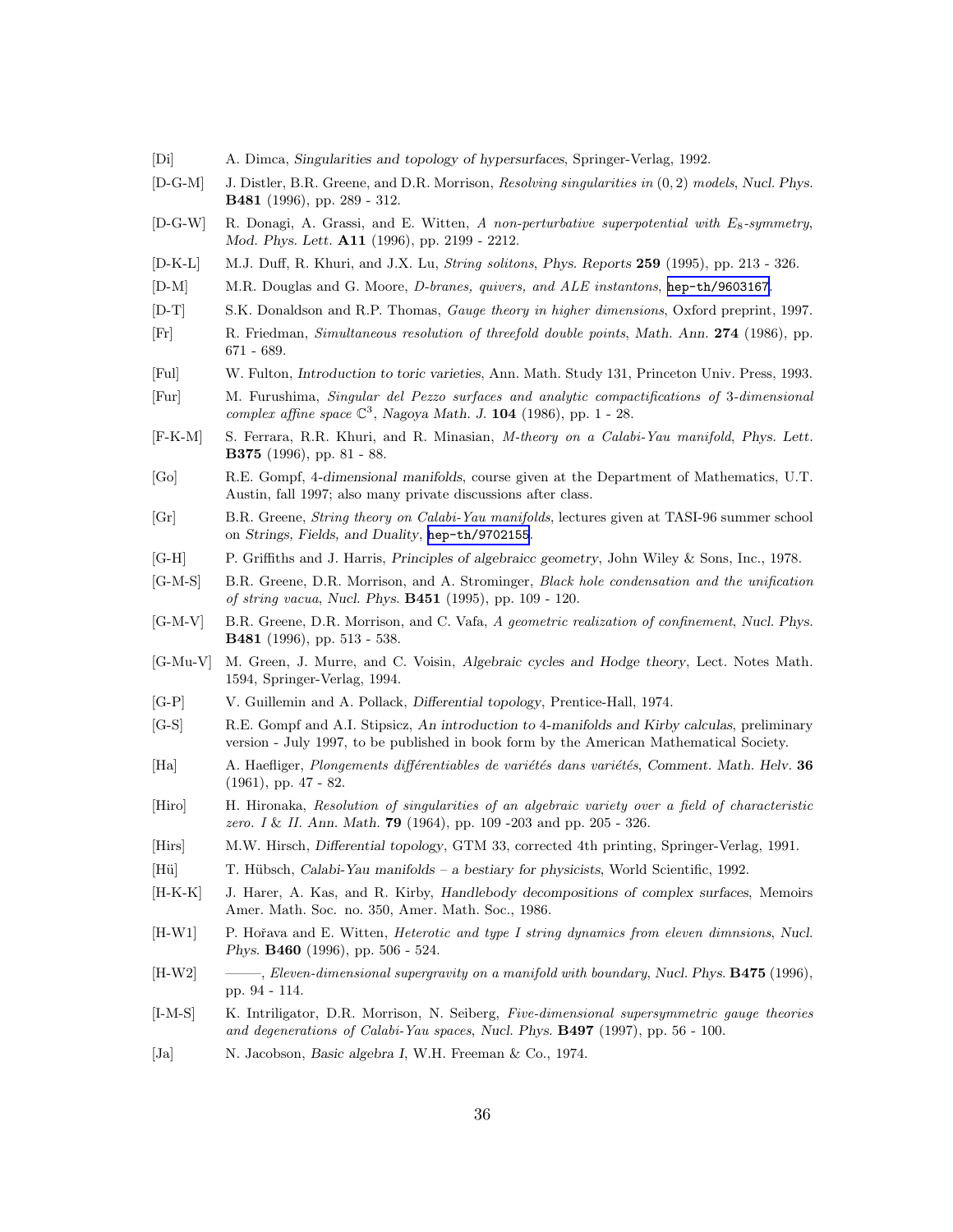- $[Jo1]$  D.D. Joyce, Compact Riemannian 7-manifolds with holonomy  $G_2$ . I, J. Diff. Geom. 43 (1996), pp. 291 - 328.
- [Jo2] ———, Compact Riemannian 7-manifolds with holonomy  $G_2$ . II, J. Diff. Geom. 43 (1996), pp. 329 - 375.
- [Ki] R.C. Kirby, The topology of 4-manifolds, Lect. Notes Math. 1374, Springer-Verlag, 1989.
- [Kl]  $\qquad \qquad$  A. Klemm, On the geometry behind  $N = 2$  supersymmetric effective actions in four dimensions, lectures presented at the Trieste Summer School 1996 and the 33rd Karpacz School on String Duality 1997, [hep-th/9705131](http://arxiv.org/abs/hep-th/9705131).
- [Kod] K. Kodaira, Complex manifolds and deformations of complex structures, translated by K. Akao, Grund. Math. Wiss. 283, Springer-Verlag, 1986.
- [Kol] J. Kollár, *Flops*, Nagoya Math. J. **113** (1989), pp. 15 36.
- [K-L-R-Y] A. Klemm, B. Lian, S.-S. Roan, and S.T. Yau, *Calabi-Yau fourfolds for M- and F-theory* compactifications, [hep-th/9701023](http://arxiv.org/abs/hep-th/9701023).
- [K-MK] S. Keel and J. McKernan, Rational curves on quasi-projective surfaces, [alg-geom/9707016](http://arxiv.org/abs/alg-geom/9707016).
- [Le] W. Lerche, Introduction to Seiberg-Witten theory and its stringy origin, contribution to the Proceedings of the "Spring School and Workshop on String Theory, Gauge Theory and Quantum Gravity", I.C.T.P., Trieste, Italy, March 18 - 29, 1996, [hep-th/9611190.](http://arxiv.org/abs/hep-th/9611190)
- [Ma1] E. Martinec, *Geometric structures of M-theory*, [hep-th/9608017](http://arxiv.org/abs/hep-th/9608017).
- [Ma2]  $\qquad \qquad -\qquad \qquad ,$  *M*-theory and  $N = 2$  strings, talk given at the NATO Advanced Study Institute on Strings, Branes, and Duality, Cargese France, summer 1997, [hep-th/9710122](http://arxiv.org/abs/hep-th/9710122).
- [Mi1] J.W. Milnor, Morse theory, Ann. Math. Study 51, Princeton Univ. Press, 1963.
- [Mi2] ——–, Singular points of complex hypersurfaces, Ann. Math. Study 61, Princeton Univ. Press, 1968.
- [Mu] J.R. Munkres, Elements of algebraic topology, Addison-Wesley Publ. Co., 1984.
- [M-S] J.W. Milnor and J.D. Stasheff, Characteristic classes, Ann. Math. Study 76, Princeton Univ. Press, 1974.
- [M-V1] D.R. Morrison and C. Vafa, Compactifications of F-theory on Calabi-Yau threefolds (I), Nucl. Phys. B473 (1996), pp. 74 - 92. 1
- [M-V2] ——–, Compactifications of F-theory on Calabi-Yau threefolds (II), Nucl. Phys. **B476** (1996), pp. 437 - 469.
- [M-Z] M. Miyanishi and D.Q. Zhang, Gorenstein log del Pezzo surfaces of rank one, J. Algebra, 118 (1988), pp. 63 - 84.
- [Od] T. Oda, Convex bodies and algebraic geometry an introduction to the theory of toric varieties, Springer-Verlag 1988.
- [Po] V. Poénaru, On the geometry of differentiable manifolds, in Studies in modern topology, P.J. Hilton ed., MAA Studies in Math., vol. 5, Math. Asso. Amer. & Prentice-Hall Inc., 1968.
- [Re1] M. Reid, *Canonical threefolds*, in Géométrie algébrique, Angers 1979, A. Beauville ed., pp. 273 - 310, Sijthoff and Noordhoff, Alphen aan den Rijn, 1980.
- [Re2] ——–, Young person's guide to canonical singularities, in Algebraic geometry, Bowdoin 1985, S.J. Bloch with H. Clemens, D. Eisenbud, W. Fulton, D. Gieseker, J. Harris, R. Hartshorne, and S. Mori ed., Proc. Symp. Pure Math. vol. 46 - part 1, pp. 345 - 414, Amer. Math. Soc. 1987.
- [Ro] D. Rolfsen, Knots and links, 2nd printing, Publish or Perish, 1990.
- [Sa] S. Salamon, Riemannian geometry and holomony group, Pitman Research Notes Math. Ser. 201, Longman Scientific & Technical, 1989.